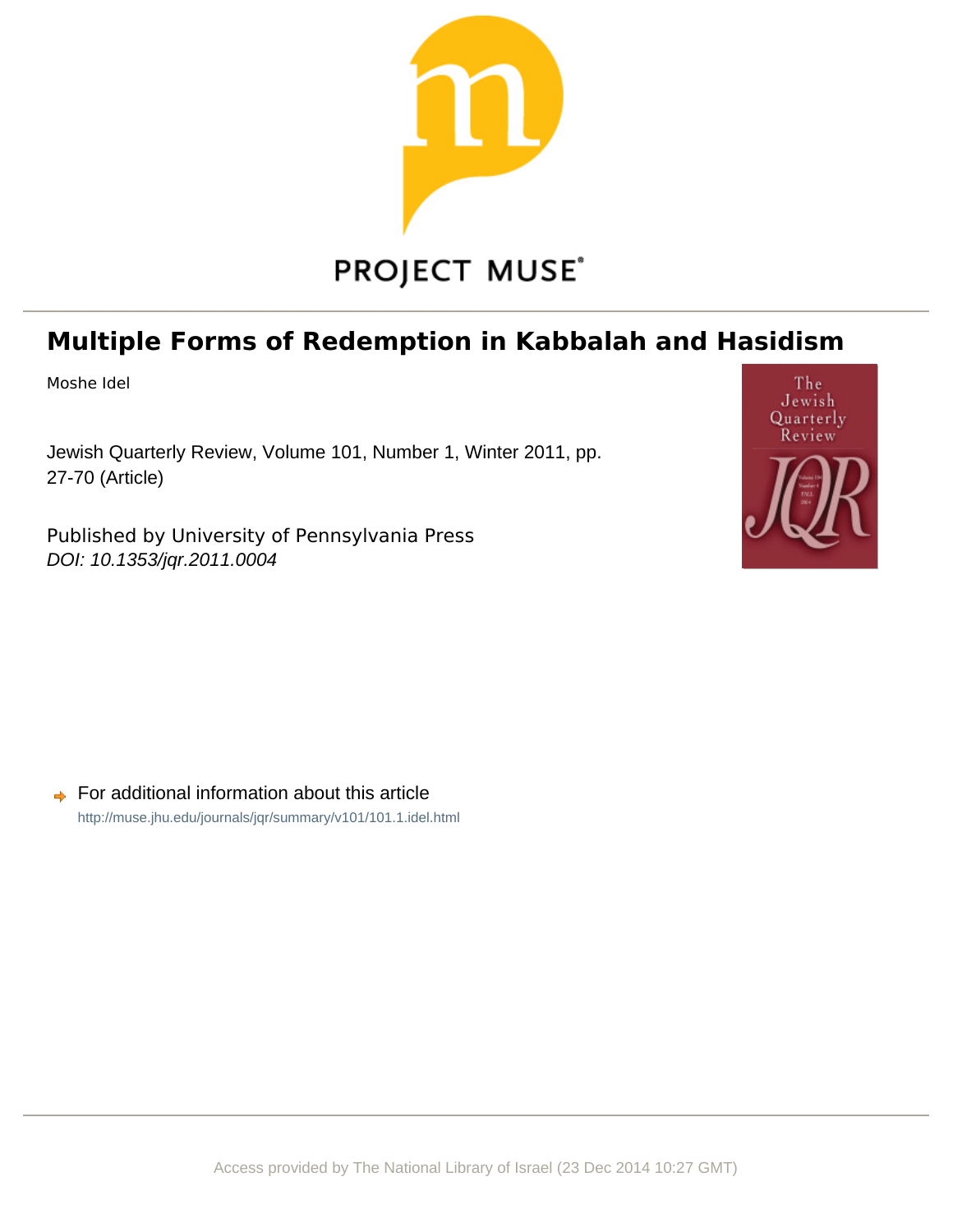## Multiple Forms of Redemption in Kabbalah and Hasidism MOSHE IDEL

#### INTRODUCTION

THE HISTORY OF THE speculative literary corpora in medieval Judaism reveals a series of borrowings of different modes of thought from the Muslim (and to a certain extent also Christian) sources. Jews absorbed philosophy and the sciences either by resorting to translations of originally ancient Greek and Hellenistic treatises, or by their interpretation and digestion in mainly Muslim sources. This process added new topics to the agenda of earlier forms of Judaism and dramatically restructured a long series of topics in the biblical-rabbinic forms of Judaism. One such restructuring is apparent in the range of new understandings of messianism. The various types of thought that were adopted by some Jewish elites triggered a strong diversification of the older and more popular versions of messianism; this came about through interpretations that were based on speculative assumptions absent from or marginal in earlier forms of Judaism. This is one of the reasons for the emergence of *multiple* forms of redemption and messianism, generated by adding new layers of understanding messianism upon older ones, thereby enriching the Jewish constellation of messianic ideas.

In some cases, elite figures regarded apocalyptic messianism, with its national and corporeal achievements, as a rather low form of redemption in comparison to the intellectual one. So, for example, we read in an anonymous commentary on Maimonides' thirteen principles:

We and all those who follow the path of truth attain [now], the coming of the redeemer, at any time, and we do not hope for his coming as the vulgar do, since the stupid people are fond of the coming of the redeemer in order to rule over their enemies and become rich from the

Thanks are due to Professor Zeev Harvey for his helpful remarks.

*The Jewish Quarterly Review* (Winter 2011)

Copyright © 2011 Herbert D. Katz Center for Advanced Judaic Studies. All rights reserved.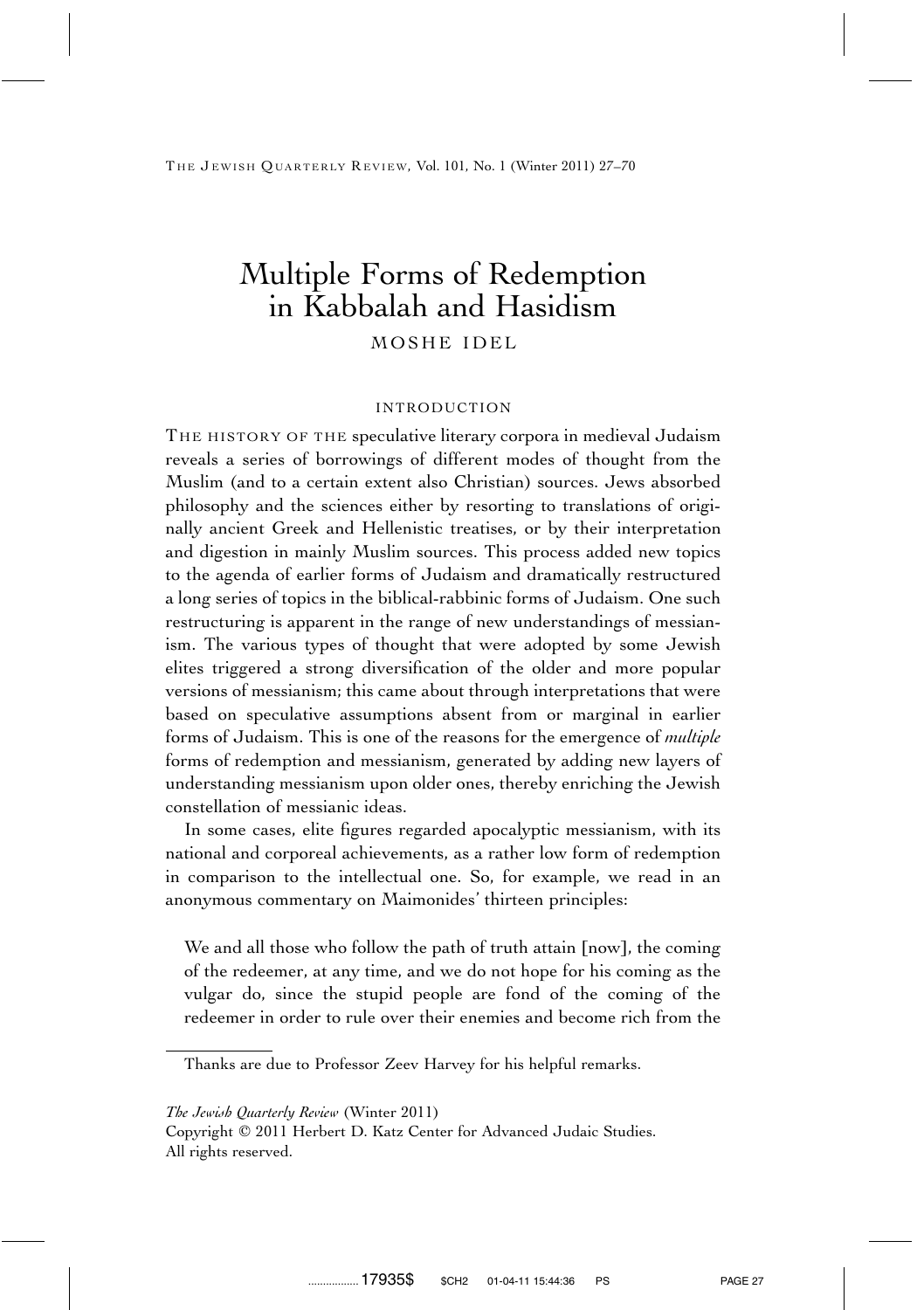#### 28 JQR 101.1 (2011)

plunder of their enemies, and to ride their horses and asses, and to lie with their beautiful women, and to consume and drink things that are delightful for the body, and various delicious things, and become crazy because of the vanities of this world [like] false governing, authority, rank, and grandeur, and other similar vanities, which are necessity of the two souls, the appetitive and vital souls. And those things are necessary for every sage, and would their body be sustained without them they would never desire them . . . it is not worthwhile to believe that God blessed be he, will send us the king messiah except in order to fulfill the things that lack in matter of knowledge, sagacity and wisdom, not for anything else, namely this is the true intention, and from it all the other goods will be derived together with the retribution of the rational soul and the retribution of the two [other] souls, as necessary.<sup>1</sup>

The shift from a political-social type of redemption, in the vein of popular apocalyptic messianism, to a spiritual one that may be attained in the present is obvious. The messianic attainments are related to the impact of the ''divine influx'' on the messiah, described also as ''a divine man.''2 This influx is evidently a matter of an intellectual process. For this author, liberation from Egypt was intended solely for the reception of the Torah, which is predicated upon making the Jews wise—itself a type of noetic approach.3 Not that the material aspects are totally rejected. As the anonymous author writes in the continuation, material gains are derived from spiritual attainments.<sup>4</sup> Thus, we have two forms of messianism: the spiritual-intellectual and the material, the latter depending on the former. This subordination of the popular, national messianism to the spiritual one is,

2. MS Oxford-Bodleiana 2360, fol. 11b: יהיה איש אלוהי שלם קרוב למדרגת משה Eisenmann, ibid., 190).

<sup>1.</sup> MS Oxford-Bodleiana Catalogue Neubauer, 2360, fol. 11a–b. See Appendix A.1. Cf. Maimonides, *Mishneh Torah*, Hilkhot Yesode ha-Torah 7:4: מתנבא t[ lkb. This anonymous piece has been edited by Esty Eisenmann in *Kovetz al Yad* 19 (2006): 183–96, our text being on p. 189. In this MS also is found, among other manuscripts, in a codex together with *Sefer sitre Torah,* one of Abraham Abulafia's commentaries on the thirty-six secrets found in Maimonides' *Guide for the Perplexed*, and it may be that the ecstatic Kabbalist influenced his formulations. This text, has been probably composed in the Byzantine Empire since it has been quoted there for the first time by R. Elnathan ben Moshe Qalqish, *Sefer even sapir*, MS Paris, National Library 728, fol. 154b. Compare to Maimonides' *Commentary on the Mishnah*, San 10.1 and his *Mishneh Torah,* Hilekhot Melakhim 12.4.

<sup>3.</sup> Ibid.: כבר ידעת כי גאולת מצרים לא היתה תכלית הכונה בה כי אם להחכים את ישראל והראיה בנתינת התורה והוא שלמדם משה רב' ע"ה חכמה שלא ידענה במצרים

<sup>4.</sup> Ibid., fol. 11a. Cf. Maimonides, *Guide for the Perplexed*, III:11. Cf. idem, *Mishneh Torah*, Hilkhot Melakhim 12.5.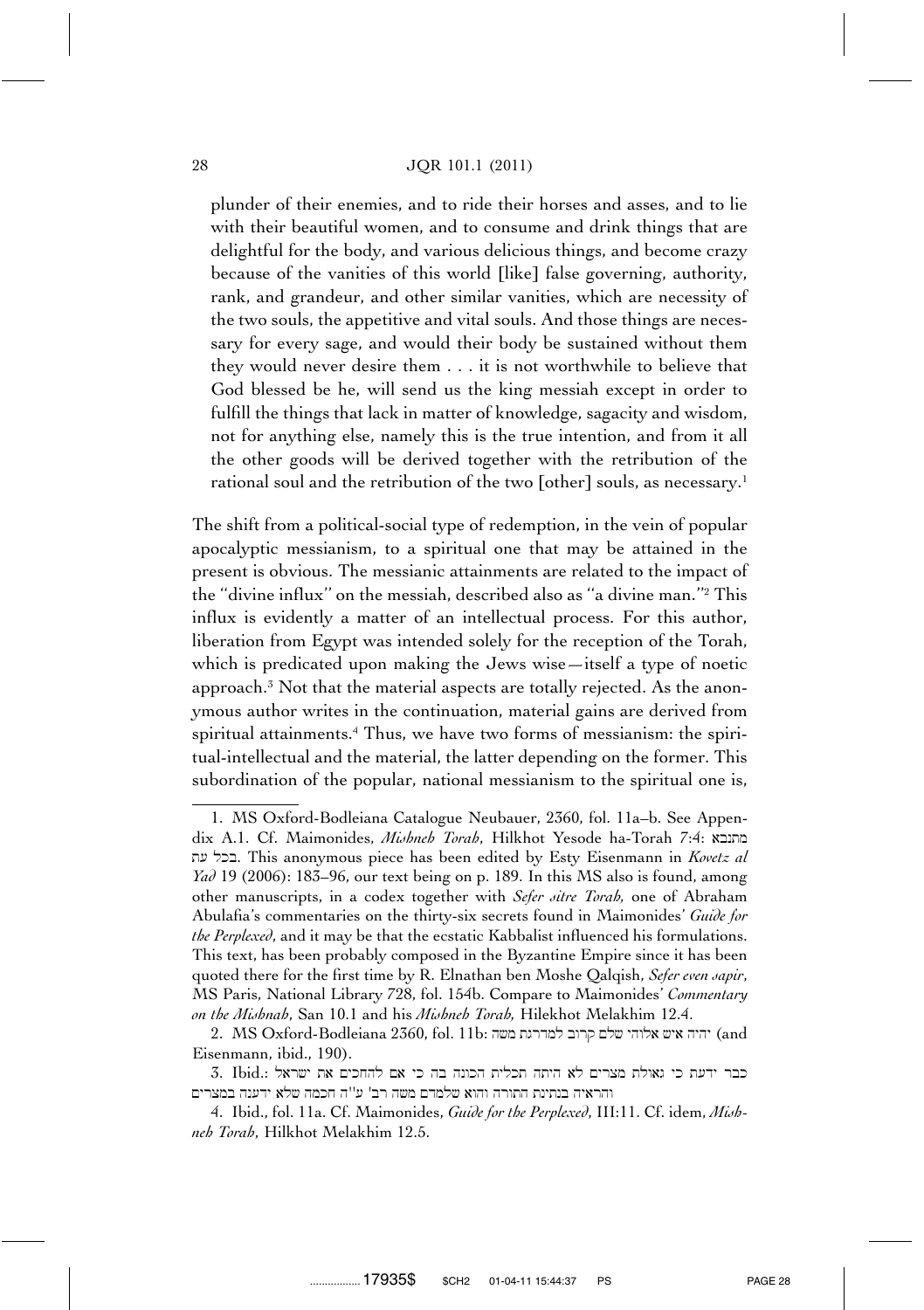indubitably, a more extreme formulation of the Maimonidean axiology.5 However, the assumption that the exodus from Egypt was intended for the purpose of receiving the Torah tells us another story, according to which corporeal redemption is necessary for intellectual redemption. Significant for this move is the mentioning of the ''wise soul'' as the first recipient of the redemption, and only subsequently of the two lower souls, which strive to more material forms of retribution (related to the vulgar understanding of the meaning of redemption). The introduction of the philosophical distinctions between different souls, and the priority of the higher, intellectual soul, are related to the elitist tone. Though not denying the material aspects of redemption in a categorical manner, they are envisioned as the result of intellectual redemption.

This initial diversification, a relatively simple one, underwent many changes, and it can be bewildering to keep track of.6 There was indeed a significant fragmentation of the more homogenous popular apocalyptic concepts by the new medieval Jewish elites. However, I would say that this bewilderment can be avoided by a close reading and analysis of the extant messianic documents. In some of my writings, I have insisted upon the need to acknowledge the diversity of models found in messianic thought. In this essay, I hope to advance this work one step further. My assumption is that messianism, like many other generic terms, should be used in scholarly discourse in a very cautious manner, since in the traditional sources it is an umbrella term for a variety of different theories, and without distinguishing carefully between them on the basis of detailed textual analyses, we often are left with empty rhetoric that bears little relation to the original texts.

We can discern in the rather limited discussions of these matters some trends, which I designate as models.7 By proposing to analyze the term

<sup>5.</sup> See Aviezer Ravitsky, '' 'To the Utmost of Human Capacity': Maimonides on the Days of the Messiah,'' in *Perspectives on Maimonides: Philosophical and Historical Studies*, ed. J. L. Kraemer (Oxford, 1991), 221–56.

<sup>6.</sup> See R. J. Zwi Werblowsky, ''Jewish Messianism in Comparative Perspective,'' in *Messiah and Christos: Studies in the Jewish Origins of Christianity Presented to* David Flusser, ed. I. Gruenwald, S. Shaked, G. G. Stroumsa (Tübingen, 1992), 1–13.

<sup>7.</sup> See Moshe Idel, ''Types of Redemptive Activities in the Middle Ages,'' in *Messianism and Eschatology: A Collection of Essays*, ed. Z. Baras (Hebrew; Jerusalem, 1984), 253–79; and my *Messianic Mystics* (New Haven, Conn., 1998). See already the distinctions between different types of messianism and redemption in Abulafia in my Ph. D. thesis, ''R. Abraham Abulafia's Writings and Doctrine'' (Hebrew; Hebrew University of Jerusalem, 1976), 395–401. An issue that I cannot follow up here is the relationship between different forms of redemption and the different views on time emerging in the same writings. See, meanwhile, Idel,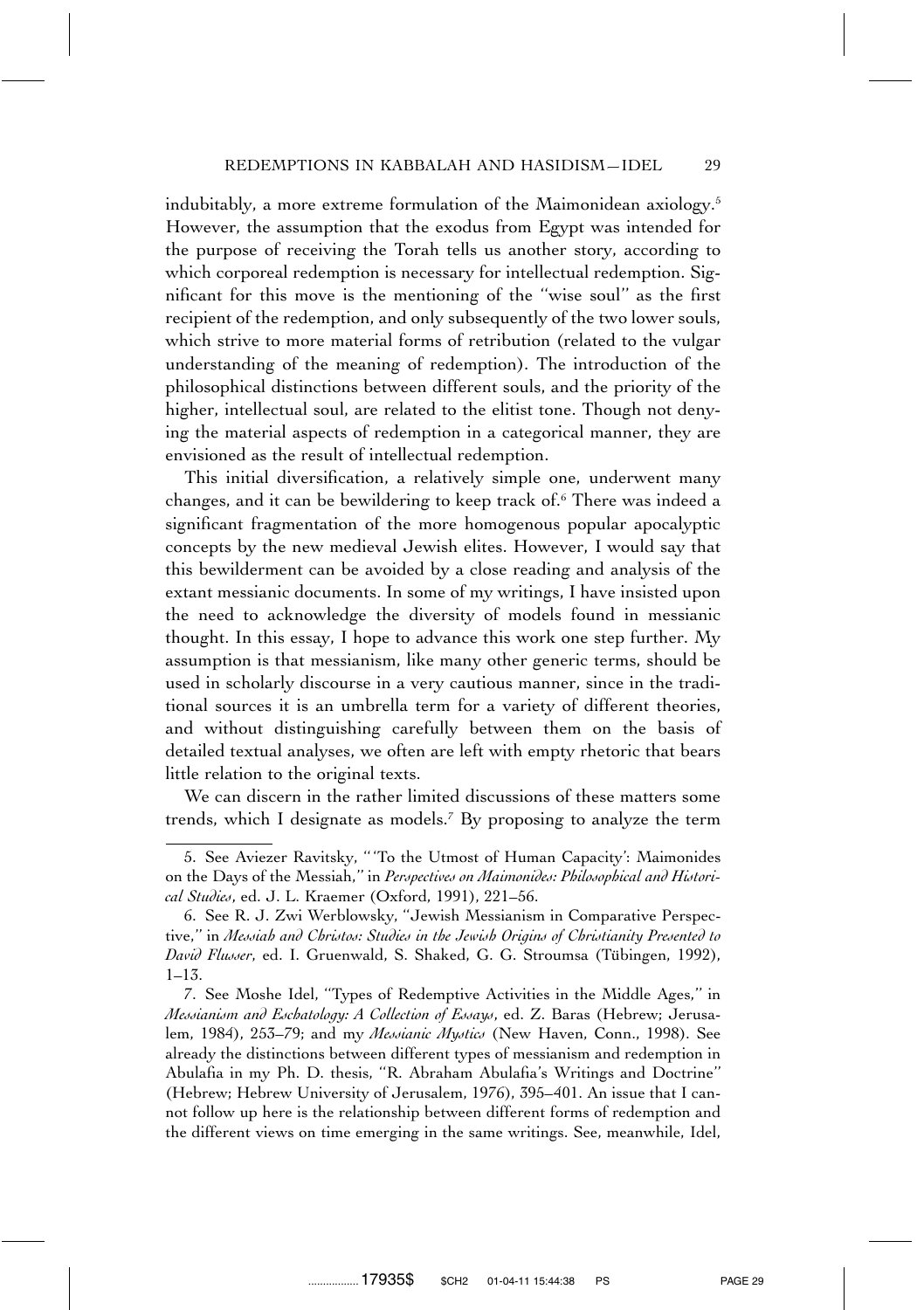#### 30 JQR 101.1 (2011)

''messianism'' in more than one manner, I do not mean to suggest that the variety connotes unrelated discourses, but rather that some centers of gravity can be identified in the constellation of ideas I call messianism. Though eschatological and apocalyptic themes are evident in other forms of Jewish mysticism like the Hekhalot literature and Ashkenazi thought,<sup>8</sup> I will be preoccupied here mainly with kabbalistic and Hasidic contributions to the constellation of ideas that make up Jewish messianism.

Let me clarify an issue that has been discussed only rarely in scholarship: the relationship between messianic ideas and redemptive ones. In principle, they can be separated, such that redemption be understood, properly in my opinion, as not always involving a messianic type of redemption. If ''messianic'' implies a more general form of redemption, beyond the inner redemption of the individual—though nevertheless related to the individual redemption—the latter becomes part of a messianic constellation of ideas. This means that though the two forms of redemption can exist separately, they can also overlap. Indeed, I will dedicate some of the discussions to this overlapping below. The fragmentation that I will now describe created more modest discussions, which subsequently were put in some form of relationship with each other, or concatenated in more significant manners in wider forms of discussions. The process of fragmentation has opened up the possibility of conjugating these diverse messianic and redemptive themes into larger conceptual narratives.

Let me enumerate the major new forms of messianism and redemption that may be discerned since the thirteenth century in kabbalistic writings:

[A] Two of the most influential modes of thinking in the Middle Ages, the Neo-Aristotelian and the Neoplatonic, have contributed to new modes of understanding messianism and redemption, or to what may be described as interiorized (individual) messianism and redemption. Views dealing with individual-spiritual forms of redemption have been adopted

<sup>&#</sup>x27;'Some Concepts of Time and History in Kabbalah,'' in *Jewish History and Jewish Memory, Essays in Honor of Yosef Hayim Yerushalmi,* ed. E. Carlebach, J. M. Efron, D. N. Myers (Hanover, N.H., 1998), 153–88; and idem, ''Sabbath: On Concepts of Time in Jewish Mysticism,'' in *Sabbath: Idea, History, Reality*, ed. G. Blidstein (Beer Sheva, 2004), 57–93. For a helpful distinction among four types of exiles and redemptions in Hasidism, see M. Buber, *Origin and Meaning of Hasidism*, ed. and trans. M. Friedman (New York, 1966), 203–5.

<sup>8.</sup> See Gershom Scholem, *Major Trends in Jewish Mysticism* ( New York, 1974), 72, and Israel Yuval, ''Jewish Messianic Expectations toward 1240 and Christian Reactions,'' in *Toward the Millennium: Messianic Expectations from the Bible to Waco*, ed. P. Schaefer and M. Cohen (Leiden, 1998), 105–21.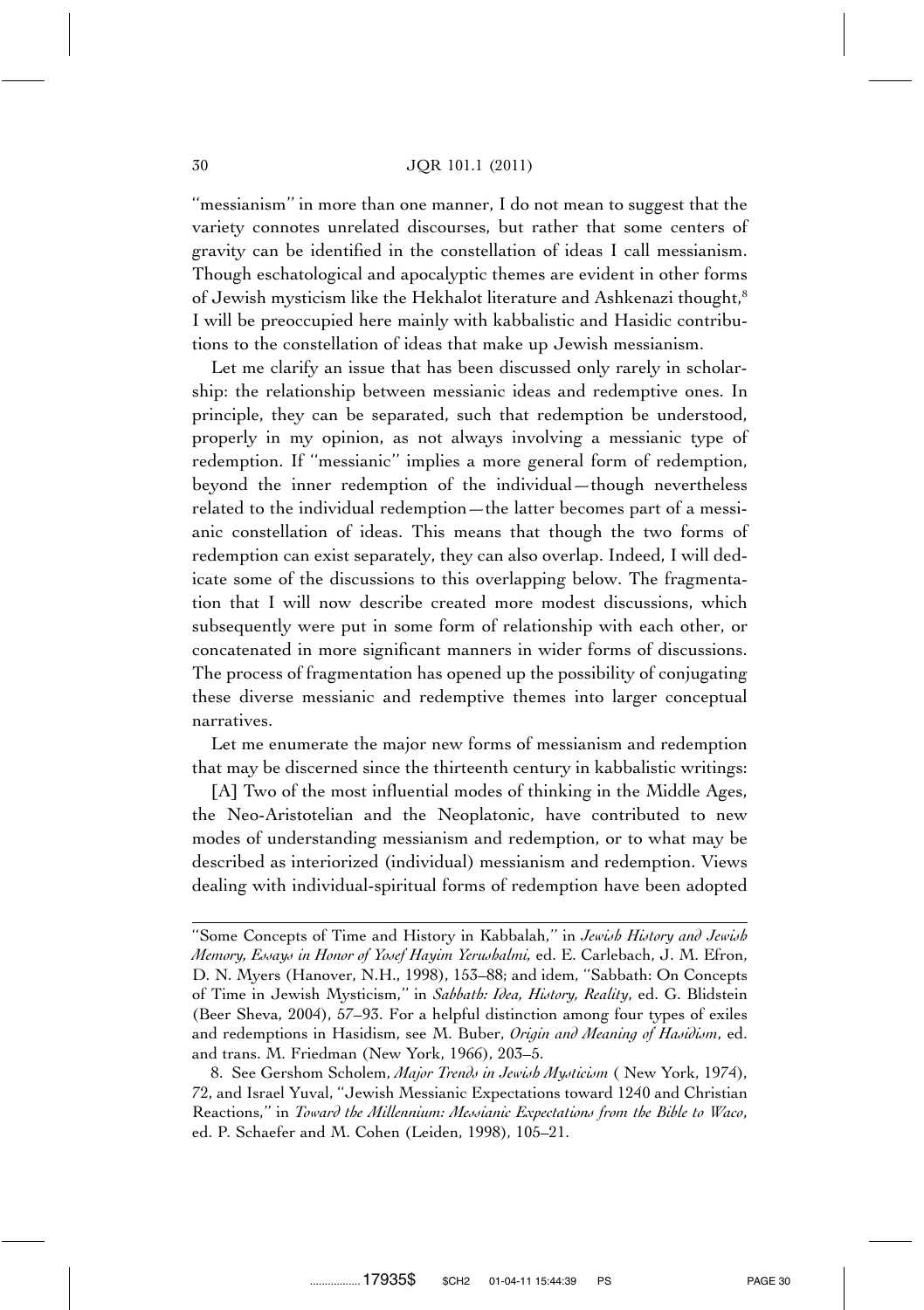and adapted in both Jewish philosophy and some forms of Kabbalah, and we have seen one such example above. We may speak of noetic redemption by the actualization of the intellect, in the Neo-Aristotelian trend,<sup>9</sup> or of redemption by the cleaving of the soul to the supernal soul or God, in the Neoplatonic vein.10 The Neo-Aristotelian version of inner redemption has been expounded by a figure who considered himself to be a messiah, Abraham Abulafia.11 The inner redemption can be described also as operating with *microchronoi*, small units of time, measured in tens of years.

[B] The astrological views which entered Judaism in a more significant manner from the twelfth century, especially in Abraham bar Hiyya, contributed to what may be described as cosmic forms of redemption, dealing with cosmic cycles.<sup>12</sup> Those views were adopted by Kabbalists in their versions of *shemitah* and *yovel,* first in the school of Nahmanides, R. Joseph ben Shalom Ashkenazi,13 and then in many other kabbalistic literatures. In many cases, calculations related to the coming of the messiah had astrological bases. An impact of this approach to messianism can be seen in the case of the most famous messiah, Sabbatai Tzevi.<sup>14</sup> In this view of redemption, destruction of the existing order is essential for the beginning of a new age. Central to the kabbalistic notion of order that is related to astrology is the understanding that the cosmic processes are

12. See Haviva Pedaya, *Nahmanides, Cyclical Time and Holy Text* (Hebrew; Tel Aviv, 2003), 213–411; Colette Sirat, ''Juda b. Salomon Ha-Kohen – philosophe, astronome et peut-etre Kabbaliste de la premiere moitie du XIIIe siecle,'' *Italia* 1.2 (1979): 48, n. 21; and M. Idel, ''The Jubilee in Jewish Mysticism,'' in *Fins de Sie`cle – End of Ages*, ed. J. Kaplan (Hebrew; Jerusalem, 2005), 67–98.

13. On this important Kabbalist, see Gershom Scholem, *Studies in Kabbalah* 1, ed. J. ben Shlomo and M. Idel (Hebrew; Tel Aviv, 1998), 112–36; and Georges Vajda, ''Un chapitre de l'histoire du conflit entre la Kabbale et la philosophie: La polemique anti-intellectualiste de Joseph b. Shalom Ashkenazi,'' *AHDLMA* 23 (1956): 45–143; Moshe Hallamish's preface to his edition of *A Kabbalistic Commentary of Rabbi Yoseph ben Shalom Ashkenazi on Genesis Rabbah* (Hebrew; Jerusalem, 1984), 11–27; and Haviva Pedaya, ''Sabbath, Sabbatai, and the Diminution of Moon: The Holy Conjunction, Sign and Image'' (Hebrew), in *Myth in Judaism,* ed. H. Pedaya, *Eshel Beer-Sheva* 4 (1996): 150–53.

14. See Idel, ''Saturn and Sabbatai Tzevi: A New Approach to Sabbateanism,'' in *Toward the Millennium,* 173–202.

<sup>9.</sup> Idel, *Messianic Mysti*cs, 77–79.

<sup>10.</sup> See Idel, ''Types of Redemptive Activities,'' 254–63; idem, '' 'The Time of the End': Apocalypticism and Its Spiritualization in Abraham Abulafia's Eschatology,'' in *Apocalyptic Time*, ed. A. Baumgarten (Leiden, 2000), 157–58, and *Messianic Mystics,* 51–53.

<sup>11.</sup> See Idel, *Messianic Mystics*, 58–100.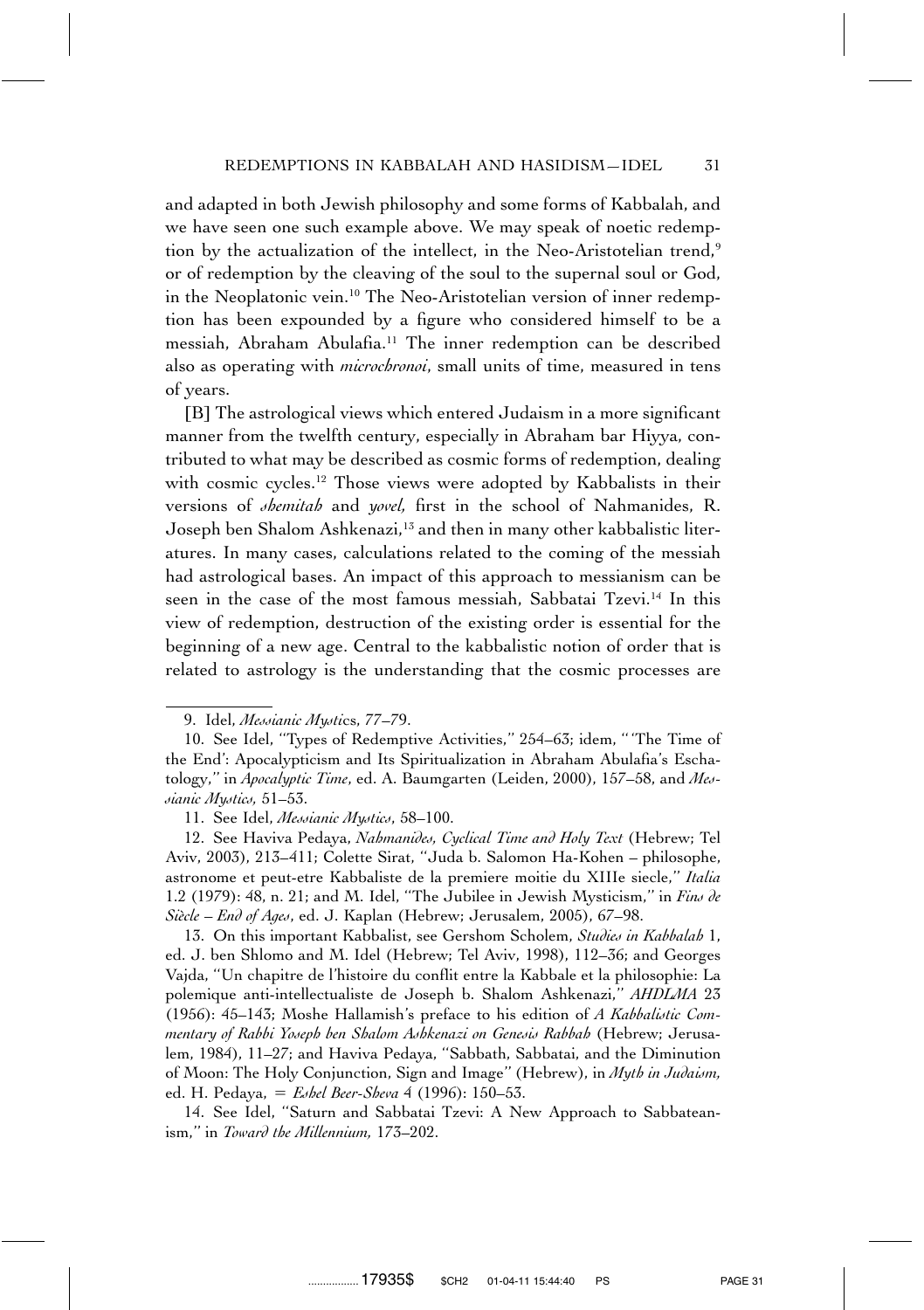#### 32 JQR 101.1 (2011)

inevitable and part of a constant universal rhythm that does not depend on human activity. Such a deterministic approach minimizes the importance of rituals or of mystical techniques. This mode of thinking operates with what I propose to call *macrochronoi*, cycles of time measured by millennia. Though it is less concerned with the *mesochronoi*—namely, units of time related to national events, measured by hundreds of years—the coming of the messiah is nevertheless mentioned, at least by two sixteenthcentury Kabbalists resorting to this way of thought.15

[C] Another understanding regards redemption as conditioned on overcoming some forms of cosmic evil. Those kabbalistic views were, in some cases, influenced by Manichaean worldviews; they assume that redemption will come in this world at the end of the cosmic battle between good and evil, which are now mixed in the supernal world. The need to separate good from evil is a restoration of the situation prior to mixing.16 This view assumes a double spiritual architecture in which there is a divine spiritual power, as well as a negative or demonic power. Closely related to it is the assumption that in order to open the door for the coming of the messiah, the representatives of evil should be enchained, a view found in the kabbalistic circles of *Sefer ha-meshiv* and in the legend of R. Joseph della Reina.17 Here certain apocalyptic elements become more prominent than in any other body of kabbalistic literature before or after.

[D] The theory of metempsychosis, which entered Kabbalah in the *Book of Bahir* and in different forms in Nahmanides and his school from as yet unidentified sources, contributed to a new vision of the redemption of the individual soul, not by means of noetic activity or cleaving to the higher worlds but by religious deeds in the form of the commandments.<sup>18</sup> It should be emphasized that metempsychosis is not only an issue of personal redemption but is applied sometimes also to the very soul of the messiah, as the acronym *ADaM* (Adam, David, Messiah) shows.<sup>19</sup> It seems that already in the *Bahir* there is some hint that the soul of the

<sup>15.</sup> See R. Meir ibn Gabbai's *'Avodat ha-kodesh*, (Lemberg, 1857), 2:32, fol. 64b; and *Sefer ginat betan*, chap. 52, MS Oxford-Bodleiana 1578, fol. 63b; and Idel, *Messianic Mystics*, 159–60.

<sup>16.</sup> See R. Meir ibn Gabbai's *'Avodat ha-kodesh*, 2:38, discussed in Scholem, *Sabbatai Sevi*, 47–48 (to be addressed below).

<sup>17.</sup> Idel, *Messianic Mystics,* 126–32.

<sup>18.</sup> Idel, ''The Secret of Impregnation as Metempsychosis in Kabbalah,'' in *Verwandlungen*, *Archaeologie der literarischen Communication* IX, ed. A. and J. Assmann, (Munich, 2006), 349–68 and the bibliography adduced in the footnotes.

<sup>19.</sup> On this acronym, see Idel, *Messianic Mystics*, 189–90.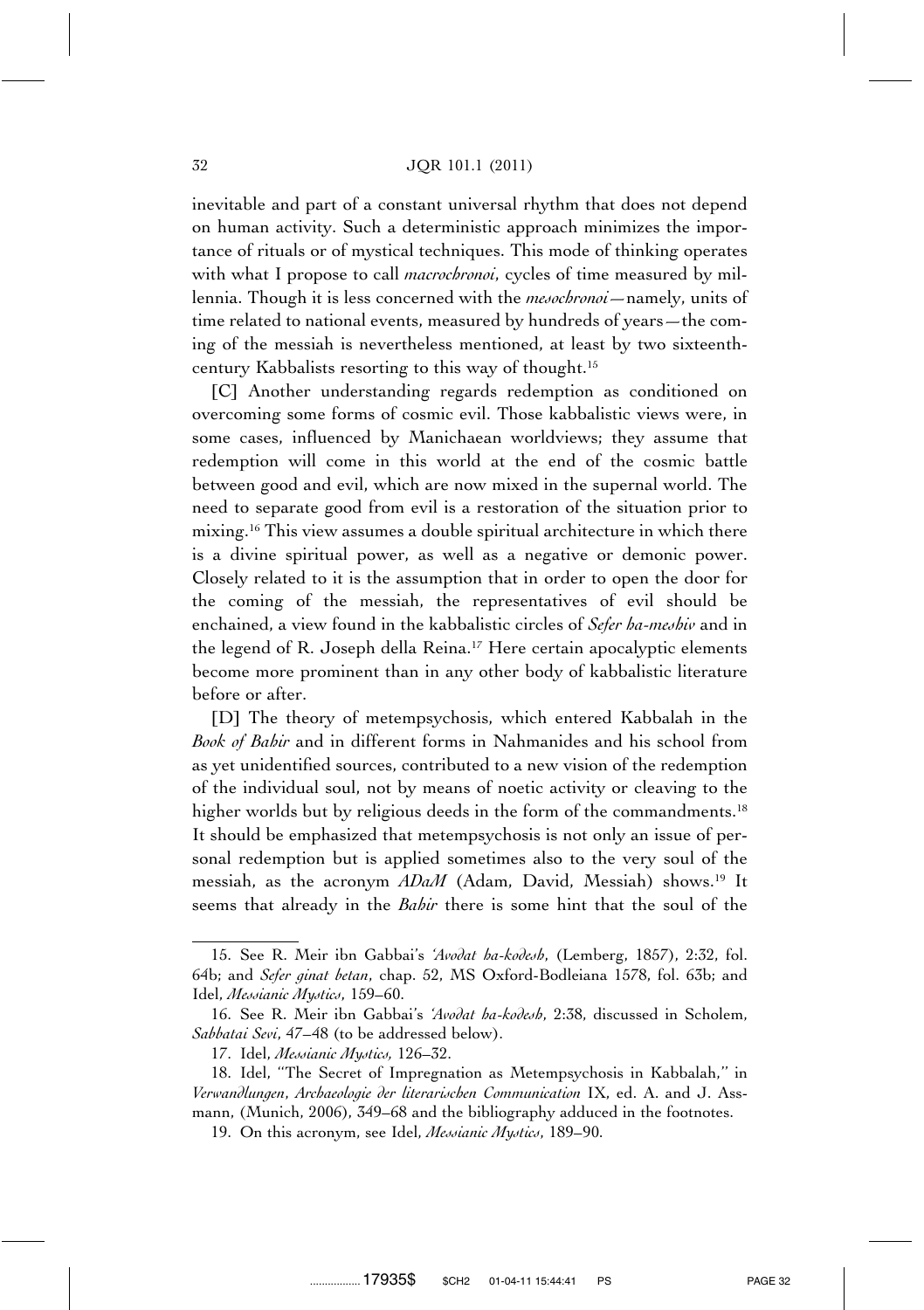messiah is related to metempsychosis.20 At least in one case, the theory of the transmigration of the soul of the messiah through generations (in order to defend the world from the powers of evil) has been articulated by a messianic figure, Shlomo Molkho.21

[E] By following some earlier traditions, however, many Kabbalists developed a theory that assumes the existence of a linkage between the national redemption and the redemption of the divine power that participates in the vicissitudes of the Jewish people, the Shekhinah.22 This approach is found in the theosophical-theurgical Kabbalah, where the unification of the feminine divine presence with the male divine powers was considered to be part of the process of redemption of both the divine realm and the world. In this category I propose to include also the views, found in Safedian Kabbalah, both in its Cordoverian form dealing with the rescue of the sparks of the Shekhinah,<sup>23</sup> or in Lurianic sources dealing with the sparks of *Adam Kadmon*, <sup>24</sup> by means of performing the commandments, an activity known as *tikun*, or repair*.*

[F] Last but not least, there is one case in Kabbalah of what may be designated as political redemption, which means that the ascent and decline of empires may generate conditions for the national redemption of the Jewish nation in the form of renewing a Jewish state. This view is found in a text of Abraham Abulafia and reverberates in R. Joseph ibn Caspi and, under his influence, in Spinoza and in modern Zionism.25

[G] These six basically medieval developments in Judaism were articulated already by the end of the thirteenth century. They emerged only

23. See below n. 144.

24. On this issue see Scholem, *Sabbatai Sevi*, 39–44.

25. See Shlomo Pines, *Between Jewish Thought and the Thought of the Nations* (Hebrew; Jerusalem, 1977), 277–305. On this issue, see also Y. H. Yerushalmi, ''Spinoza on the Existence of the Jewish People,'' *Proceedings of the Israeli Academy of Science* 6.10 (1983); and also Ravitsky, '' 'To the Utmost of Human Capacity','' 225, n. 7; and Scholem, *Sabbatai Sevi,* 544. See also S. M. Stern, *Aristotle on the World State* (Columbia, S.C., 1968); and Sara O. Heller-Willensky, ''Messianism, Eschatology and Utopia in the Philosophical-Mystical Trend of Kabbalah of the 13th Century,'' in *Messianism and Eschatology*, ed. Z. Baras (Hebrew; Jerusalem, 1984), 221–38; and Idel, *Messianic Mystics*, 79–82.

<sup>20.</sup> See *The Book of Bahir*, ed. D. Abrams (Los Angeles, 1994), 209, par. 126.

<sup>21.</sup> See Idel, *Messianic Mystics*,150.

<sup>22.</sup> See idem, *Kabbalah and Eros* (New Haven, Conn., 2005), 104–52. The exile of the Shekhinah is a well-known theme found in kabbalistic literature, long before the expulsion of the Jews from Spain. See, e.g., the various discussions in R. Menahem Recanati's *Commentary on the Torah*, and in *Sefer ha-kanah* and *Sefer ha-peliy'ah*.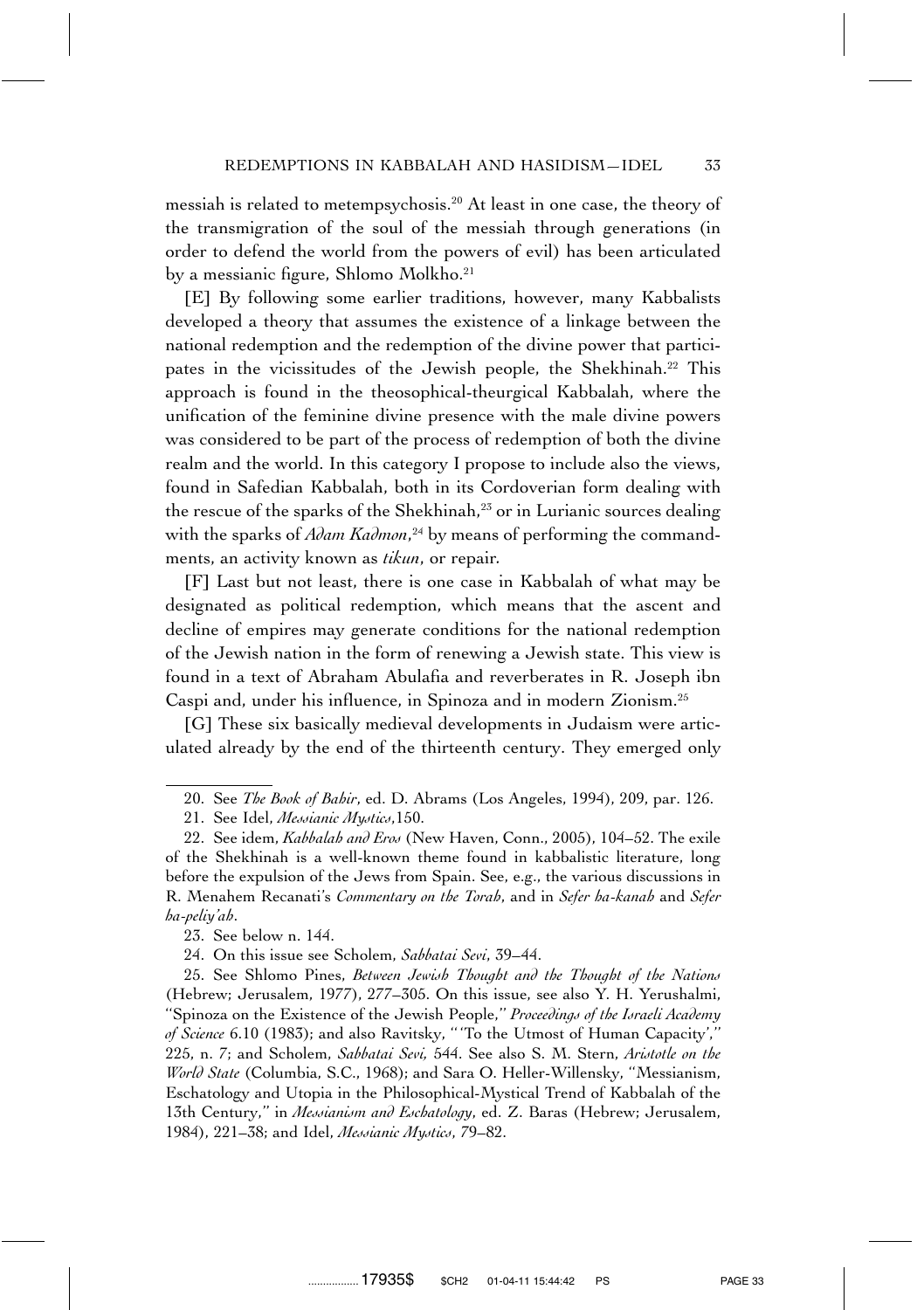in elite Jewish literatures, the product of what I call a secondary elite, which subscribed in one way or another also to the more traditional and widespread concepts of apocalyptic redemption. These concepts were connected to the intervention of the divine power in the form of the messiah, as found in more popular forms of literatures before the emergence of the six other modes.26 Each of them related in one way or another to the popular forms of apocalyptic messianic belief, either by reinterpreting them or by creating syntheses. Thus, different concepts of time sometimes inhabit the same system, together with the *mesochronos* of apocalyptic redemption. In a way, Kabbalists, as part of the medieval Jewish elite, operated with a variety of new forms of time, as the framework for their speculations and experiences.

However, unlike classically defined apocalyptic time, by adhering to some new forms of order, the concepts of redemption (and in many cases messianic redemption) were understood more in developmental or evolutionary terms than as a rupture. The emergence of the new forms of order facilitated the reinterpretation of redemption in terms of inner processes or cosmic ones. The messiah as an extraneous factor is conceived as less important a factor than it had been in other models, since the burden of improvement of the world, or of the cosmic objective processes, is now put on the new elite figures. The inner redemption of figures, as understood by the new elites, at times becomes the prelude of a more general redemption.<sup>27</sup> This more systemic understanding of redemption and messianism is the reason why a description of Jewish messianism as presented by Scholem, with its emphasis on the catastrophic, is exaggerated. He wrote that ''Jewish Messianism in its origins and by its nature—this cannot be sufficiently emphasized—is a theory of catastrophe. This theory stresses the revolutionary, cataclysmic element in the transition from every historical present to the Messianic future . . . The elements of the catastrophic and the vision of the doom are present in peculiar fashion in

<sup>26.</sup> See the comprehensive collection of Jewish apocalyptic texts done by Yehudah Even Shemuel, ed*., Midreshe ge'ulah: Pirke ha-'apocalypsah ha-yehudit* (Jerusalem, 1954); the analyses of some of those treatises by Avraham Grossman, ''Jerusalem in Jewish Apocalyptic Literature,'' in *The History of Jerusalem: The Early Muslim Period, 638–1099,* ed. J. Prawer and H. Ben-Shammai (New York, 1996), 295–310; and Robert Bonfil, ''The Vision of Daniel as a Historical and Literary Document,'' in *Yitzhak F. Baer Memorial Volume, 1888–1980,* ed. H. Beinart, S. Ettinger, and M. Stern (Hebrew; Jerusalem, 1980), 111–47. For English translations of some of the apocalyptic treatises, see Raphael Patai, *The Messiah Texts* (Detroit, 1979). See also Isaiah Tishby, *Messianism in the Time of the Expulsion from Spain and Portugal* (Hebrew; Jerusalem, 1985).

<sup>27.</sup> This is one of the main theses of my *Messianic Mystics.*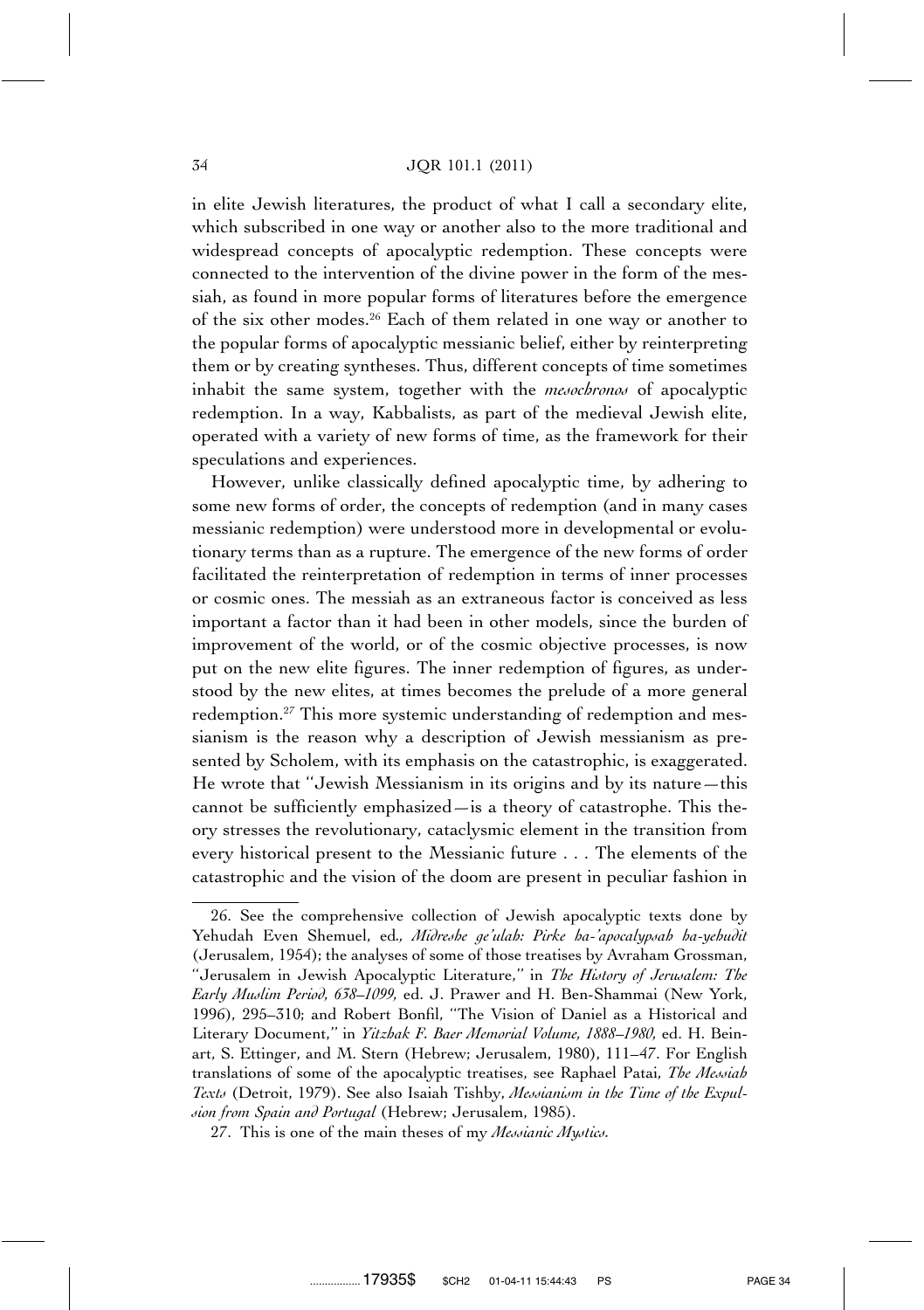the Messianic vision.''28 Scholem's attraction to catastrophic manifestations<sup>29</sup> has contributed to a self-awareness of his own project as dedicated essentially to the apocalyptic idea<sup>30</sup> —one that does not allow the due space to the various interpretations of messianism and redemption I have enumerated above. In fact, in these thirteenth-century kabbalistic literatures, the messiah in the traditional role as a central figure in an apocalyptic scenario plays only a minor role. Instead there are many discussions dealing with redemption, whose different senses are connected to the *perfecti*, Kabbalists, and repentants. They play more constructive roles than the destructive ones of the apocalyptic messiah.

Immersed in the process of adopting and then building new comprehensive speculative systems that promote stability, the new Jewish elite of the Middle Ages domesticated or ''chained'' the apocalyptic messiah within their respective types of order.<sup>31</sup> The role of the single popular messiah, who alone is responsible for the upheaval imagined in the context of the national redemption, has been considerably attenuated; in its

29. See Harold Bloom, ''Scholem: Unhistorical or Jewish Gnosticism,'' in *Gershom Scholem*, ed. H. Bloom (New York, 1987), 217; and Baruch Kurzweil, *Struggling for the Values of Judaism* (Hebrew; Jerusalem, 1969), 213–40. See also Michael Lowy, *Redemption et utopie: Le judaisme libertaire en Europe centrale* (Paris, 1988), 82.

<sup>28.</sup> Scholem, *The Messianic Idea in Judaism* (New York, 1972), 7–8. See also his resort to the term ''catastrophe'' also in his *Major Trends*, 245–47, 287. For the centrality of the catastrophic factor in Jewish messianism, see also R. J. Zwi Werblowsky, ''Jewish Messianism in History,'' in *Essential Essays on Messianic Movements in Jewish History,* ed. M. Saperstein (New York, 1992), 39. For surveys of Scholem's views on messianism, see Joseph Dan, ''Gershom Scholem and Jewish Messianism,'' in *Gershom Scholem, The Man and the Work*, ed. P. Mendes-Flohr (Albany, N.Y., 1994), 73–85; David Biale, *Gershom Scholem: Kabbalah and Counter-History* (Cambridge, Mass., 1982), 71–93; and my *Old Worlds, New Mirrors: On Jewish Mysticism and Twentieth-Century Thought* (Philadelphia, 2010), 146–52.

<sup>30. &#</sup>x27;'If I have demonstrated something [at all] in my writings I have shown that ancient apocalypse has accepted some forms and replaced them, but it is one under its metamorphoses after the destruction of the second temple, and one is it in its first metamorphoses beforehand.'' *'Od Davar* – *Explications and Implications* (Hebrew; Tel Aviv, 1989), 240. See also Scholem's concluding remarks in *The Messianic Idea in Israel*, ed. S. Re'em (Hebrew; Jerusalem, 1982), 256. On the continuity of Jewish apocalypticism, see his *Sabbatai Sevi: The Mystical Messiah*, trans. R. J. Z. Werblowsky (Princeton, N.J., 1973), 9.

<sup>31.</sup> See also M. Idel, ''On Some Forms of Order in Kabbalah,'' *Daat* 50–52 (2003): xxxi–lviii; idem, *Messianic Mystics*, 9–11; and my study ''The Chained Messiah: The Taming of the Apocalyptic Complex in Jewish Mystical Eschatology,'' forthcoming in *The Apocalyptic Complex: Origins, Histories, Permanences*, ed. N. Al-Baghdadi, D. Marno, M. Riedl (Budapest, 2011).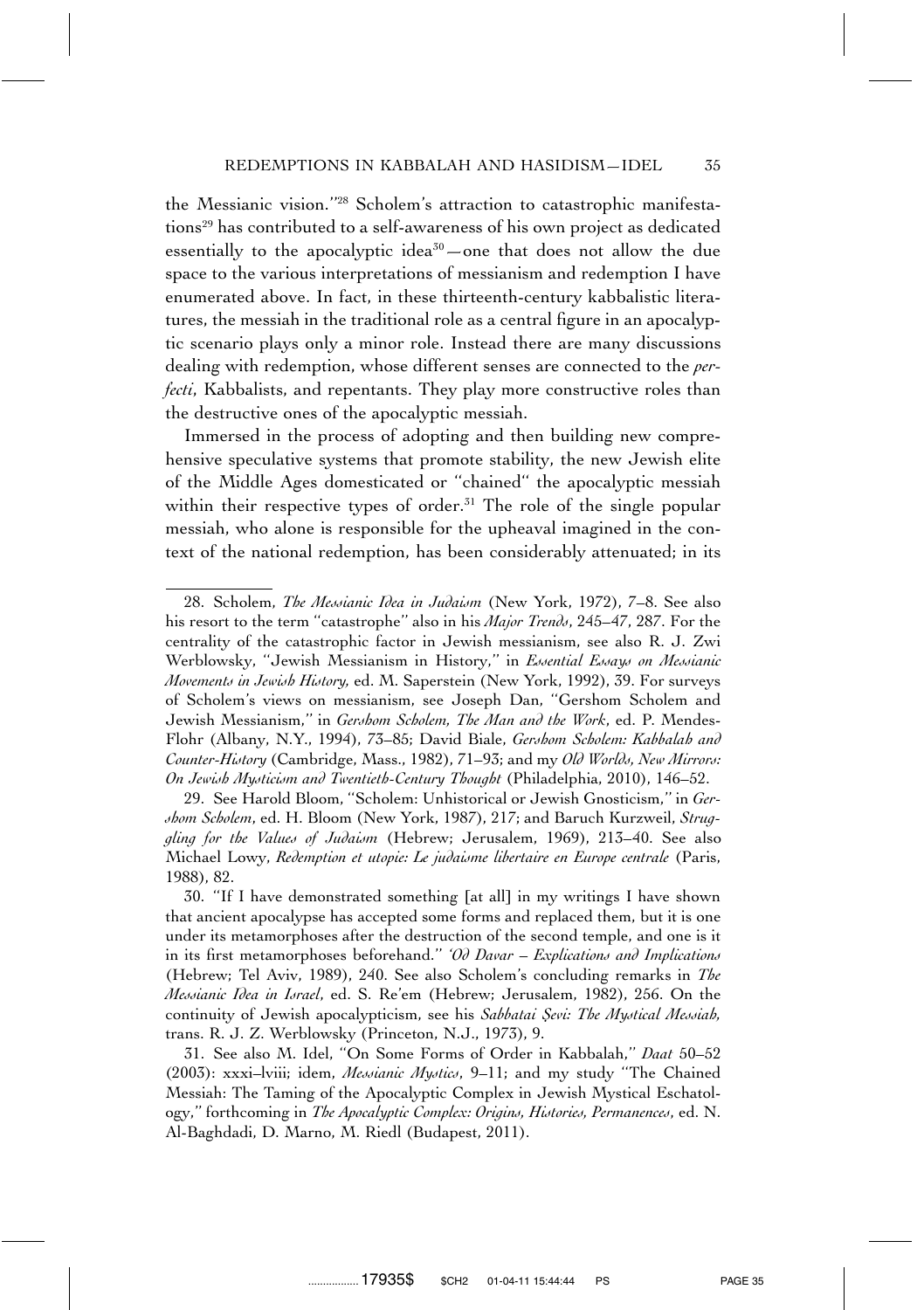place, we have the possibility of other redemptive factors like the supernal messiah or each individual.32 In fact, the perfection of the individual is redemptive, on both the personal level and the more cosmic one. For example, by cleaving to the supernal power that rules the world, which is in some cases the supernal or general soul, the soul of the perfect man can influence events in this world, a view shared by Avicenna and Abraham ibn Ezra and some Kabbalists.<sup>33</sup>

All the seven modes [A–G] listed above constitute what we may call the constellation of messianic ideas. They are messianic since the term ''messiah'' is mentioned in them, and in some cases messiahs formulated them. Given my belief that we should investigate the views of medieval and premodern authors—and not our preconceptions—as to the exclusive identification of the messiah as a powerful human warrior, the medieval descriptions should count much more than the impressionistic views of one scholar or another as to what is indeed ''true'' messianism or not. Our understanding of the kabbalistic and Hasidic messianism should be dictated by the results of textual analysis, not by modern presumptions. The same obtains for concepts of exile and redemption.

Needless to say, those different modes of dealing with redemption occur only very rarely in a pure form in distinct literatures. In fact, already in the thirteenth century we may discern examples of more than one of them coming together in the same body of kabbalistic literature. Such an example is found in the writings of Abraham Abulafia. His thought reflects what I will describe in more detail later as both variety and complexity. He adopted the political, noetic, and to a certain extent also the astrological modes of thinking, and he interpreted traditional messianism accordingly.34 In the book of the Zohar, we find theosophicaltheurgical as well as of apocalyptic themes.<sup>35</sup> However, this vast and important literature, as well as other contemporaneous kabbalistic writings like those of R. Moses de Leon and R. Joseph Gikatilla, rejected, implicitly or explicitly, the theory of cosmic cycles.

On the other hand, the astrological mode describing cosmic cycles has

<sup>32.</sup> I do not include in my discussions here the distinction between the Messiah ben Joseph and Messiah ben David, since different as they are in prekabbalistic treatises, they are part of the very same narrative. Neither am I concerned here with the different redemptions in the past from the subjugation of various empires since they are all political forms of redemption.

<sup>33.</sup> See Idel, ''Types of Redemptive Activities,'' 273–74.

<sup>34.</sup> Idel, *Messianic* Mystics, 58–100.

<sup>35.</sup> See Yehuda Liebes, ''The Messiah of the Zohar,'' in *The Messianic Idea in Israel* (Hebrew), 87–234; and Idel, *Messianic Mystics*, 121–24.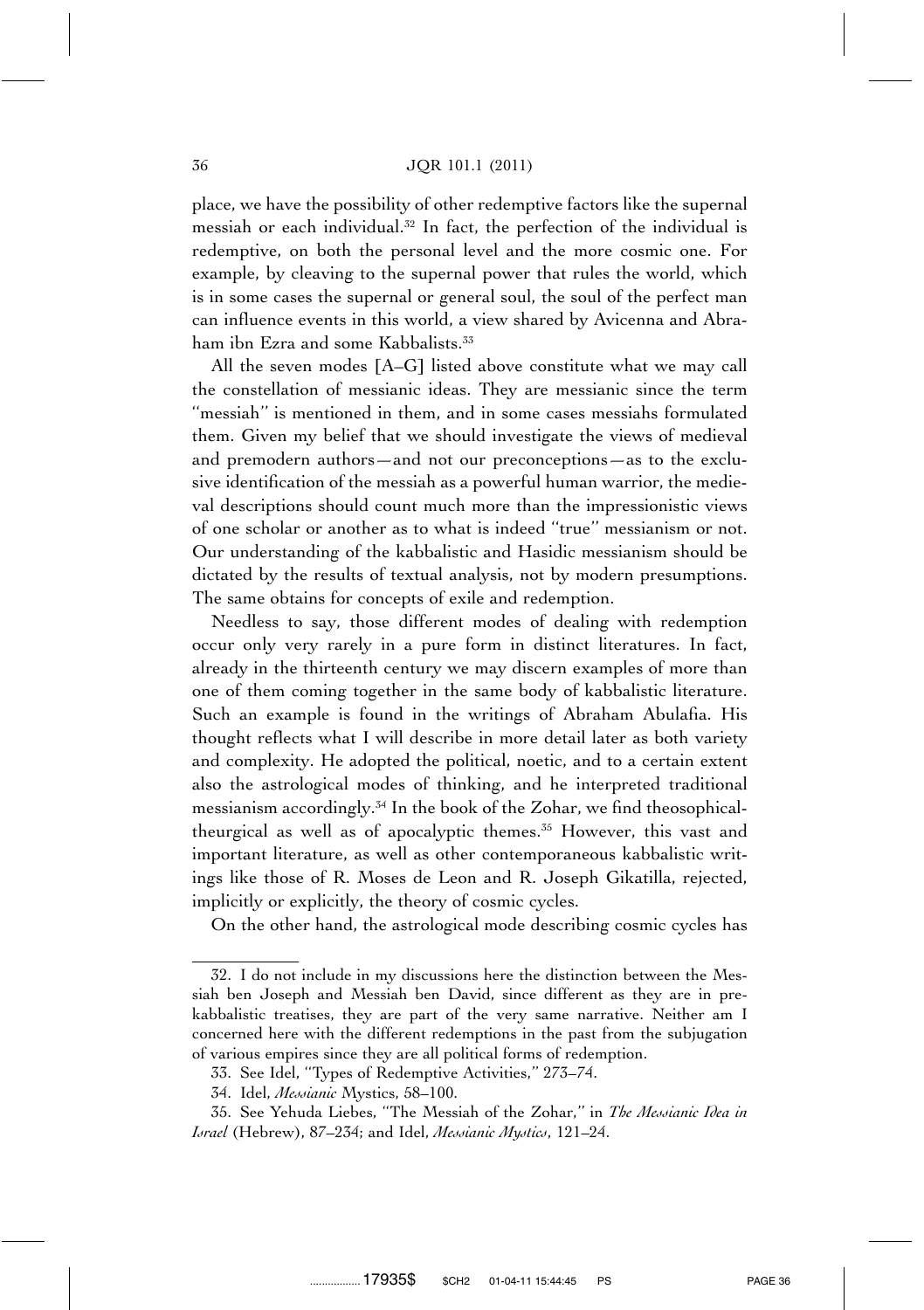been associated with the theory of metempsychosis, in many cases in Nahmanides' school, in Joseph ben Shalom Ashkenazi, and, later on, in *Sefer ha-temunah.*<sup>36</sup> With the emergence of the ''mosaic'' type of kabbalistic composition (that is, the writing of lengthy kabbalistic texts based on quotes, recognized or paraphrased) from the end of the thirteenth century,<sup>37</sup> redemptive concepts found in different schools are brought together in the same work. This is especially obvious in the writings of the kabbalist R. David ben Yehudah he-Hasid, who drew from both the zoharic literature and the thought of R. Joseph Ashkenazi, as well as in the work of R. Isaac of Acre, who was close to ecstatic Kabbalah and the trends found in R. Moshe ben Nahman's circle.

A variety of modes of messianic and redemptive modes of thinking mentioned above are combined in a highly eclectic, late fourteenthcentury Byzantine volume *Sefer ha-Peliy'ah*, where astrological, noetic, metempsychotic, and theosophical-theurgical concepts are found together.38 Thus, a variety of eclectic combinations, and sometimes syntheses of redemptive and messianic ideas, can be discerned in Kabbalah before the expulsion of the Jews from the Iberian Peninsula. As these texts come to the attention of Kabbalists after the expulsion, as well as the cultural encounters that accompanied the expulsion,<sup>39</sup> a synthetic approach to messianism and redemption increased, as we will see below. However, this does not mean that all Kabbalists subscribed to all approaches: R. Isaac Luria, for example, rejects cosmic types of redemption related to astral processes, or the absence of the noetic type of redemption, in favor of a theosophical-theurgical interpretation of redemption.

This inventory of diverse trends and syntheses displays a rich reservoir

<sup>36.</sup> It should be mentioned that the affinities between some Ismailia views regarding cosmic cycles and metempsychosis and *Sefer ha-temunah*, pointed out by Pines, hold also for R. Joseph Ashkenazi, who preceded the *Book of Temunah* and in my opinion also influenced its thought. See Shlomo Pines, ''Shi'ite Terms and Conceptions in Judah Halevi's Kuzari,'' *Jerusalem Studies in Arabic and Islam*, vol. 2 (1980): 249–51. See also Idel, *Studies in Ecstatic Kabbalah* (Albany, N.Y., 1989), 163, n. 132.

<sup>37.</sup> See M. Idel, *R. Menahem Recanati, the Kabbalist* (Hebrew; Jerusalem, 1998), 1:24–32.

<sup>38.</sup> On the various sources of this eclectic book, see Michal Kushnir-Oron, ''The Sefer Ha-Peli'ah and the Sefer Ha-Kanah: Their Kabbalistic Principles, Social and Religious Criticism and Literary Composition'' (Hebrew; Ph. D. diss., Hebrew University of Jerusalem, 1980).

<sup>39.</sup> See M. Idel, ''Encounters between Spanish and Italian Kabbalists in the Generation of the Expulsion," in *Crisis and Creativity in the Sephardic World*, ed. B. R. Gampel (New York, 1997), 189–222.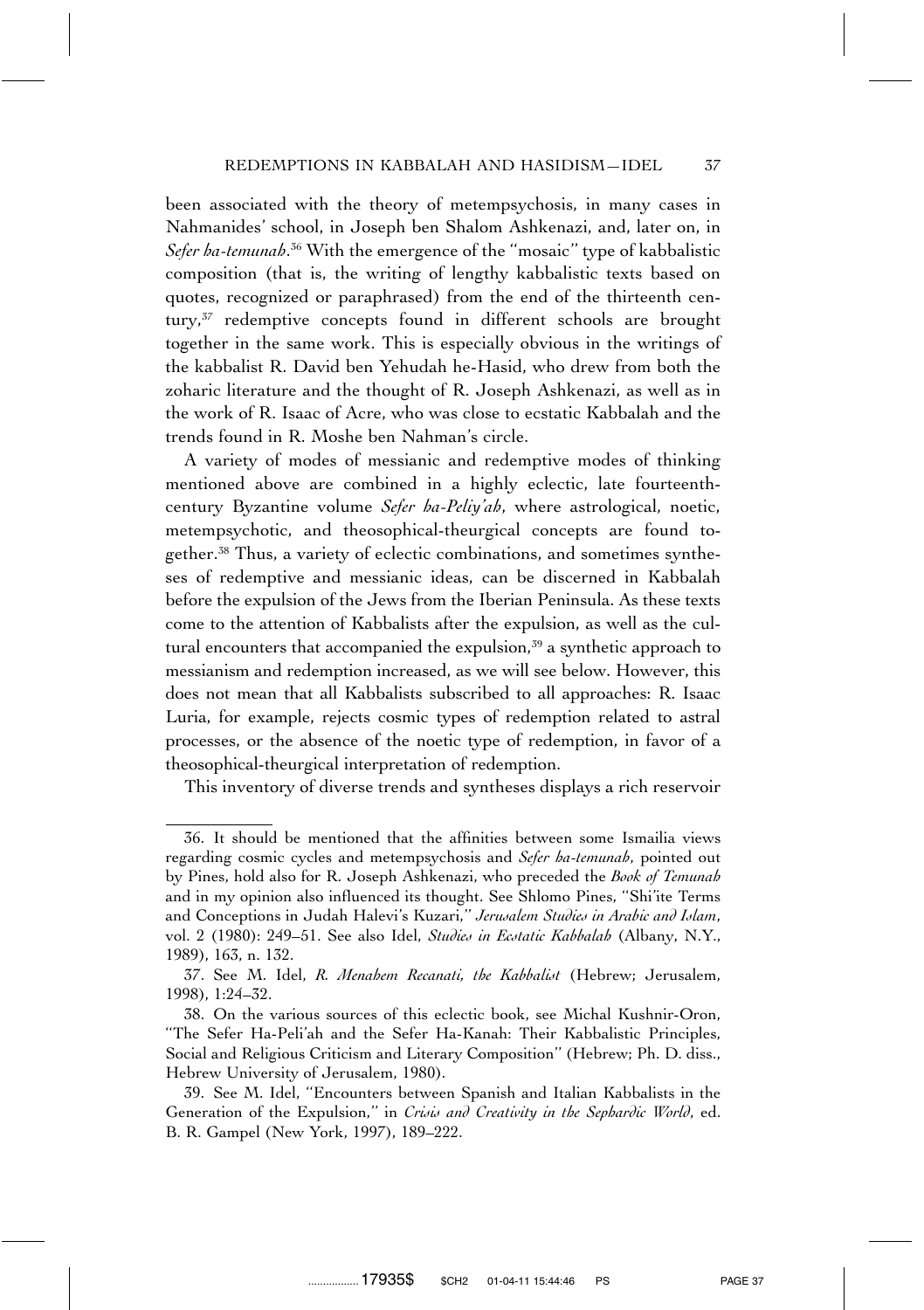of ideas about redemption that emerged already during the first century of historical Kabbalah; it demands another type of history. Complex understandings of redemption and messianism as Jewish ideas that evolve in diverse and often intersecting ways through the centuries should be advanced to add nuance to (or even displace) regnant scholarly models—such as what has been often called the ''messianic idea,''40 a relatively stable notion which was conceived of as undergoing some changes from time to time, or the historicist assumption that ''Kabbalah'' became messianic only after the expulsion of the Jews from Spain.41 Ignoring both the messianic ideas of Abulafia and the Zohar is hardly a recipe for a penetrating understanding of how this lore evolved. A less linear picture of Kabbalah will involve a less linear and essentialist understanding of the ''messianic idea''; instead, language of crosscurrents, syntheses, tensions, and controversies will become a vital part of the intellectual apparatus of Kabbalah scholarship. Thus, variety, or polychromatism, and complexity constitute basic assumptions that will allow us to account better for the developments regarding the constellation of messianic ideas. In this constellation there is plenty of room for both the destructive and constructive views of redemption, apocalyptic events, cosmic cataclysms, and inner redemptive experiences.

While the ebbs and flows of messianic thought certainly depend to a certain extent on historical events, I will avoid, for now, the question whether there is an affinity between historical circumstances and the privileged status of messianic ideas in a certain author, center, or period of time. Approaches to kabbalistic messianism have rarely been historically oriented. So, for example, the emergence of messianic concerns in the mid-thirteenth century, in the kabbalistic writings of R. Isaac ben Jacob ha-Kohen, has been divorced from its historical background (i.e., a period in which rumors of the Mongols as the lost tribes abounded and with which Western Europe and the Jews were acquainted).<sup>42</sup> We should, however, first analyze the sources, the specific concatenations of the ideas, the relative role of the messianic ideas in a certain corpus, and then endeavor to arrive at an explanation without regard to external factors. Priority should be given therefore first to the problem of sources of a certain type of speculation, since terminology can help determine

<sup>40.</sup> For references to scholarship resorting to the concept of ''messianic idea'' in the singular, see Idel, *Messianic Mystics*, 17, 241, 334, n. 74.

<sup>41.</sup> Scholem*, Major Trends*, 244–51.

<sup>42.</sup> See Joseph Dan, ''The Emergence of Messianic Mythology in 13th-Century Kabbalah in Spain,'' in *Occident and Orient: A Tribute to the Memory of A. Schreiber*, ed. R. Da`n (Budapest/Leiden, 1988), 57–68.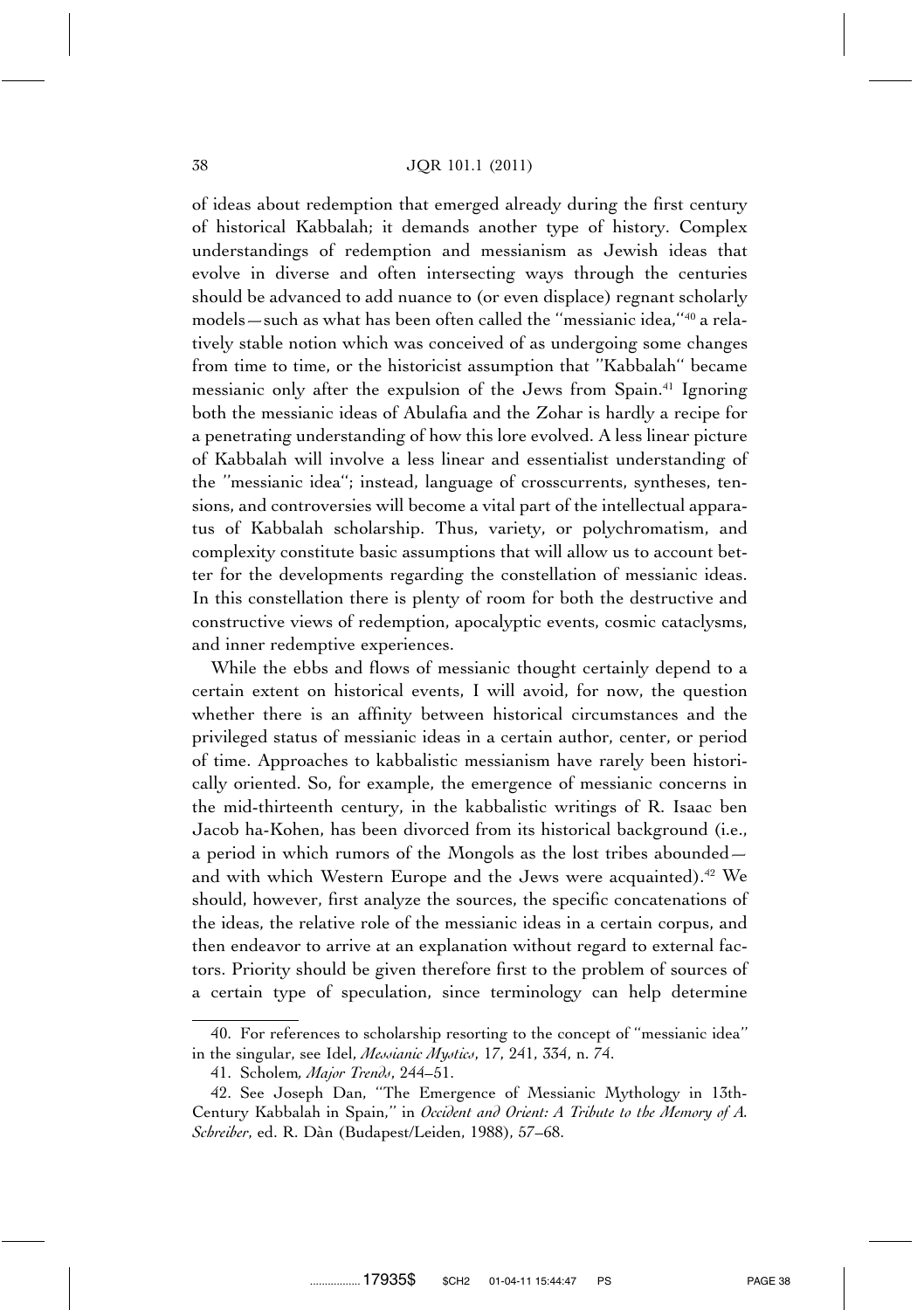whether two phenomena separated by a long period of time and emerging in different circumstances are related to each other, beyond the more general eidetic affinities. I would like to put a special emphasis on the term ''concatenation.'' What I mean by this is that one needs determine whether different messianic and redemptive ideas are properly connected to each other, and not artificially superimposed.<sup>43</sup> How exactly such a messianic or redemptive constellation of ideas acts or does not act in society or history in a certain period is another issue, to be determined by other types of approaches, principally historical and sociological.

#### A COMPLEXITY OF REDEMPTION IN THREE MAJOR KABBALISTS

In this section, I would like to consider three main Kabbalists who dealt with different but complex types of messianism and redemption in the same passages. Thus, my concern is not so much with the existence of different forms of messianism in the thought of a particular Kabbalist, though that will indeed be discussed below, but more with discussions about different forms of messianism, presumably intended to preclude cognitive dissonance. Kabbalists wrote in different countries, in different historical circumstances, and in different times. I proceed on the assumption that the themes to be addressed below are unrelated to one other. Nevertheless, they reflect different forms of complexity, of messianism and redemption, which were assumed already in the second century of the existence of Kabbalah to be historical phenomena. Their emergence relatively soon after the surfacing of Kabbalah as a literary phenomenon points to the diversification of kabbalistic currents quite soon.<sup>44</sup>

[A] Let me start with a passage written by the remarkable messianic figure R. Abraham Abulafia<sup>45</sup> in a text written in the early 1280s in Italy or Sicily:

The term *mashiyah* is equivocal, [designating] three [different] matters; (a) first and foremost the true Agent Intellect is called the messiah . . .

<sup>43.</sup> Compare to the metaphor of the layer-cake by Werblowsky, ''Jewish Messianism in Comparative Perspective," 12.

<sup>44.</sup> See Idel, *Messianic Mystics,* 108–9.

<sup>45.</sup> On Abulafia's messianism, see Abraham Berger, ''The Messianic Self-Consciouness of Abraham Abulafia – A Tentative Evaluation,'' in *Essays on Jewish Life and Thought Presented in Honor of Salo Wittmayer Baron*, ed. J. L Blau et al. (New York, 1959), 55–61; Harvey J. Hames, *Like Angels on Jacob's Ladder: Abraham Abulafia, the Franciscans, and Joachimism* (Albany, N.Y., 2008); Idel, *Messianic Mystics*, 58–100; idem, ''The Time of the End,'' 155–86; and idem ''*Torah Hadashah—*Messiah and the New Torah in Jewish Mysticism and Modern Scholarship,'' *Kabbalah* 21 (2010): 68–76.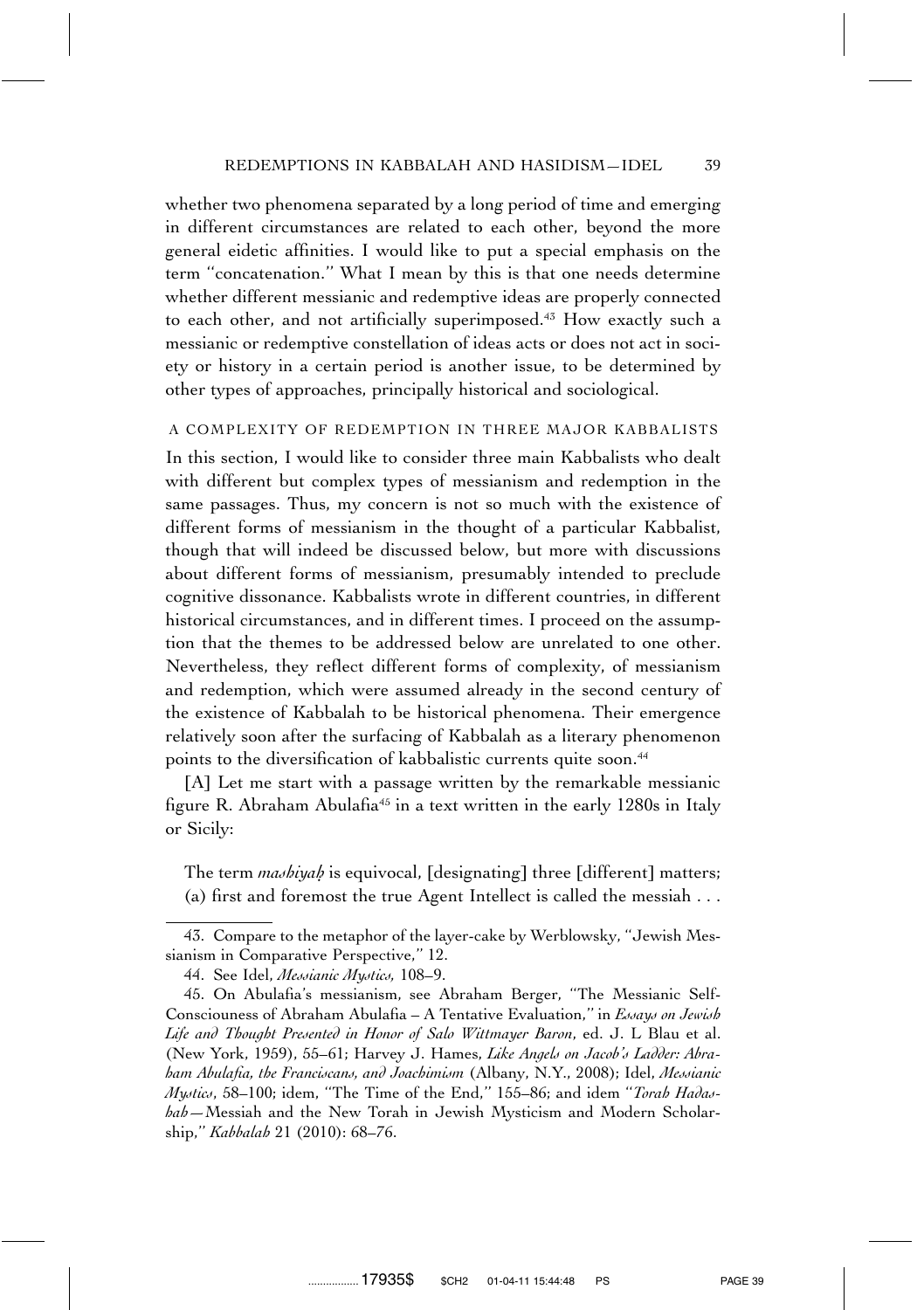(b) and the man who will bring us out of the exile from under the rule of the nations due to the power that is emanated upon him from the Agent Intellect—he will [also] be called messiah. (c) And the material human Intellect is called messiah, which is the hylic<sup>46</sup> intellect that is the redeemer and the savior and has influence over the soul and all elevated spiritual powers. It can save the soul from the rule of the material kings and their people and their powers, the lowly bodily desires. It is a commandment and an obligation to reveal this matter to every wise man of the wise ones of Israel in order that he may be saved because there are many things that oppose the opinions of the multitude of the rabbis, even more so differ from the views of the vulgus.<sup>47</sup>

The elitist nature of the passage is obvious, as we see from the discussion at the end. Abulafia understood that he was proposing a new version of messianism, which should be hidden from the vulgar. It can be assumed here that Abulafia has in mind more apocalyptic and less intellectual understandings of the task of the messiah. The term ''messiah'' stands here for three different types of redeemers: the cosmic, namely, the Agent Intellect in the way it has been defined by the Arabic and Jewish philosophy, an entity that rules over the sublunar world, the intellectual cosmokrator; the national, or the human redeemer in history; and the personal, the individual intellect that redeems the lower psychic powers in man. All three are explicitly connected to the concept of intellection, while the latter two depend upon the contact with the Agent Intellect. However, the third category is dependent upon the second, which means that someone may redeem himself without the need of a corporeal messiah necessary for general salvation. Thus, there is no synchronicity between the two forms of redemption in Abulafia's passage. In a way, we have here an adumbration of the assumption that was explicated in East European Hasidism regarding the aspect of the messiah found in every person.

<sup>46.</sup> Namely, the material or potential intellect. It is possible that we have here a vestige of Averroes' theory of the intellect.

<sup>47.</sup> See *Commentary on Sefer ha-melits*, MS Rome-Angelica 38, fol. 9a. See Appendix A.2.

On this passage, see Idel, *The Mystical Experience in Abraham Abulafia*, trans. J. Chipman (Albany, N.Y., 1987), 127, 140; idem, *Studies in Ecstatic Kabbalah*, 66; idem, *Messianic Mystics*, 65–66; idem, ''Types of Redemptive Activities,'' 262; and idem, *Ben: Sonship and Jewish Mysticism* (London, 2008), 308. More on the reign of the intellect over the other spiritual powers described in messianic terms, see again in the *Commentary on Sefer ha-melits,* fol. 5b–6a, discussed in Idel, ''Types of Redemptive Activities,'' 259–60.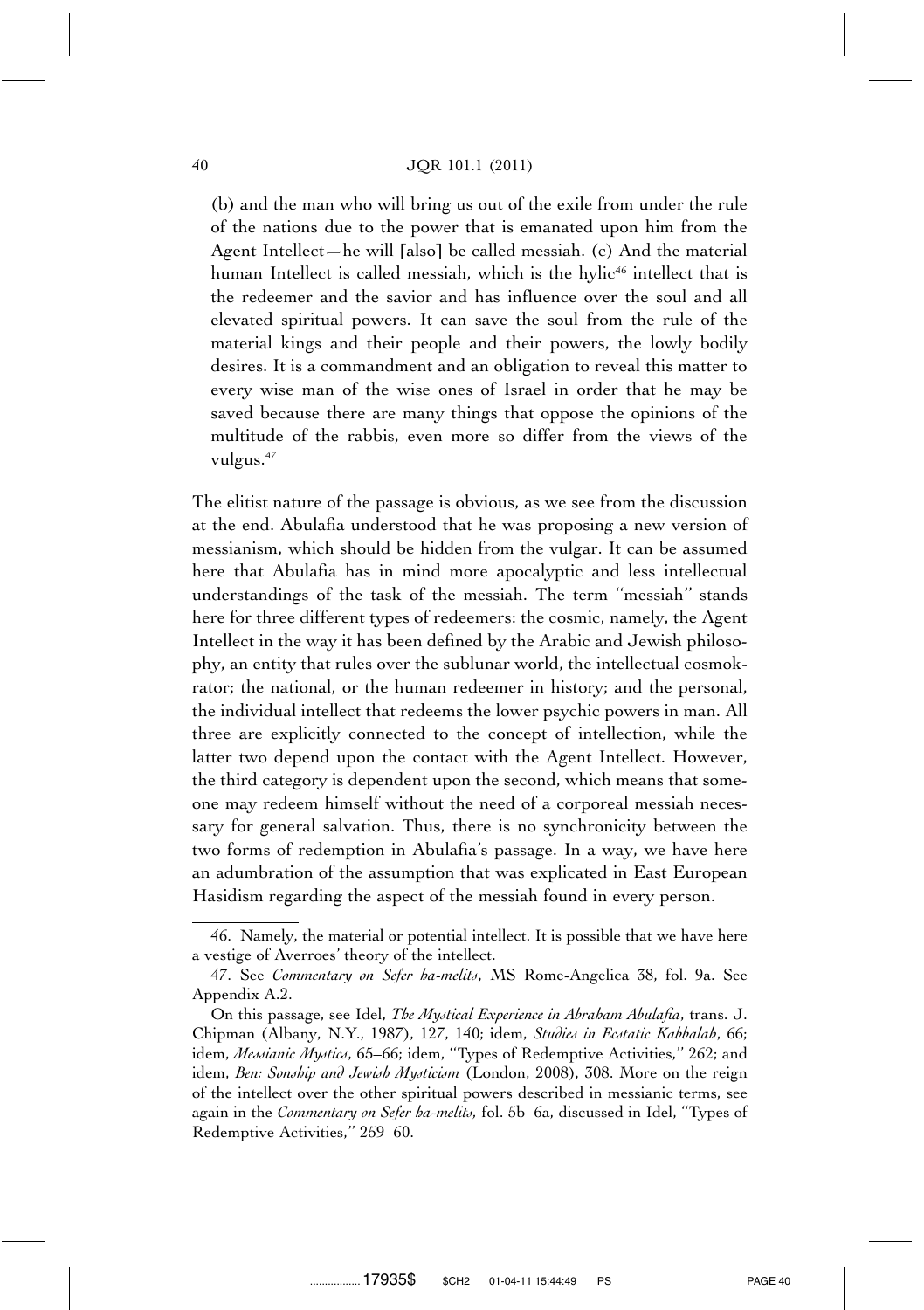In this passage, the external and more common concept of salvation found in the form of an individual messiah of the Jewish nation is not exclusive of the spiritual concept of a messiah found within human spiritual faculties and cosmic intellectual entity. They may coexist, as in the above passage of the ecstatic Kabbalist, who believed that he was a messiah himself. However, special attention should be given to the third meaning of ''messiah.'' It means that in every man there is a potential messiah, as long as the potential intellect is found in him. This means that while the second type of messiah is an actualized intellect, who also acts in the external world, the third one is a messiah who rules over one's own inner powers alone. The former, however, cannot appear unless the latter exists. On the other hand, the third messiah does not depend on the second messiah, since it consists in an inner noetic activity. It should be mentioned that Abulafia plays upon the concept of bringing out: the intellect is actualized, namely, brought out from potentiality to actuality, and so the Jews are brought out from among the nations. In both cases, the Agent Intellect is the actualizing power; in a way, he is the metaphysical messiah of the two other, lower messiahs. While the first and the last messiahs are not related to acts concerning rabbinic Judaism, the second one is qualified by saying that he is saving ''us'' (meaning the Jews), and thus reflects a more particularistic approach.

It is essential to note that the first of these three meanings of the messiah is introduced by the word ''true,'' implying that the meaning of Agent Intellect, from which the other two, also related to acts of intellection, are derived, is of the utmost importance. This understanding ties the scope of meanings related to the concept of messiah to the Neo-Aristotelian chain of ten separate cosmic intellects. As a redemptive act, the disclosure of this intellectual dimension of the messiah implies that it saves the believers from an erroneous type of belief in the nature of the messiah. There is a hierarchy here: the category (c) is the lowest, consisting in a human being whose intellect should be connected to the Agent Intellect in order to become the messiah as defined in category (b), and in turn, as the result of a unitive noetic experience,<sup>48</sup> can become a still higher one. Thus (c) stands for the person acting in history as a national messiah, while (b) stands for the human actualized intellect, the inner messiah who saves the human lower capacities, while (a) stands for the pure intellectual entity, the atemporal spiritual messiah, who is the ultimate source of the two lower messiahs. It is the ''true'' one since it is active all the time on the intellectual level but also has an impact on the sublunar processes.

<sup>48.</sup> See Idel, *Studies in Ecstatic Kabbalah*, 1–32.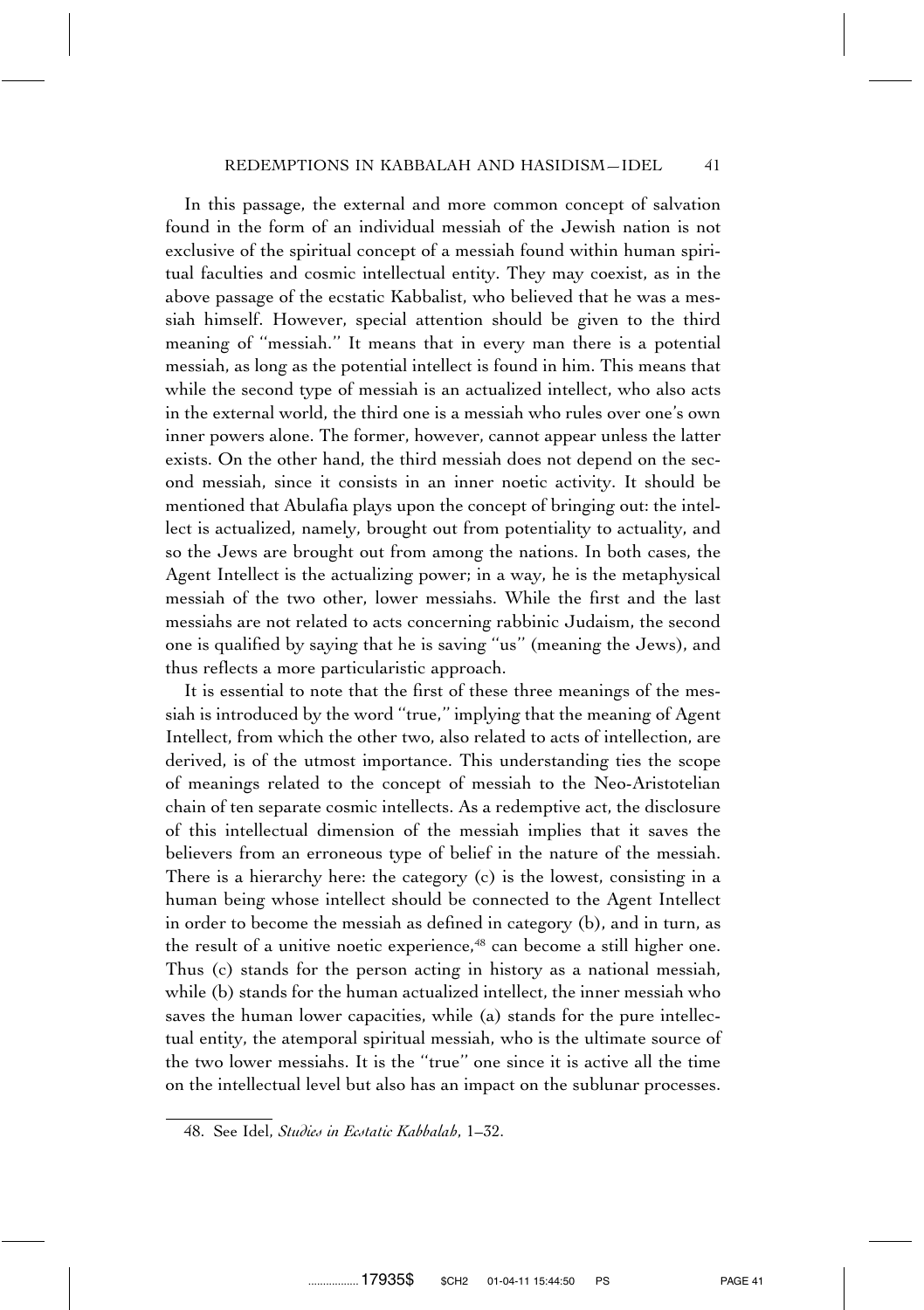I read this to say that the hierarchy starts with the actual and continuous messiah, then it turns to the person who actualized his intellectual/messianic potency in a certain moment, and then the lowest is the potential messiah. There are, therefore, only two distinct forms of redemption mentioned here: first in time is the intellectual/individual one, related to the cleaving to the Agent Intellect, and then, by dint of this intellectual redemption, the national messiah may emerge. Thus, individual redemption necessarily precedes, as mentioned above, the national one.

The secrecy related to the intellectual messiah is found also in another instance, in another book belonging, like *Sefer ha-melits*, to the genre of prophetic writings. In *Sefer ha-'ot*, written between 1285 and 1288, the author discusses the fifth figure in a messianic vision he had, as follows:

The fifth is my messiah, he will rule after the days of the four kingdoms.49 This is the interpretation that is revealed to all. But the hidden interpretation will be understood by someone who understands by his own wisdom.<sup>50</sup>

Abulafia refers to the Hebrew term *hamishi*, the fifth, that is a pun on *meshih. i*, both words sharing the same consonants. This messiah will appear in history, in a certain period of time, after the four kingdoms mentioned in Daniel 8.22; this was the solution given to the complex vision described in that book.51 However, Abulafia hints at another interpretation, a hidden one. I conjecture that this has to do with the fact that the intellect that rules over the five elements in man, or the four temperaments, in a manner reminiscent of the way in which the hylic intellect qua messiah was described as ruling over the lower human faculties. This internalized understanding of redemption also occurs later on, as we read in a commentary on the Pentateuch he wrote in 1289:

The issues of sacrifices and of the exile and of redemption and of the inheritance of the land are connected [to each other] and they are derived, necessarily, from each other. The very name of the sacrifice

<sup>49.</sup> See Genesis 14.9, where four kings are mentioned, and immediately afterward Abraham is waging a war against them. I assume that there is a hint at Abraham Abulafia as the fifth and the Messiah.

<sup>50. &#</sup>x27;' 'Sefer Ha-Ot': Apokalypse des Pseudo-Propheten und Pseudo-Messias Abraham Abulafia,'' in *Jubelschrift zum siebzigsten Geburtstage des Prof. Dr. H. Graetz* (Breslau, 1887), 84–85.

<sup>51.</sup> For an analysis of some aspects of this vision, see my ''The Chained Messiah.''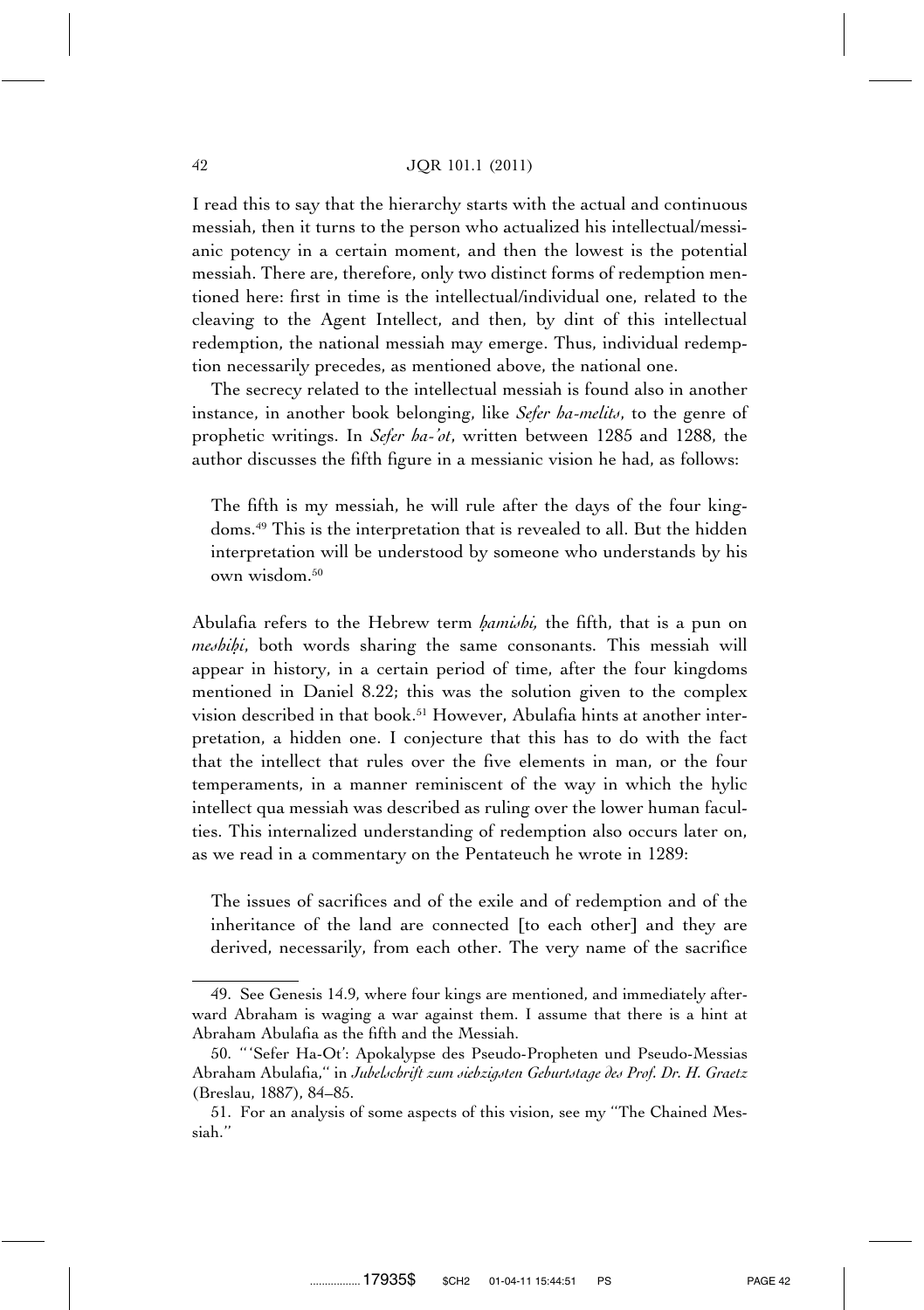points to its meaning, which is the bringing of the divine powers to the human powers,<sup>52</sup> and from this (combination) the exile of the bodies and the redemption of the souls are derived. And whoever's soul has been saved by the Lord, as was the case of Abraham, the entire world is his, even more so if God binds to him a power from His powers, according to the secret of the [letter] *H* which has been given from His name to his name. And this is a sign.<sup>53</sup>

The distinction between souls and bodies is central for understanding the nature of exile and redemption: following many Neoplatonic treatments in the Middle Ages, the soul was conceived of as being in exile within the body, and its redemption consists in escaping the body. However, here the assumption is that redemption is achieved by the divine descent and, thus, connection to the soul. My assumption is that it is not a Neoplatonic scheme that is applied here but a Neo-Aristotelian one, which operates with the view that the Agent Intellect is radiating ''downward'' and the intelligibles emanating from it are informing or enriching the potential human intellect. Interestingly enough, exile, when attributed to the body, is conceived of as a positive state. Redemption and exile may coexist into the same person at the same time. In fact, we may assume that redemption is created by the exile and does not obliterate it. This view has something to do with the widespread Neoplatonic vision which assumes that the soul is found in this world in exile or prison. Thus, when redemption is an inner state, so is exile. Moreover, the last passage reveals tension between the redemption of the soul that generates the exile of the body or exile that is preparing the redemption of the soul. The antithetic formulation is quite obvious.

As seen above in the citation from *Mafteah ha-hokhmah*, the experience of redemption and exile is exemplified by the addition of a letter to the consonants of Abram, which generates the name Abraham. Is this a mere exegetical exercise and attempt to interpret the biblical episode according to a Neo-Aristotelian scheme? No doubt such an interpretation can be

<sup>52.</sup> On the question of Abulafia's interpretation of the term *korban* as bringing the lower capacities closer to the supernal intellectual ones, on the basis of the etymology *le-hakeriv* = *le-karev*, see M. Idel, "On the Meanings of the Term Qabbalah: Between the Prophetic Kabbalah and the Kabbalah of Sefirot in the 13th century'' (Hebrew), *Peamim* 93 (2003): 42–45; and compare to Elliot R. Wolfson, *Abraham Abulafia*, *Hermeneutics, Theosophy, and Theurgy* (Los Angeles, 2000), 121–23.

<sup>53.</sup> *Mafteah ha-hokhmah*, ed. Amnon Gross, (Jerusalem, 2001), 71-72. See Appendix A.3.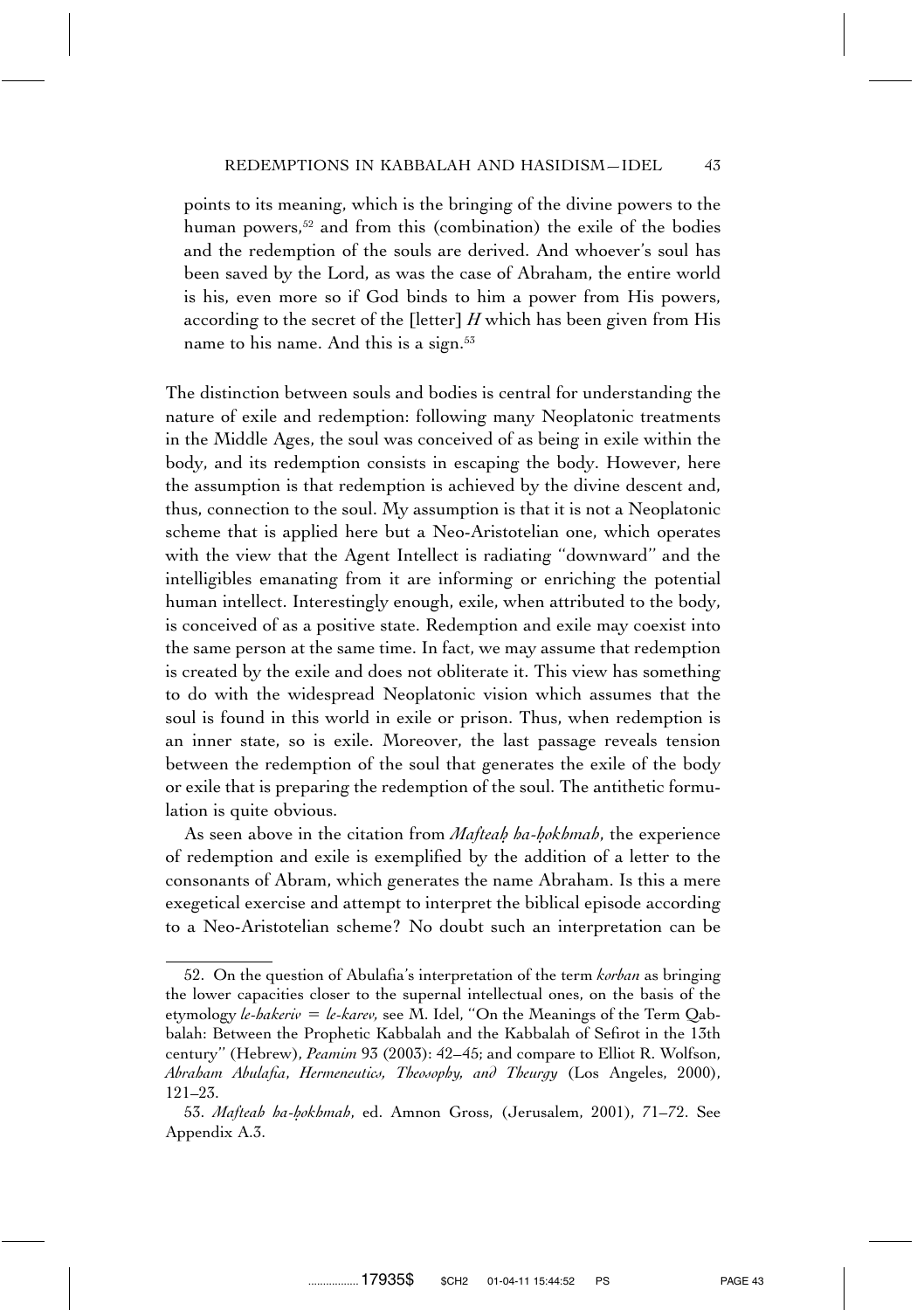#### 44 JQR 101.1 (2011)

offered. However, is this all? No. Abulafia's first name was Abraham, and he considered himself to be the messiah, and he wrote the above passage a year before the date in which he hoped the redemption would come. Thus, when describing the transformation of the biblical Abraham, he hinted at his own experience, aspiration, and conviction. I assume that for him these rarified spiritual concepts such as the exile of the body are more pressing and relevant than any of the events that would be conceived of as historical. In fact, in an important passage, Abulafia insists that one ought to cultivate the possibility of attaining of the experience of prophecy, which is tantamount to that of mystical experience—that is, a conspicuous event—despite external circumstances. He does not recognize any hindrance to such an experience. External circumstances, like a weak physical constitution (*mezeq halush*) the lack of food, clothing, and shelter, prison, or what he called servitude, *'avedut*, which is tantamount to exile (*ha-nikra' galut*), are not negated; they represents facts of life. It is only their importance that is drastically minimized. For him, the urgency of the spiritual experience transcends corporeal need, and no one is exempted from pursuing the redemptive experience.<sup>54</sup> Let me address the second question: are such experiences understood as spiritual redemption? Is exile and its overcoming restricted to the inner life of a certain individual, or are they radiating also in his external activity? The answer is quite obvious: Abulafia attempted to meet the Pope and did everything he could to effect such a meeting which indubitably had a messianic aim, including preaching his version of Kabbalah to Christians.55 Thus, though intellectually Abulafia elaborated upon the noetic mode as a key for understanding his messianism, he put it in service for political activity.

[B] Let me turn to another example of complexity, this time ritualistic, found in a book written early in the fourteenth century in Castile. This book displays some acute messianic concerns, and its author might have adopted some form of messianic self-understanding, as pointed out by scholars.<sup>56</sup> He too resorts to views about two or three messiahs and three

<sup>54.</sup> *H. aye ha-nefesh*, MS Munchen 405, fols. 63b–64b. See also ibid., fol. 1b, and Idel, *Studies in Ecstatic Kabbalah*, 29 n. 110.

<sup>55.</sup> See Moshe Idel, ''Abraham Abulafia and the Pope: The Meaning and the Metamorphosis of an Abortive Attempt'' (Hebrew), *AJS Review* 7/8 (1982/1983): 1–17.

<sup>56.</sup> See Amos Goldreich, ''Inquiries in the Self-Image of the Author of *Tiqqunei Zohar*,'' in *Massu'ot, Studies in Kabbalistic Literature and Jewish Philosophy in Memory of Prof. Ephraim Gottlieb*, ed. M. Oron and A. Goldreich (Hebrew; Jerusalem, 1994), 459–96, esp. 460–77; Isaiah Tishby, *Messianism in the Time of the*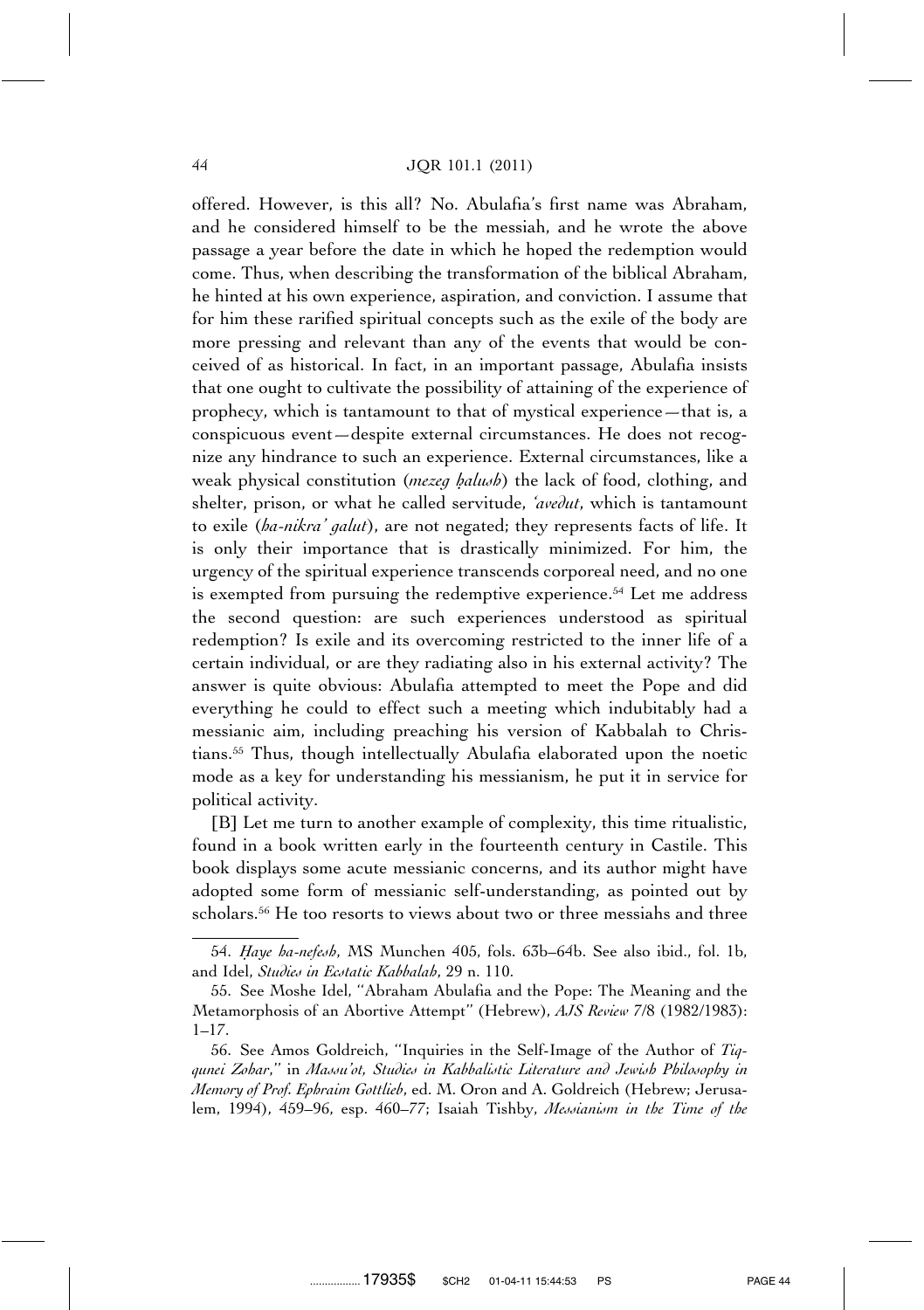redeemers, which have been treated incisively recently.<sup>57</sup> He assumed that by his composition of the last part of the Zohar, namely, its completion, he would hasten redemption.<sup>58</sup> A distinction between three types of amending is found in the later layer of the zoharic literature, the *Ra'ya' Mehemna'*, which had an impact on some passages to be dealt with below in detail:

How did one amend what has been blemished on high?<sup>59</sup> By means of *teshuvah*: the *teshuvah* amends all,<sup>60</sup> amends on high, amends on low, and amends himself,<sup>61</sup> amends the entire world . . . after he perfected himself and repented, [then] he amended all the worlds . . . "At the end of time,"<sup>62</sup> why is it mentioned here? In order to include<sup>63</sup> *Knesset Yisrael*, which is in exile, and is found together with them in their vicissitudes, and she never leaves them, and this is the reason why the Holy One, blessed be He, wants Israel to repent so that he will improve their plight in this world and in the next one, despite the fact that the judgment rules over the world. There is nothing that withstands repentance . . . Repentance is superior when one is ready to sacrifice his soul for its sake, and when the soul is taken away during [the state of] repen-

57. See Goldreich, ''Inquiries in the Self-Image of the Author of *Tiqqunei Zohar*,'' 467–77.

58. Ibid., 485.

59. ''On high'' means here the sefirotic structure.

60. The Zohar is resorting many times to the phrase *tikuna' de-kula'*, the perfection or amendment of all. See, e.g., vol. 2, fol. 222a. In some cases this phrase points to the theurgical perfection induced within the divine system.

61. Precisely this phrase, *atekina' garmeh*, occurs in the Zohar, vol. 1, fol. 71a, in connection to David, and on 1. fol. 106a, in connection to Abraham, and in more general terms in vol. 2, fol. 106a, a passage that parallels from some point of view the later discussion in *Ra'ya mehemna'* (*RM*), translated here.

62. This phrase, the source of the concept of eschatology, is interpreted here and in other theosophical statements as pointing to the hypostatical status of the last *sefirah*, the end of the supernal system of divine powers, *Knesset Yisrael*. In Hebrew time is conveyed by the term *Yamim*, namely, days, which stand for the *sefirot* higher than the last one.

63. Compare to Zohar vol. 1, fols. 58a, 60a, and *Tikune Zohar,* printed in Zohar vol. 1, fol. 26a, where the Shekhinah is comprised—*kalyl*—with the supernal Israel.

*Expulsion from Spain and Portugal* (Hebrew; Jerusalem, 1985), 91; and Yehuda Liebes, ''The Zohar and the Tiqqunim: From Renaissance to Revolution,'' in *H. idushe Zohar*, ed. R. Meroz *Te'udah* 21/22, (Hebrew; Tel Aviv, 2007): 251– 301.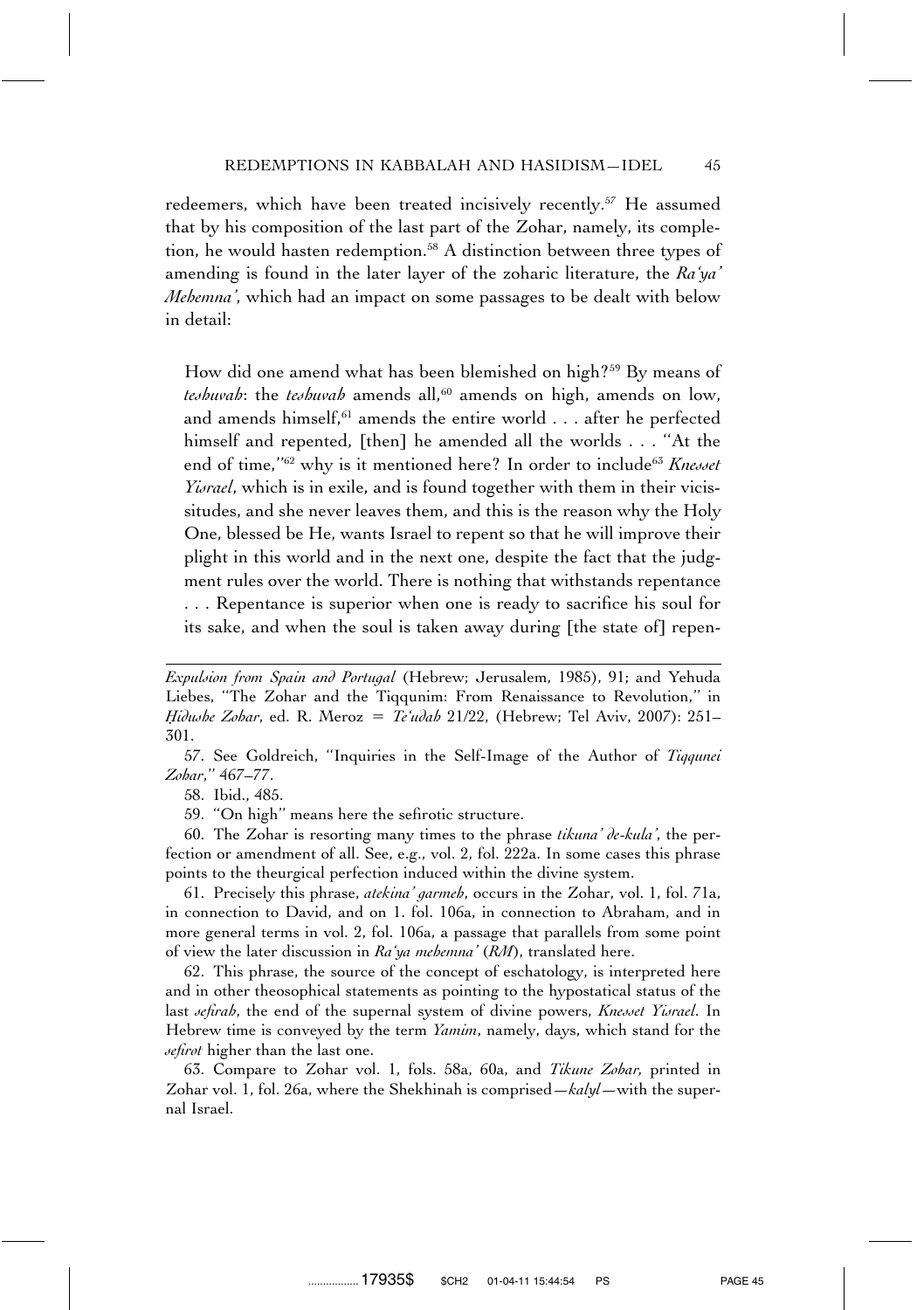tance, then everything is amended, on high and on low, and he is amended and the entire world.<sup>64</sup>

The passage has clear redemptive overtones, as the terms ''exile'' and the ''end of time'' are mentioned explicitly. We may interpret the three categories of amending achieved by the act of repentance: the theosophical one, the amending of this world, and the self-amending. What was once the crucial event, the destruction of the existing (dis) order in order to reinstall the ancient order, has been replaced by the assumption that the world can be improved or repaired by the effort of the nonextraordinary individual. Salvation is predicated less on initial destruction of the historical order in the present as a necessary step for redemption, and more on the assumption that improvements can be produced by the elite religious figure. In this context, the concept of *tikun*, which appears as a verb several times in the above passage, achieved some form of restorative valence.

There is some form of causality that links the three types of amending: first comes the individual perfection, understood as self-amending, namely, repentance, and only then the other two forms of amending will take place. We may assume that the supernal amending, in which the Shekhinah is involved, is the cause of the lower, presumably national, amending. Indeed, the priority of the individual amending is obvious also in other instances in the zoharic literature.<sup>65</sup> It is important to notice the centrality of the perfection, which is an individual achievement, as the clue to all the other developments.<sup>66</sup> The national repentance and the national amending are juxtaposed to the individual perfection and amending. They are not conceived of as exclusive values, but rather as complementary ones.

The resort to the term *teshuvah*, which means both return and repentance, is of special interest to our discussion. The assumption is that by the return of the soul to its source, as a result of repentance, all the effects mentioned may take place. This return is a matter of reaching the source of things: either of the supernal world, probably the seven lower *sefirot*, or of the lower worlds. When such a place has been reached, it is possible to control, and thus to amend, the entities depending on this source, in a manner reminiscent of Avicenna and ibn Ezra. This resort to Neoplatonic theories of cleaving and magic is combined with a theosophy, namely, a

<sup>64.</sup> *RM, Zohar* 3, fol. 122ab.

<sup>65.</sup> See *RM, Zohar* 3, fol. 122b.

<sup>66.</sup> See again in another statement found ibid., fol. 122a.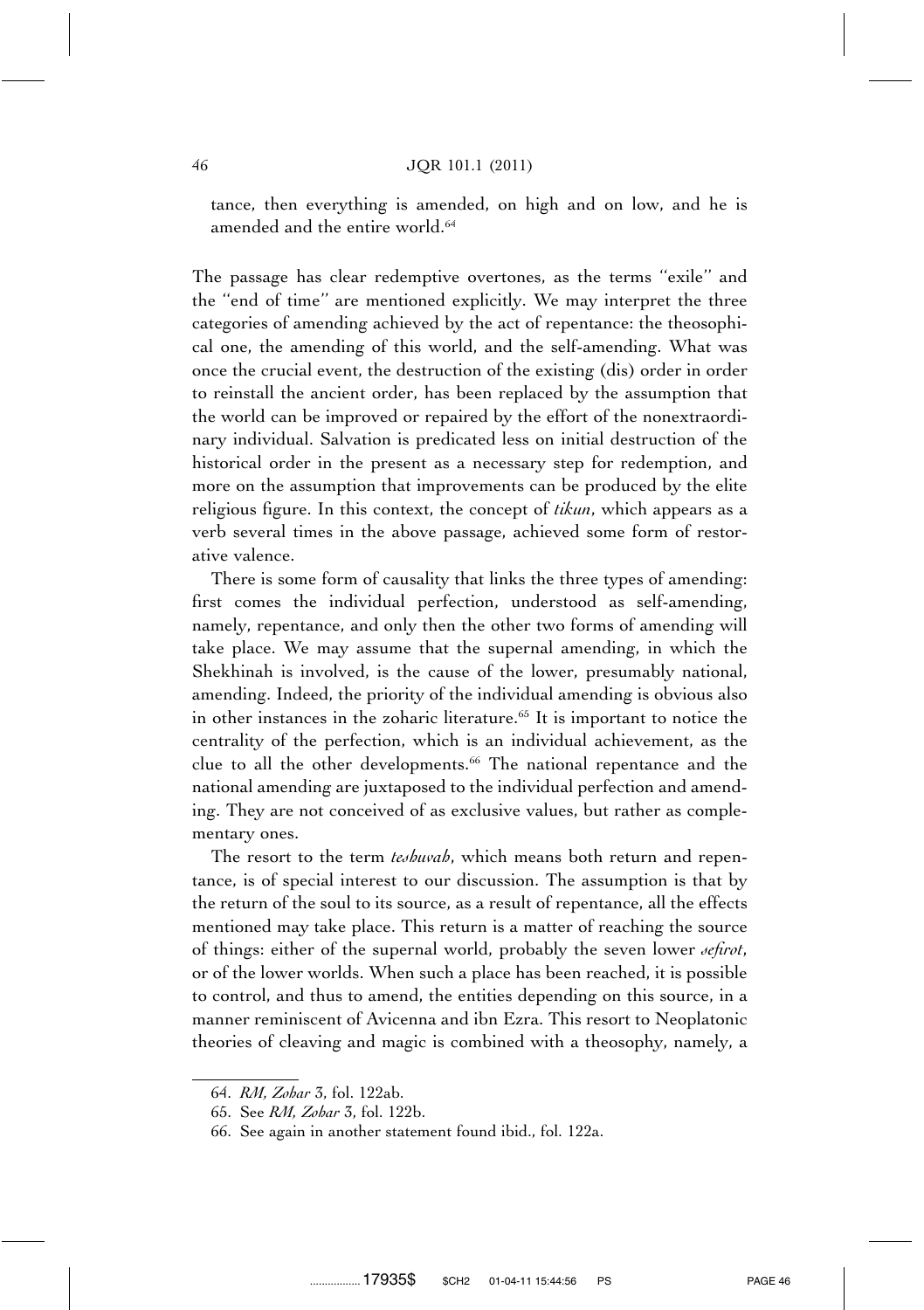structure that is more complex and flexible than the philosophical theologies mentioned above. Moreover, the above passage combines the ascent of the source with a ritual approach, dealing with the superiority of the readiness to sacrifice as endowed with a special type of effect. Thus, we have a combination of Neoplatonism, theosophy, and ritualism—a fine example of complexity of the redemptive events.

What is absent in the above discussion is the role of the messiah, which has been replaced by the repentant. It is probable that the messianic role was ''filled'' by the self-perception of the anonymous author himself as the messiah.67 Moreover, according to a hypothesis of Yehuda Liebes, it is possible to discern in the writings of the anonymous Kabbalist a feeling that he was a sinner in some early stage of his career.<sup>68</sup> The above passage about repentance may corroborate this hypothesis, as it combines the apotheosis of repentance with several sorts of amending, which have messianic overtones. It should be pointed out that unlike passages of Abulafia found in texts which were not accessible to many Kabbalists, the *Ra'ya' Mehemna'—*which had been barely known to Kabbalists before the sixteenth century—was canonized as part of the ''ancient'' writings of Kabbalah; quotations from the *Tikune Zohar* were essential for the perception of the imminence of messianic times, if the book of the Zohar was to be studied.

Let me mention a discussion of the same anonymous Kabbalist where it is claimed that the third *sefirah* qua *teshuvah,* is conceived of as the redeemer of the Shekhinah.<sup>69</sup>

[C] Let me turn now to another major kabbalistic model, which developed later on, this time in a different center of Jewish culture, the Byzantine Empire. In a passage found in a mid–fourteenth-century anonymous book, titled *Sefer ha-temunah*, we see a main representative of the deterministic mode.<sup>70</sup> This rather enigmatic triple commentary on the Hebrew alphabet reflects a combination of theosophical Kabbalah, with the concept of metempsychosis and with detailed speculations on cosmic cycles, in a manner reminiscent of the Kabbalah of R. Joseph ben Shalom Ash-

<sup>67.</sup> See above, n. 62.

<sup>68. &#</sup>x27;'The Zohar and the Tiqqunim.''

<sup>69.</sup> *Tikune Zohar,* ed. Reuven Margoliot (Jerusalem, 1978), no. 50, fol. 22b.

<sup>70.</sup> Ed. Lemberg, 1892. On this book, see Gershom Scholem, *Origins of the Kabbalah*, trans. A. Arkush, ed. R. Z. J. Werblowsky (Philadelphia, 1987), 460– 74. On the problems related to the dating of this book, see 460–61 and n. 233; M. Idel, ''The Kabbalah in the Byzantine Region: First Inquiries'' (Hebrew), *Kabbalah* 18 (2008): 208–14.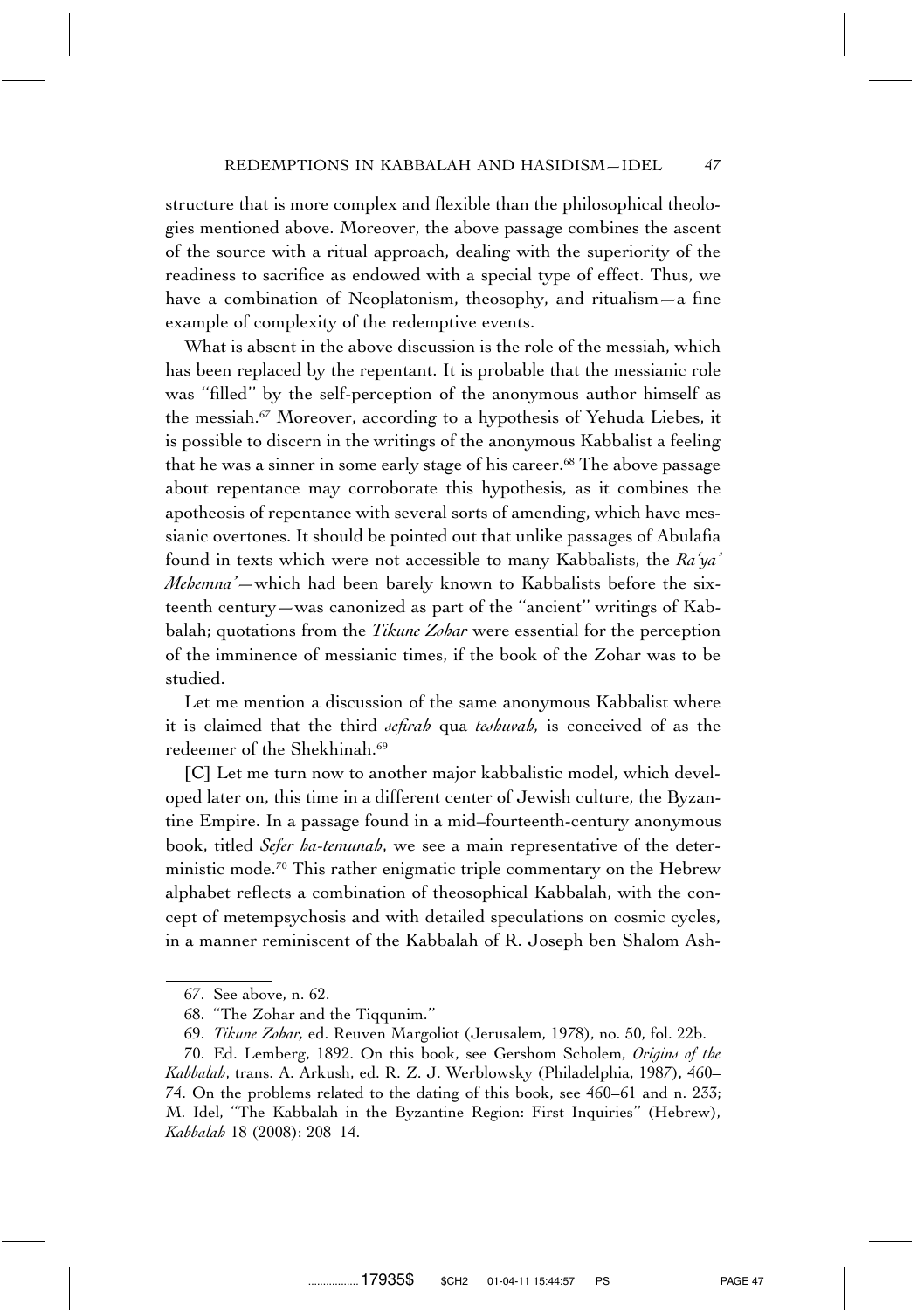#### 48 JQR 101.1 (2011)

kenazi.71 Though probably written in the Byzantine Empire, where Abraham Abulafia's Kabbalah was well known, the anonymous author rejected the noetic and the political approaches. Nevertheless, the distinction between different forms of redemption, of bodies and souls, recurs in this book:

''The Son of David will not come until the souls will be exhausted from the Body''72 and then the supernal and lower redemptions will be united in the supernal light . . . because everything will return to the first redeemer, who has safely redeemed everything, and ''he who has been sold will be redeemed, and he will be free at the Jubilee''73 which are the days of the ''Supernal Messiah.''74

Essential for the understanding of this passage and the approach of this book in general is the assumption of a double redemption: supernal and lower.75 This redemption has here a clear messianic overtone as the mentioning of the messiah shows. The supernal messiah is related to the third *sefirah, Binah*, as his connection to the Jubilee shows. Earlier in the same treatise we learn that

in that Sabbath<sup>76</sup> the bodies as well as the souls will rest because the souls will be exhausted in the supernal body<sup> $77$ </sup> and fill a body where the mother and the sons will be gathered [together], and then will come

75. Compare already the view of R. Joseph Gikatilla on two redemptions, higher and lower, in his book *Sha'are tsedek,* adduced and discussed in Idel, ''Types of Redemptive Activities,'' 265, 269.

<sup>71.</sup> Idel, ''The Kabbalah in the Byzantine Region,'' 212–14; and Pedaya, ''Sabbath, Sabbatai, and the Diminution of Moon,'' 148–49.

<sup>72.</sup> bYev 62a. This enigmatic statement has been discussed numerous times in Kabbalah, since the book of *Bahir,* especially in ibn Gabbai's *Sefer 'avodat hakodesh*, to whose views I will turn immediately below.

<sup>73.</sup> Lev 25.24.

<sup>74.</sup> *Sefer ha-temunah*, fol. 44b; and Pedaya, ''Sabbath, Sabbatai, and the Diminution of Moon,'' 148–49; see also Idel, ''The Jubilee in Jewish Mysticism,'' 85–87, for some kabbalistic antecedents to the view of the messiah as related to *Binah.*

<sup>76.</sup> Namely, in that of the cosmic Jubilee, namely, in the millennium that follows the forty-nine millennia, when all the seven lower *sefirot,* designated here as sons, will return to the place of the mother, namely, *Binah.*

<sup>77.</sup> See bYev 62a.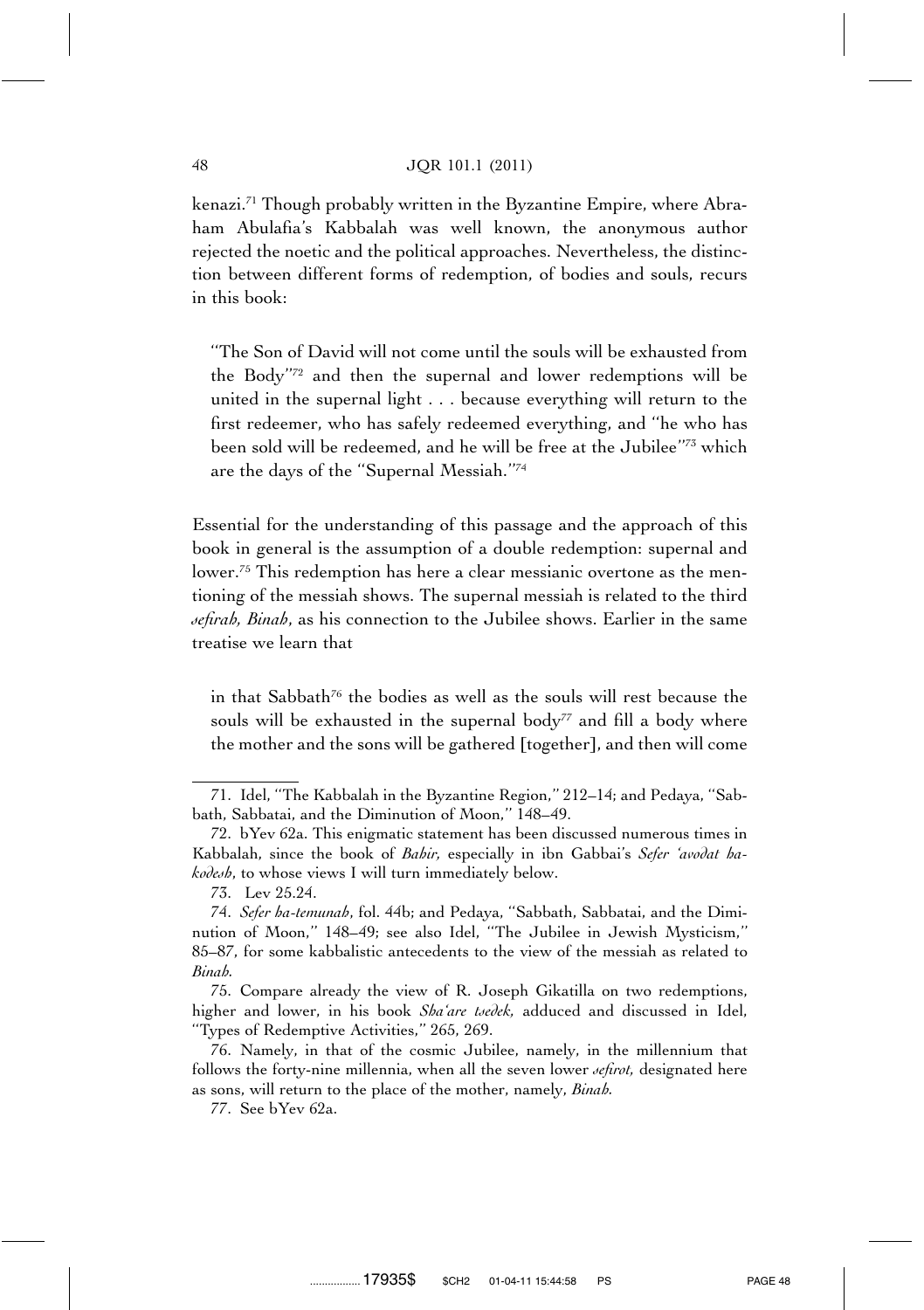the redemption of he who has been sold, and at the Jubilee he will be freed, that is in the days<sup>78</sup> of the supernal messiah.<sup>79</sup>

The concept of the ''supernal messiah,''80 mentioned here in the context of the Jubilee and salvation, is not the corporeal messiah, which will occur in history, but a symbol of a spiritual redemption, which will occur primarily within the sefirotic world. Redemption in *Sefer ha-temunah* means not so much liberation from historical, political, or religious impediments as it means the escape of the souls from their corporeal bondage. This means their ascent to the third *sefirah* and, according to the reading I propose, to the nature of the second body mentioned in the last quote that is, the ascent of the souls, and of the seven lower *sefirot* and of the *sefirah* of *Binah*, to the second *sefirah, H. okhmah*. <sup>81</sup> This seems the reason why the messiah as a person is not mentioned in this book.

According to another discussion in this text, there exists a series of exiles and redemptions that starts with the bodies, the souls, the poets,<sup>82</sup> the spheres, the angels, and the stars as one category. Redemption is portrayed as the absorption of these entities into their initial matrix, which means the return to their source.<sup>83</sup> In the same context, the rule of the *sefirah* of judgment is described as accomplished at the end of six millennia. The principle of the redemption is the return of the last created level of being first, and this is the reason why bodily redemption will be the first step in this process. From this point of view, *Sefer ha-temunah* reflects an attitude quite different from that of Abraham Abulafia's, and

<sup>78.</sup> *Yeme ha-mashiyah. ha-'Elyon.* The term ''days'' does not mean the regular periods of time but refers here to millennia, God's day being a thousand years.

<sup>79.</sup> *Sefer ha-temunah*, fol. 29b. The last sentence is identical to what is written in one of the treatises belonging to the circle of *Sefer ha-temunah*, the *Commentary on the Passover Haggadah* printed spuriously, under the name of R. Moshe de Leon, in Menachem Kasher, *Haggadah Shelemah*, ed. S. Ashkenazi (Jerusalem, 1967), 122, 130–32.

<sup>80.</sup> The phrase ''supernal messiah'' recurs also *Sefer ha-temunah*, fol. 29b, 44b. Whether or not his expression has something to do with Abulafia's first type of messiah, the Agent Intellect, is a matter that cannot be dealt with here.

<sup>81.</sup> Compare the *Commentary on the Passover Haggadah*, 131. This vision of the Jubilee as the adherence of the *Binah* to *Hokhmah* is found also in R. Moshe Cordovero's *Sefer Pardes Rimonim*, Gate XXIII, chap. 10, part 2, fol. 20b. See also Bracha Sack, *The Qabbalah of R. Moshe Cordovero* (Hebrew; Beer Sheva, 1995), 267, n. 2.

<sup>82.</sup> *Meshorerim.* See fol. 42a, where this term stands for some form of angels. 83. *Sefer ha-temunah*, fols. 57b–58a.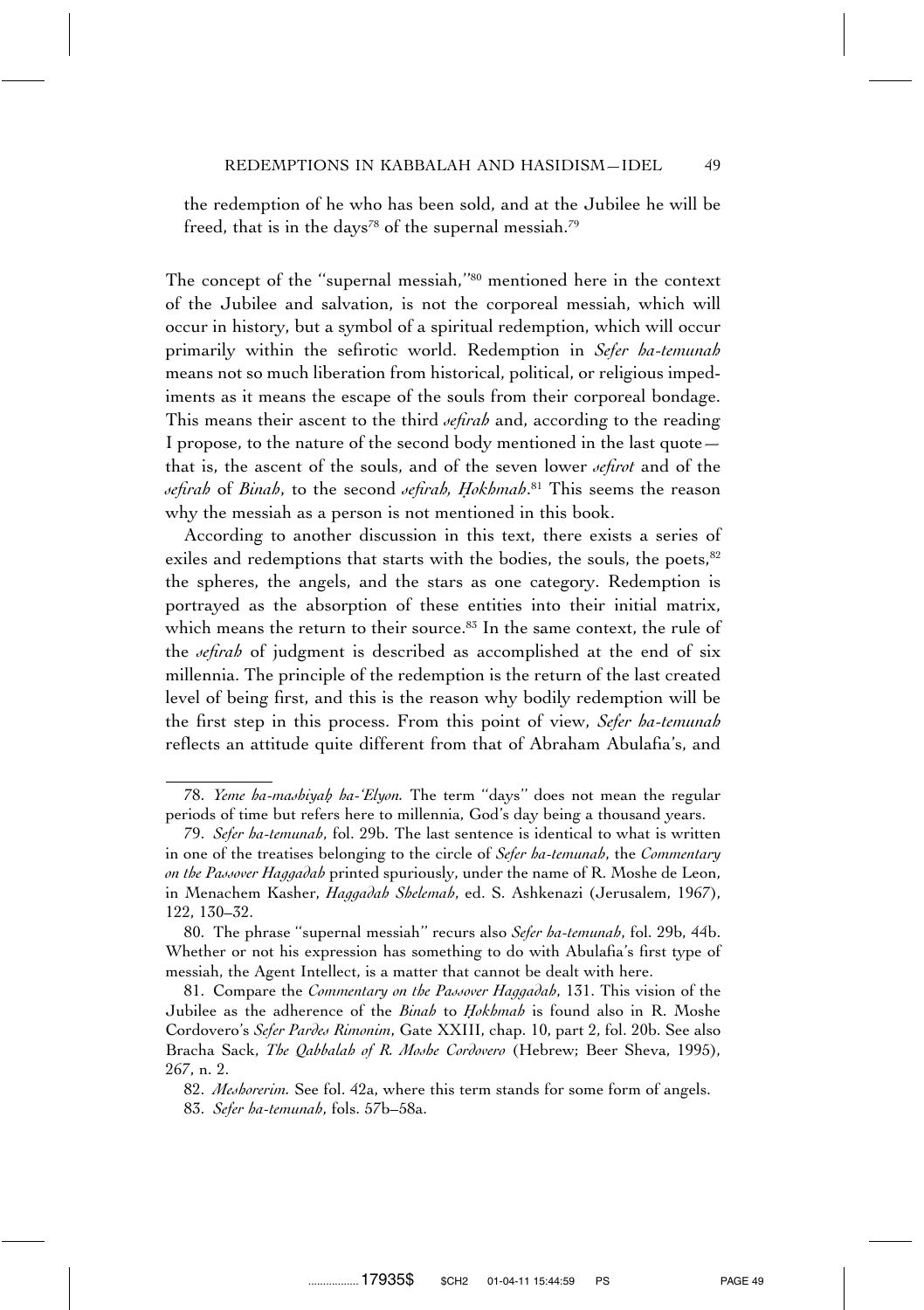closer to one aspect of the anonymous commentary on the Thirteen Principles that was mentioned above.

Redemption of the bodies will start, according to this book (ca.1344 or 1349),  $^{84}$  some time after the book was written, while the redemption of the souls will start either in 1445, or, according to another kind of calculation, in 1526 or 1531. The earlier date may constitute the terminus *ante quem* for the composition of *Sefer ha-temunah*, a detail that has not been addressed in scholarship. These redemptions will be accompanied by global conflagrations, especially wars between empires.85 Especially interesting is the assumption that this process will involve also a diminution in the number of creatures, a view found already in a book of R. Isaac of Acre.86

For this discussion, it is important to highlight the multiplicity of exiles and redemptions that do not however clearly include a national redemption. Indeed the biblical expression *goy ve-Elohav*, namely, the nation and its God, occurs in this book several times in the context of redemption but this is just an implied assumption that a national redemption will take place.87 The cosmic processes of absorption are by far the most important eschatological events and the national redemption is scarcely hinted at. Thus, though resorting to the term "redemption," it does not mean an improvement of the situation here below, but on the contrary: an absorption which constitutes in fact a destruction of the entire theosophical, celestial, and mundane structures by their ascent on high and absorption within the *sefirah* of *Binah*.

A comparison between the views concerning messianism and redemption of the three Kabbalists we have seen clearly demonstrates that the categories are diverse and complex. What is essential for understanding those views is the concatenation of the various modes of thinking. This becomes more and more complex with time. Crucial for all the three Kab-

<sup>84.</sup> I reached these figures by interpreting a phrase found in *Sefer ha-temunah*, fols. 57b–58a, which says that the redemption of bodies will start at the date when the name *Ha-'Elohim* will be substracted from *Har,* namely 205 [har]-91 [ha-'Elohim]  $= 104 + 1240 + 1344$ . Alternatively, if we decode *Har* as 5200, and not 205, the date will be  $200-91=109+1240=1349$ . For messianic calculations in this book, see Abba Hillel Silver, *A History of Messianic Speculation in Israel from the First through the Seventeenth Centuries* (Gloucester, Mass., 1978), 93–94. On the basis of these calculations we may assume that the book was written sometime between 1330 and 1340.

<sup>85.</sup> *Sefer ha-Temunah*, fols. 57b–58a.

<sup>86.</sup> Idel, ''The Jubilee in Jewish Mysticism,'' 94.

<sup>87.</sup> Cf. 2 Sam 7.23. See *Sefer ha-temunah,* fols. 39a, 42b, 56b, 59a, 67a.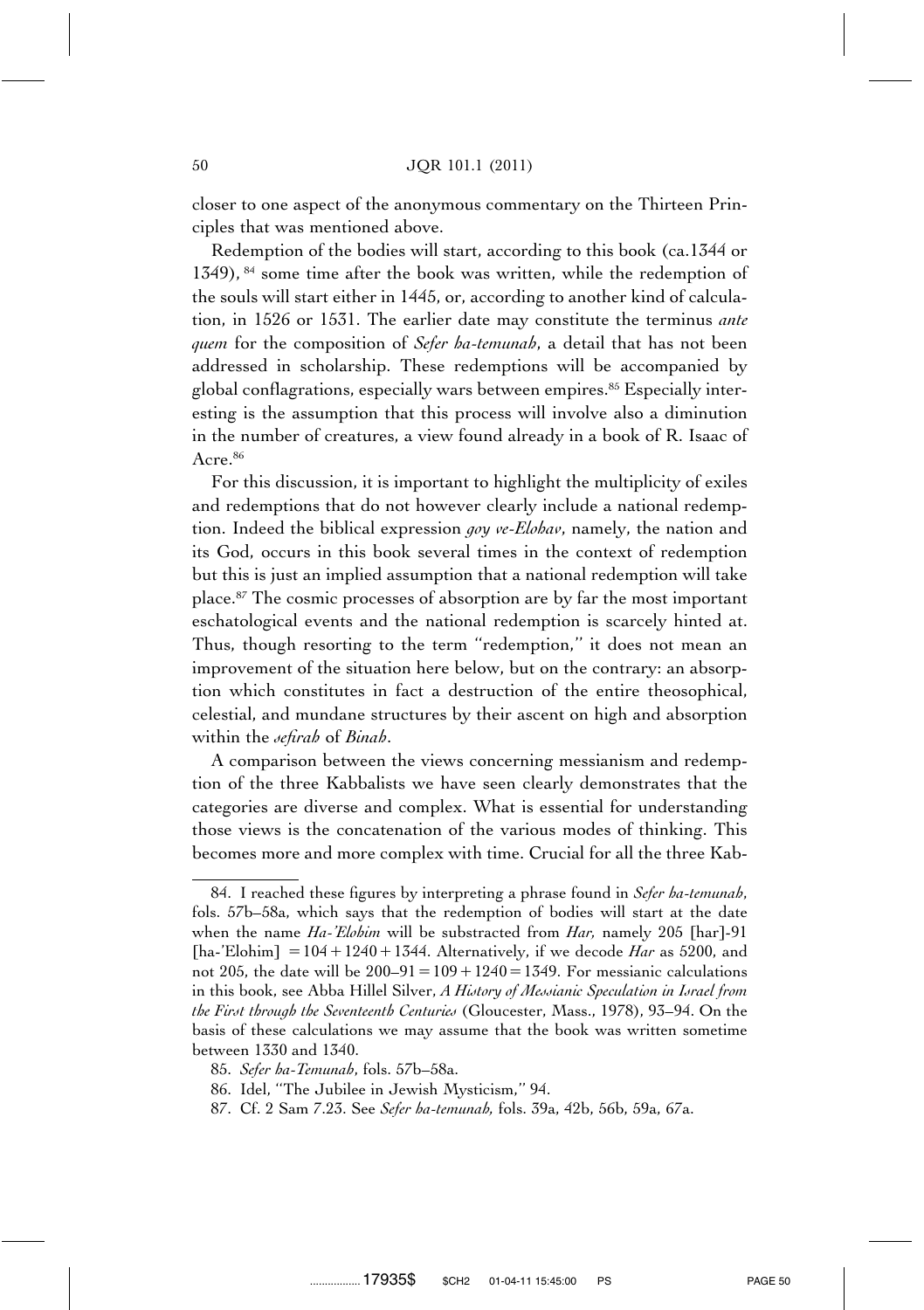balists is the assumption of a metaphysical or a hypostatic messiah: in Abulafia, it is the Agent Intellect, in *Sefer ha-temunah*, it is the ''supernal messiah'' as related to the *sefirah* of *Binah*, and this is also the case, though more implicitly, in the later zoharic layer, where the third *sefirah* is described as the redeemer of the last, feminine *sefirah*. In fact the list of Kabbalists who identify the third *sefirah* with messianic and redemptive functions is much longer.<sup>88</sup> This means that whatever will be the activity of the historical messiah in the lower world, the higher, transpersonal messiah remains in its metaphysical world, though he continues to inform the activity of the lower messiah. In any case, those discussions and their broader contexts in the books which have been quoted in this section, as well as the much more messianic reading of the Zohar by Yehuda Liebes,<sup>89</sup> gravitate against the assumption of Scholem that "older Kabbalah" had neutralized messianism.<sup>90</sup> If we adopt a less essentialist approach, we may speak about the diversification—and thus the enrichment—of the messianic constellation of ideas. Also, the interest of postexpulsion Kabbalah in messianism should be checked first against its multiple backgrounds in earlier kabbalistic sources, as will be evident below.

#### R. MEIR IBN GABBAI'S THREEFOLD EXILE AND REDEMPTION

I will continue to exemplify both the issue of complexity of the redemptive ideas and their variety, as found in a writing of one major Kabbalist, R. Meir ibn Gabbai.<sup>91</sup> My aim here is to illustrate the coexistence of more than one approach to redemption in a single kabbalistic book, *Sefer 'avodat ha-kodesh*, a classic book written in the Ottoman Empire after the expulsion from Spain. This treatise, which had a huge impact, allows us to point to possible sources in early forms of Kabbalah. Ibn Gabbai represents a strong ritualistic form of activism, namely, the assumption that

<sup>88.</sup> See additional cases discussed in Idel, *Messianic Mystics*, 187–97.

<sup>89.</sup> See above, n. 35.

<sup>90.</sup> See his *Major Trends in Jewish Mysticism*, 244–45. My approach is that messianism should be understood by analyzing discussions where the term ''messiah'' is mentioned, without determining what is ''true'' or not. Such a discussion will never assume the neutralization of messianism but the marginalization of apocalypticism.

<sup>91.</sup> On this Kabbalist, see Roland Goetschel, *R. Meir Ibn Gabbay: Le discours de la Kabbale espagnole* (Leuven, 1981), 452–81. Though the title of the monograph is correct in general, the contribution of the Byzantine Kabbalah to ibn Gabbai's thought should also be mentioned.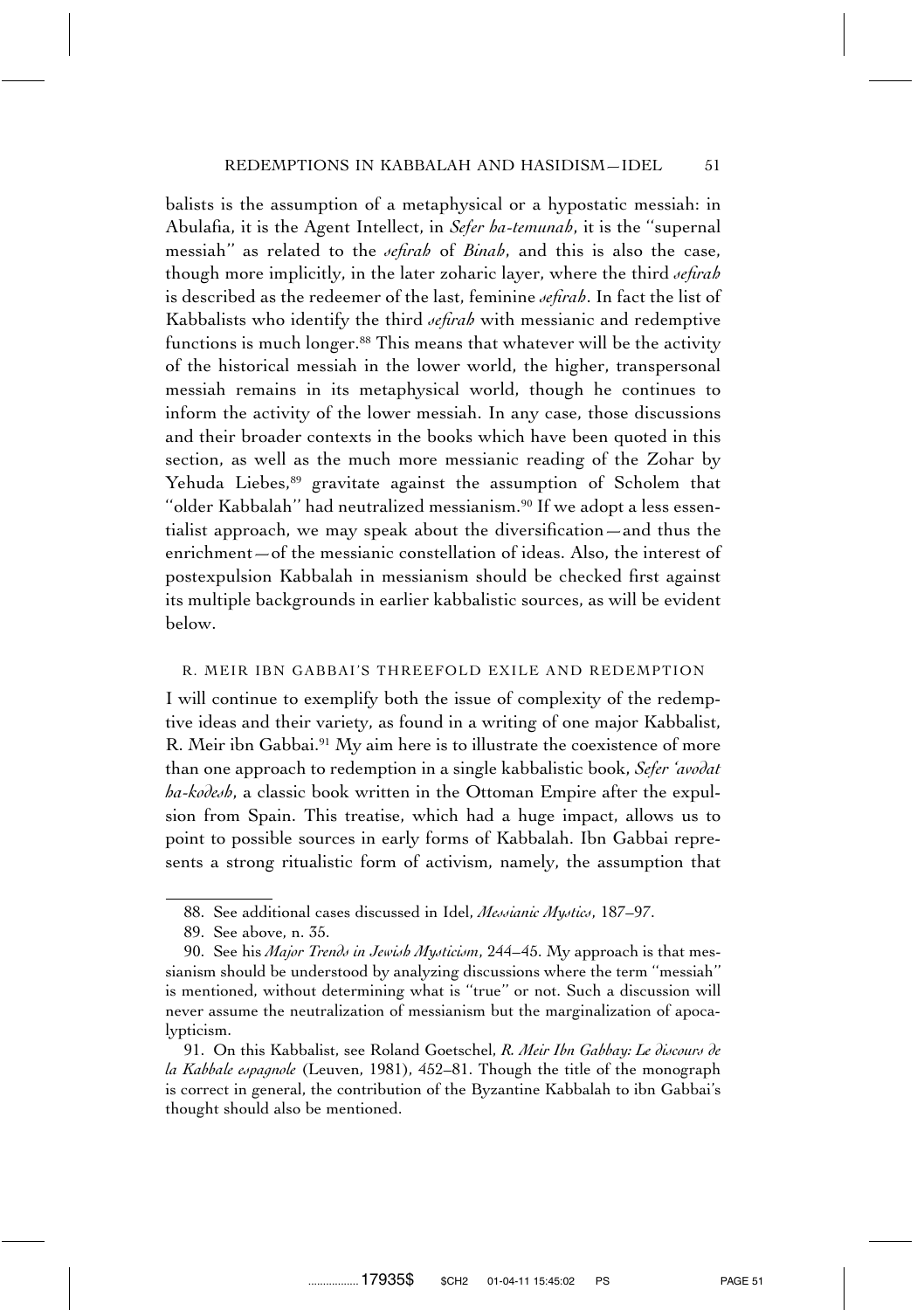the coming of the messiah depends on the performance of the rituals of repentance. Commenting on a zoharic passage,<sup>92</sup> this Kabbalist writes:

Behold, the *Tikun* reaches up to the ''supernal repentance,'' which is the seat of glory<sup>93</sup> for what is higher than it, and he is built there<sup>94</sup> and from there he [the repentant] causes the emanation and the drawing of the light down.95 And behold he is bringing about redemption. The righteous of the world, unites with *Knesset Yisrael*, which is called "world" and this is the meaning of what it is said<sup>96</sup>: "Great is the repentance, since it brings redemption to the world'' . . . and when he repents, he causes the return of the mother upon her sons,<sup>97</sup> and behold this is life, which is the secret of repentance, and is the source of life, when it is seizes what it is higher than it and whoever cleaves to it is tantamount to cleaving to life . . . and because his repentance in a full manner, he causes the return of the robbery<sup>98</sup> and this is the reason for the supernal *tikun* and the union between the two lovers and thus he causes the overpowering of the [attribute of] mercy over [the attribute of] judgment . . . great is the repentance even if done by one individual, since he is forgiven and so also is the entire world.<sup>99</sup>

94. Namely, the person whose soul stems from the *sefirah* of *Binah*, which is the seat of Glory, and a seat for the higher *sefirot*. According to earlier traditions, the soul is connected to the seat of Glory.

96. bYom 86b.

<sup>92.</sup> Zohar 3, fol. 16bb, where the superior status of the repentant over the righteous is discussed. The former is connected to the third *sefirah*, the latter to the tenth *sefirah.* See also Idel, ''Types of Redemptive Activity,'' 271.

<sup>93.</sup> Compare to the rabbinic dictum deal assesses that the grandeur of the repentance is that it reaches the seat of Glory. See, e.g., *Yalkut Shimeoni*, on Prov, chap. 6, n. 938. However, it seems that ibn Gabbai was influenced by the formulation found in the Byzantine classical book of Kabbalah *Sefer ha-kanah* (Krakau, 1894), fol. 11b, where the phrase ''supernal repentance'' as pointing to *Binah* occurs together with this dictum!

<sup>95.</sup> Drawing down the emanation from a higher to a lower set of divine power is an act that I define as theurgical.

<sup>97.</sup> Earlier in the same chapter, ibn Gabbai explained that as an effect of the sins, the mother, namely, the *Binah* is expelled from her palace. See *'Avodat hakodesh*, 2:35, fol. 66b.

<sup>98.</sup> *Gezelah*. Ibn Gabbai uses the same term and explains that by not performing the commandments someone is preventing the descent of the influx onto the lower *sefirot.* See ibid.

<sup>99.</sup> Ibid., 2:35, fol. 67a, and see also Idel, ''Types of Redemptive Activities,'' 272–73, and Goetschel, *Meir ibn Gabbay*, 455–57.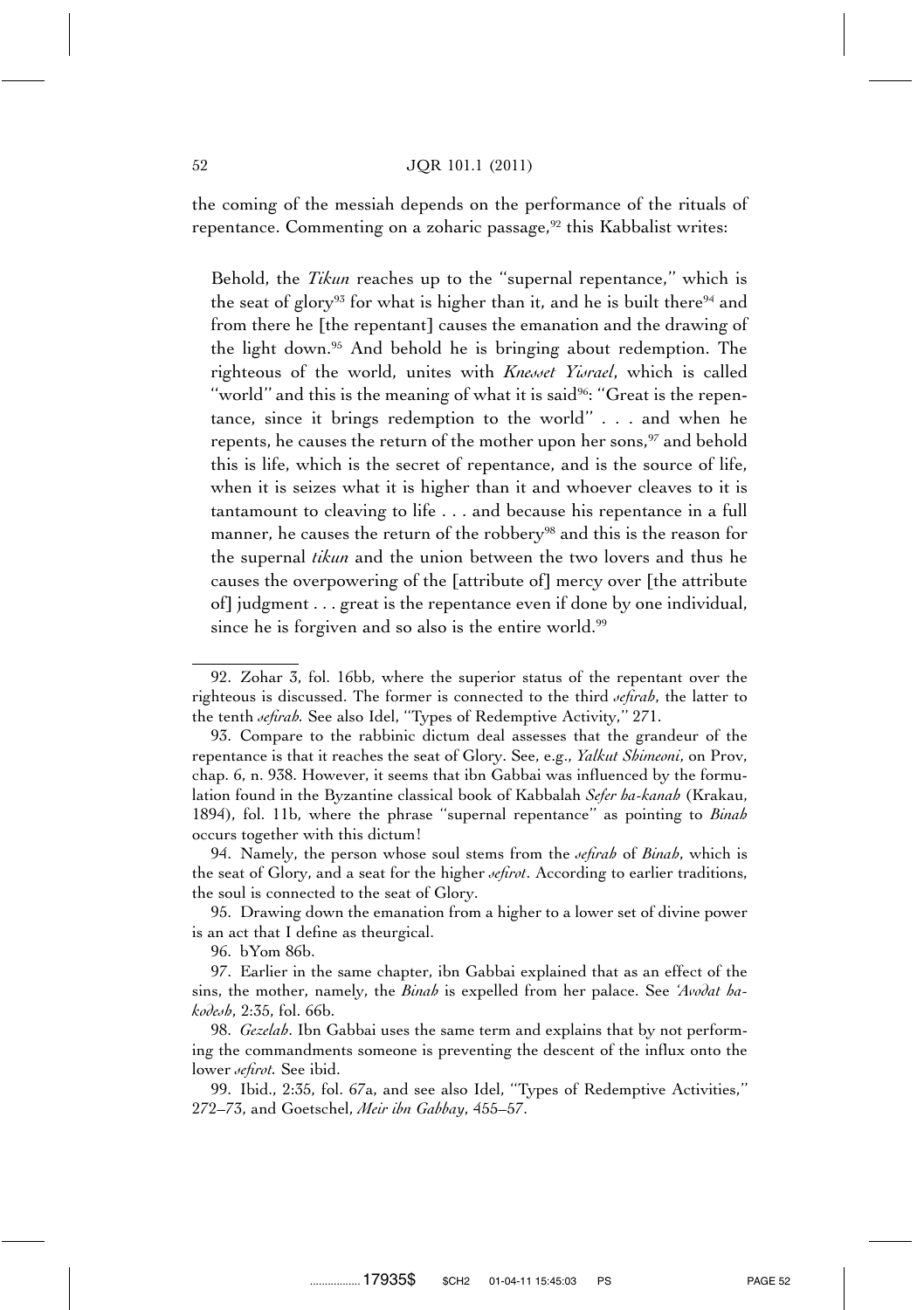''Redemption'' here functions on three different levels: the personal, the theosophical, and the cosmic. On the one hand, the act of the repentant reaches the divine power named Supernal Repentance, *Teshuvah*, which is commonly a symbol for the *sefirah* of *Binah*. This is also the source of the soul and the place of its return. Thus the repentance here is understood as a return of the soul to its source, within the sefirotic realm. Having returned there, the soul is cleaving to the key power within the sefirotic system and is therefore capable of affecting processes in the divine world in more than one way: it affects the sexual union between *Tiferet* and *Malkhut,* described as two lovers.100 It restores the status of the *Binah* as mother of the seven lower *sefirot* which are her sons; it causes the overpowering of the merciful divine power over stern judgment; and it also causes the union of the *sefirah* of *Yesod*, the divine righteous, with the world, namely, the feminine divine power, *Knesset Yisrael*, which is another sexual union. It is here that the term ''redemption'' occurs: the last *sefirah* is referred to as *Ge'ulah,*—as it is in many other cases in theosophical Kabbalah—and the repentant is understood as causing the redemption of the last divine power by causing its union with the male divine potency. Redemption is, therefore, an intradivine process, achieved by a theurgical operation performed here below.

However, the theurgical operation is not the only type of redemption hinted at in this passage. The term ''world,'' which is understood symbolically as referring to the last *sefirah,* is understood also in its primary sense as this world, namely the extradivine world. This type of redemption is only hinted at in this passage but is quite clear in other discussion of ibn Gabbai, where the impact of the *Ra'ya' Mehemna*' passage is plausible:

By the fact that the repentant is always cleaving to his attribute, which is the supernal repentance, behold he is higher than all the courts of judgment and higher than all the punishments and is safeguarded by them and does not fear the punishment of Gehenna nor the ''judgment of the ephemeral one,''101 since there is nothing that withstands it [the

<sup>100.</sup> The theme of two supernal lovers, which stand for the *sefirah* of *Malkhut* and that of *Tiferet*, is a leitmotif in this book. See *'Avodat ha-kodesh*, 2:1, fol. 32b, 2:33, fol. 65a.

<sup>101.</sup> *Din bene halof*. This term is characteristic of the Kabbalah of R. Joseph ben Shalom Ashkenazi, and it is related to some form of ascent and descent of the soul on the scale of being as part of the process of retribution and punishment. This term occurs again ibid., 2:36, fol. 68a, in the context of the purification of the souls and the end of the two exiles: the corporeal and the spiritual. For this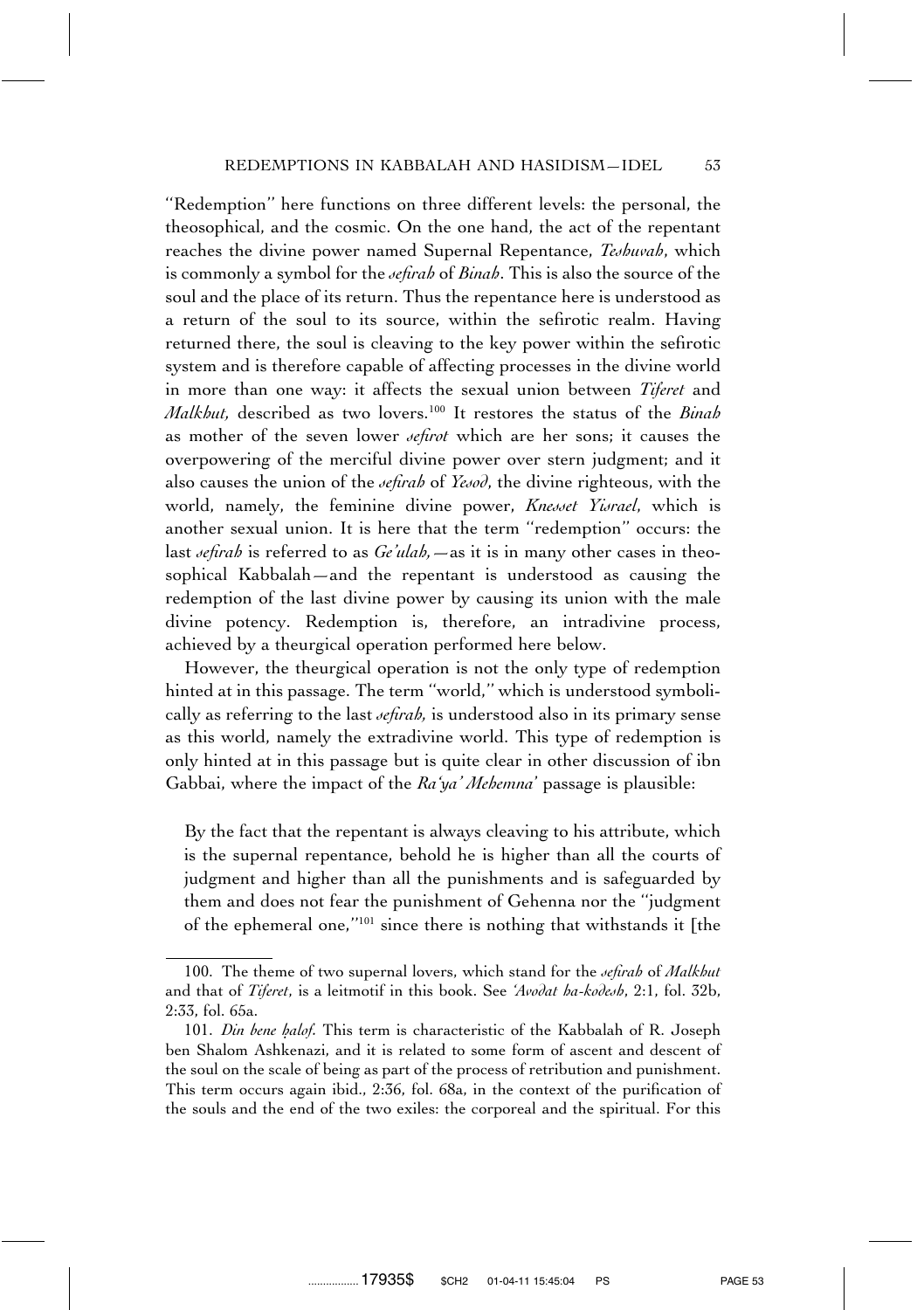repentance], since it is the *tikun* that comprises [both] the *tikun* of the supernal and the lower [worlds].<sup>102</sup>

What is fundamental to bear in mind regarding the citations above is the paramount importance of human activity. Redemption, amending, or perfection all depend on the human decision to repent and there is nothing that can prevent it and its ensuing redemptive effects. This activist approach is characteristic of the later layer of the Zohar, as it has been quoted and discussed above; it has been absorbed in the passage of ibn Gabbai, as well as in the general approach of this Kabbalist too. Key to understanding ibn Gabbai is a theme that is not found in the zoharic passage discussed above which served as a blueprint for the discussions of ibn Gabbai: the motif of cleaving to the source. It is by means of this act that the repentant transcends the mundane world and even the seven lower *sefirot*. It is not only the ascent that is important but also keeping close contact with the third *sefirah* that contributes to the acquisition of the special powers. To be sure, this motif is not new in ibn Gabbai; already at the end of the thirteenth century, we find similar discussions in theosophical-theurgical Kabbalah,103 however it was he who integrated it within a more complex structure.

Still, in other instances ibn Gabbai allows some room for the activity of the messiah. He asserts that ''with the coming of the messianic king all will be repaired . . . for the curtain that separates and prevents [the union of all things with God] will be removed, and then the purpose of creation will be fulfilled.''104 Elsewhere, this Kabbalist claims that the messiah will complete the intention of creation by causing the return of the diadem, namely, the last *sefirah*, to its pristine, prelapsarian state and the government to its former situation.<sup>105</sup> According to another statement, the messiah will eradicate all the evil parts of reality,<sup>106</sup> a view reminiscent of the

102. *'Avodat ha-kodesh*, 2:35, fol. 67b.

103. See Idel, ''Types of Redemptive Activities,'' 273, nn. 82, 85.

104. *'Avodat ha-kodesh*, 2:38, fol. 70a; and Scholem, *Sabbatai Sevi,* 48; and Goetschel, *Meir ibn Gabbay*, 459–60.

105. *'Avodat ha-kodesh*, 2:38, fol. 69b.

106. Ibid., 3:64, fol. 143b. See also 2:39, fol. 70b, where the struggle between good and bad is conceived of an ongoing combat for generations.

concept of vertical transition of the soul, see Scholem, *On the Mystical Shape*, 227–28; Shlomo Pines, ''Shi'ite Terms and Conceptions in Judah Halevi's Kuzari,'' 245–47; Moshe Idel, ''The Meaning of '*Ta'amei Ha-'Ofot Ha-Teme'im*' of R. David ben Yehuda He-Hasid,'' in *'Alei Shefer: Studies in the Literature of Jewish Thought Presented to Rabbi Dr. Alexander Safran*, ed. M. Hallamish (Hebrew; Ramat Gan, 1990), 11–27.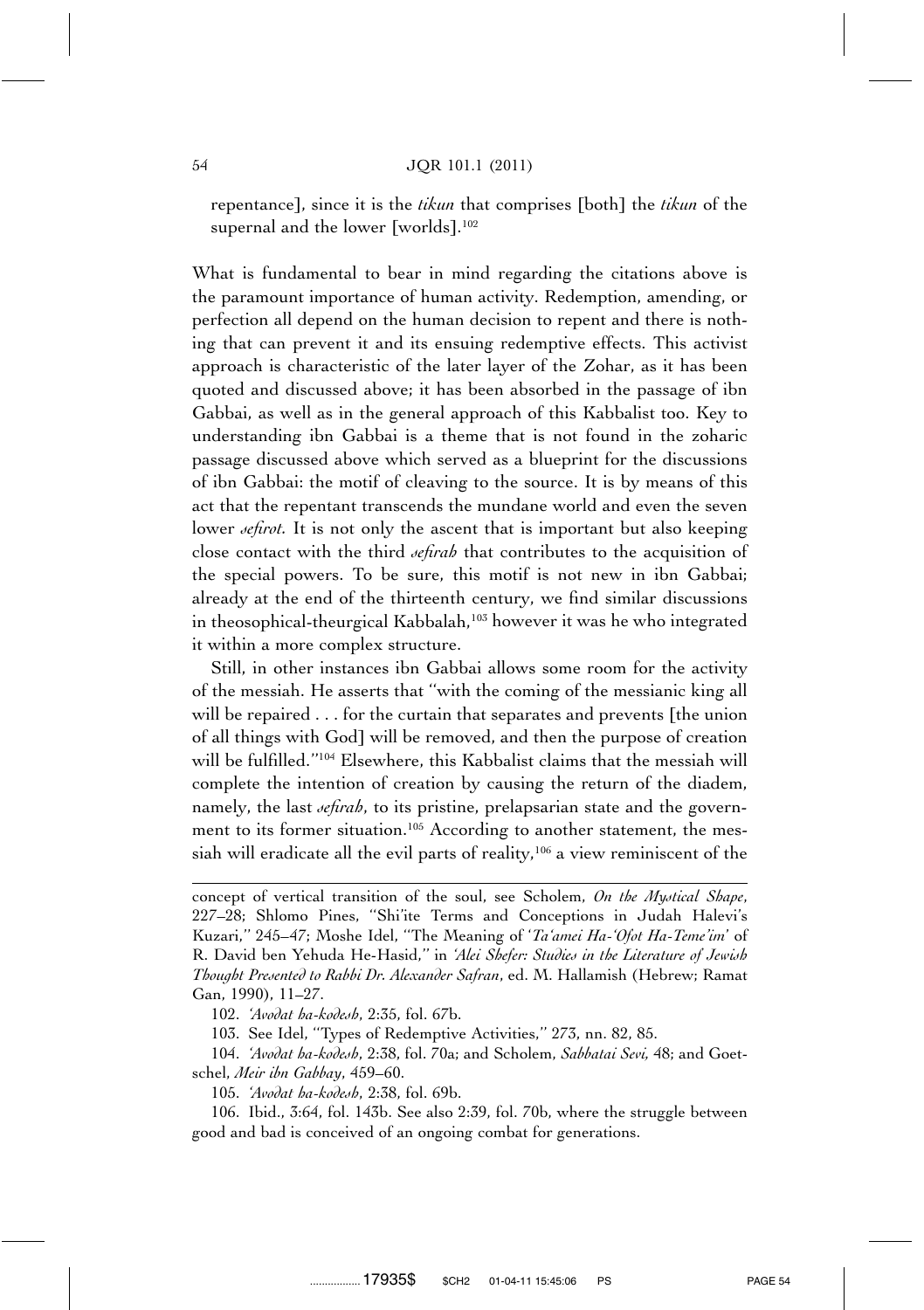Manichaean one that is found in mid-thirteenth-century Kabbalah. In fact, the messiah himself, who was of ''another seed'' before his revelation, will turn from bad to good as well. Therefore, without the transformation of the messiah himself there is no way to accomplish the redemption, which is related to a restoration of the state of unity between the *sefirot*, an ideal repeatedly mentioned by this Kabbalist.<sup>107</sup>

This more activist approach to the role of the messiah is in conflict, however, with the formulation that the messiah cannot come without a prior purification.108 Scholem, who dealt with these two stands, concluded that the ''apparently contradictory statements are really complementary.''109 Yet I find those statements to be contradictory indeed, since they reflect different approaches found before ibn Gabbai, as does the following: according to a brief but important statement, which has been overlooked by Scholem, the purification of the souls is an essential part of redemption and of the arrival of the messiah, but he will come in each and every cosmic cycle, what I called macrochronos, designated as *shemitah*, namely, each unit of seven thousand years.110 This means that there is no final redemption, and in each and every cosmic eon, the messiah will come to rescue the people. This is quite a circular type of history if it is history at all. Thus, in addition to the multiple types of redemption, this act repeats itself in time, though it happens in cycles that are different in their nature, and thus we may assume that the anonymous Kabbalist had different forms of redemptions in mind.

Astrological cycles as understood by some Kabbalists—another totally different type of reasoning—informs ibn Gabbai's theory of messianism as well. This means that the active contribution of the Kabbalists or of the repentants is much less significant that we might have assumed from other statements. No doubt this is the result of the impact of *Sefer hatemunah*. Later on in this book ibn Gabbai explains the purification of the souls as part of the process of metempsychosis, just another explanation of the messianic event.111 Ibn Gabbai resorts also to Maimonides' vision

<sup>107.</sup> Ibid., 4:14, fol. 166a. Interestingly enough in 2:38, fol. 70a, the union between the two lovers, which is now invisible, will turn visible in the messianic future. The *hieros gamos* is invisible now because of the deficiency of the creatures. This issue deserves a detailed analysis which cannot be done here. In any case it should be compared to some views of the Besht.

<sup>108.</sup> Ibid., 2:37, fol. 69b.

<sup>109.</sup> *Sabbatai Sevi,* 48.

<sup>110.</sup> *'Avodat ha-kodesh*, 2: 32, fol. 64b. For an elaboration on this theme, see the passage written probably a generation or two later by an anonymous Kabbalist, discussed in Idel, *Messianic Mystics*, 159.

<sup>111.</sup> *'Avodat ha-kodesh*, 2: 37, fol. 68b.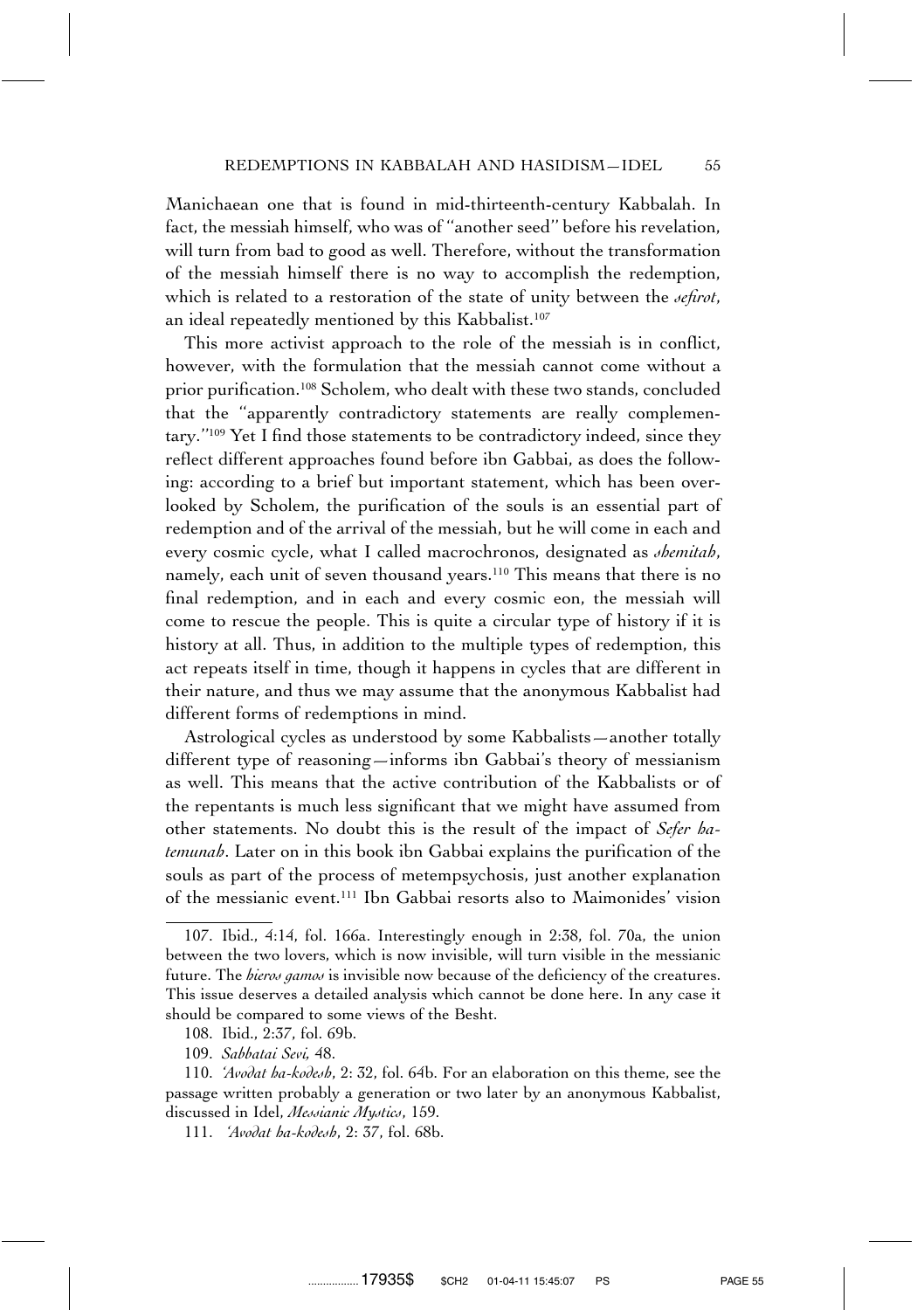#### 56 JQR 101.1 (2011)

of the messianic age that the natural order will not change at all.112 Poised at an advanced stage in the development of kabbalistic speculation (which found expression in different schools), ibn Gabbai tries to be as ecumenical as possible, but the price of ecumenism is conceptual coherence. Let me turn now to another passage dealing with exile and redemption that has gone unnoticed in scholarship.<sup>113</sup>

You should know that the two blessings<sup>114</sup> have been established in relation to two exiles, the one for the exile of the body, the other for the exile of the soul. First we asked [in prayer] for the redemption of the body, since he will first redeem it, and afterwards we ask for the redemption of the soul, and this is the reason why [the latter] was belated, since the redemption of the soul is after the redemption of the body, since the exile of the souls was first and the exile of the body was later, and they [the bodies] are redeemed first. This is what the masters of worship<sup>115</sup> have received and they are a secret of the secrets of the Torah. And the redemption of the souls that have been rejected<sup>116</sup> is for the sake of the high . . . and since it is incumbent to ask in this blessing for the redemption of the souls, they have comprised in it also the redemption of the bodies, and this is mentioned in ''You should bring us together''117 and since there is no exile after these redemptions, they said<sup>118</sup> "You should blow the great Shofar for our freedom," since it is the Shofar that liberates the slaves to the freedom of the Jubilee, which is the fiftieth year, and there is also a hint at their saying ''You should bring us together'' refers to the redemption of the Shekhinah. And if it is so this is the need of the high also.<sup>119</sup>

Three forms of redemption are explicitly mentioned together with two exiles, but a third exile, that of the Shekhinah, though not mentioned, is

118. Ibid.

<sup>112.</sup> Ibid., 2: 38, fol. 69b.

<sup>113.</sup> See Scholem, *Sabbatai Sevi*, 47–48.

<sup>114.</sup> Of the eighteen benedictions to be quoted below in this citation.

<sup>115.</sup> This is a title for the Kabbalists, recurring in kabbalistic literature since the early fourteenth-century anonymous book titled *Ma'arekhet ha-'elohut*.

<sup>116.</sup> The Hebrew form *Nidehu* is found in many texts related to the fate of the soul that has been prevented from entering the divine world and is roaming in a mesocosm or undergoes metempsychosis.

<sup>117.</sup> In the Eighteen Benedictions.

<sup>119.</sup> *'Avodat ha-kodesh* 2:10, fol. 40a. See Appendix A.4.

For the redemption of the Shekhinah, see also ibid., 2:36, fol. 68b.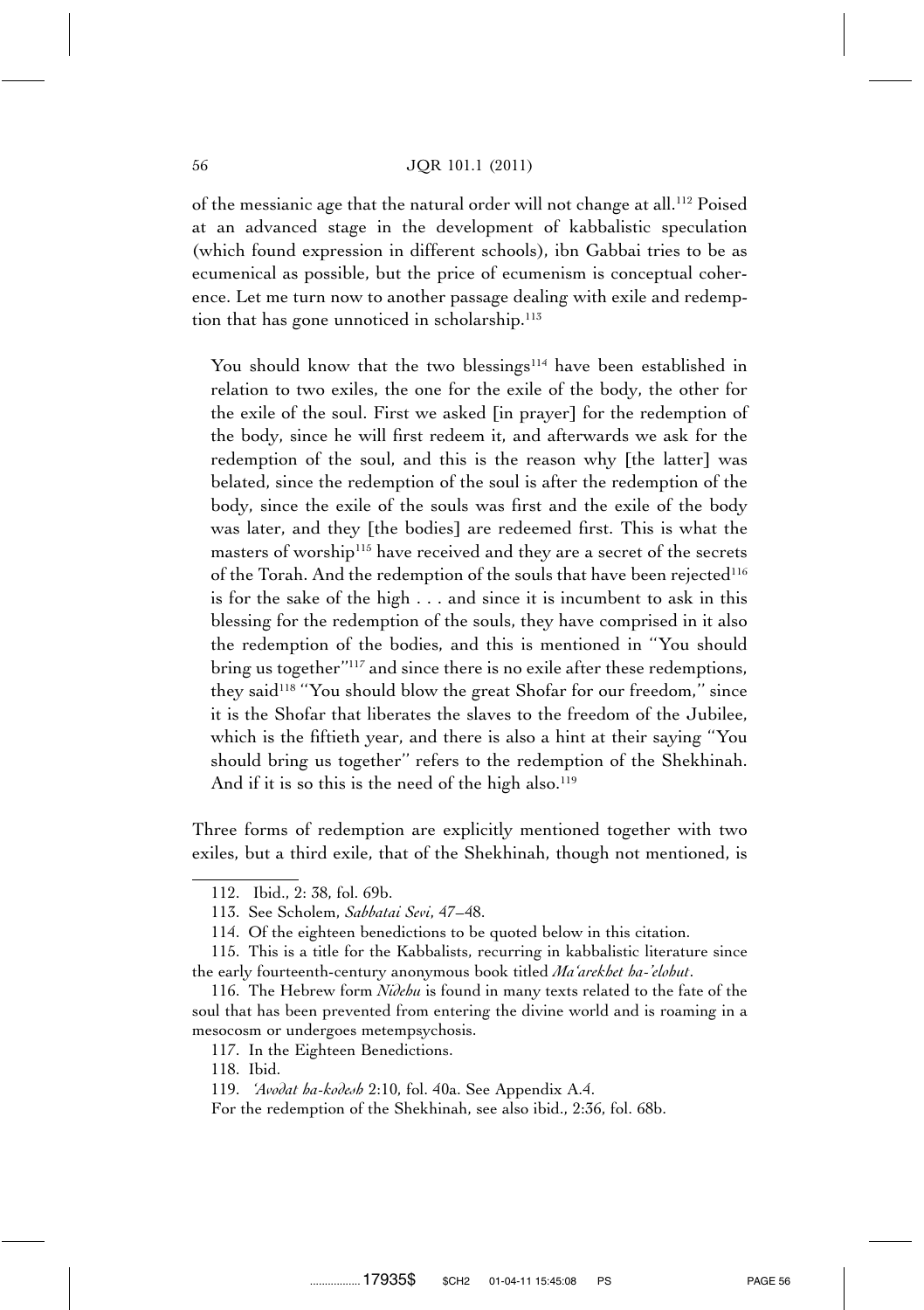implicit. In ibn Gabbai's book, which is an outstanding treatise dealing with the centrality of human theurgical activity, the rabbinic expression ''for the sake of the high,'' namely, for the sake of the divinity, is of utmost importance. It adds the new form of redemption as envisioned by the Kabbalists. It is not only the spiritual and material redemptions of the humans as individuals or as a group that matter but preeminently the redemption of a divine feminine hypostasis, the Shekhinah*.* The insistence on the priority of the bodily redemption that precedes the spiritual one is obviously influenced by *Sefer ha-temunah* as has been discussed in the previous section; this book is quoted several times by ibn Gabbai despite the differences between the main approaches of the two Kabbalists.

Written at the end of the first third of the sixteenth century, ibn Gabbai's book is only one of the kabbalistic references to the redemption of the Shekhinah in Kabbalah, the other one being the somewhat later view of R. Joseph Karo, who started his career in the same former Byzantine area as did ibn Gabbai.120 Both drew from earlier strata of kabbalistic literature, especially the book of the Zohar, where the rescue of the Shekhinah is explicitly mentioned.<sup>121</sup> Let me point out that this passage occurs not only in a classic of Kabbalah like *'Avodat ha-kodesh*, but it also is repeated verbatim in R. Isaiah Horowitz's voluminous commentary on the prayerbook titled *Sha'ar ha-shamayim*, a book printed at the end of the seventeenth century in Amsterdam.<sup>122</sup> In addition, there is a multiplicity of forms of redemption and messianic dates in the prolific oeuvre of R. Moses Cordovero.123

Therefore, long before the emergence of East European Hasidism in the mid-eighteenth century, Kabbalists formulated a variety of different schemes of complex redemptions, different from each other, which could be part of the conceptual panorama of the founder of Hasidism. Ibn Gabbai conjoins the pairs of human body/soul redemptions with the divine redemption in a triad that is reminiscent of the few Beshtian traditions to be discussed below. Let me therefore survey the issue of multiple redemptions in early Hasidism and attempt to relate them to my previous discussion.

<sup>120.</sup> Rachel Elior, ''R. Joseph Karo, and R. Israel Ba'al Shem Tov—Mystical Metamorphosis, Kabbalistic Inspiration, Spiritual Internalization,'' *Studies in Spirituality* 17 (2007): 267–319.

<sup>121.</sup> See Idel, ''Types of Redemptive Activities,'' 269–70.

<sup>122.</sup> *Sha'ar ha-shamayim* (New York, 1954), fol. 97a.

<sup>123.</sup> See Bracha Sack, ''Three Times of Redemption in R. Moses Cordovero's ''Or Yakar'' (Hebrew), in *Messianism and Eschatology,* 281–92.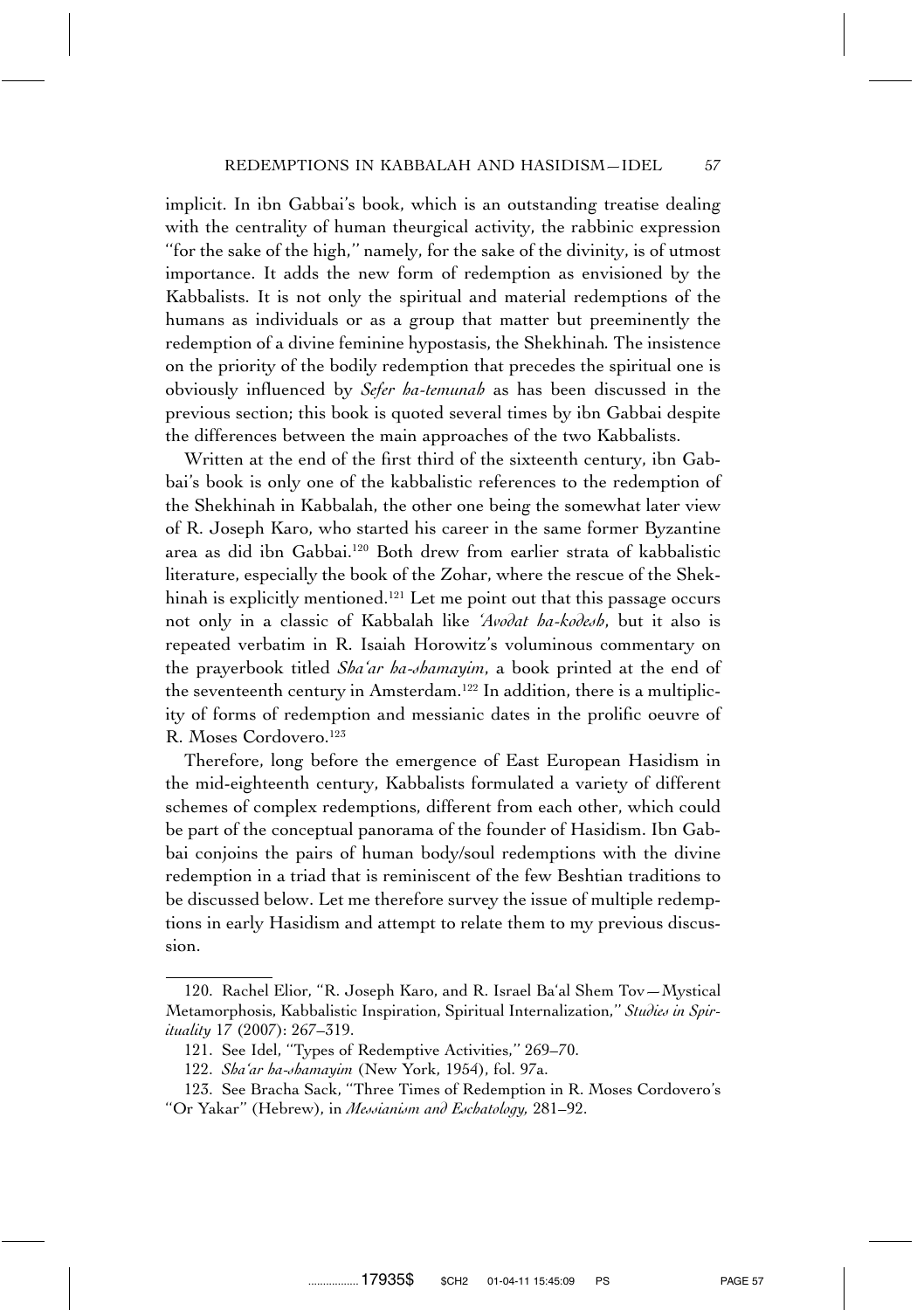#### REDEMPTIVE THOUGHT IN EARLY EAST EUROPEAN HASIDISM

One of the widespread scholarly understandings of Hasidism is the assumption that in the early stages of its development, the messianic views stemming from Lurianism have been neutralized, liquidated, or obliterated, as a powerful religious force. Formulated most famously by Gershom Scholem,<sup>124</sup> this approach has been embraced by a series of scholars, though others, especially Ben-Zion Dinur and Isaiah Tishby, have argued that early Hasidism contains strong messianic elements inspired by Lurianic thought.125 The either/or alternatives presuppose strong phenomenologies, which presume the presence of only one mode of approach to messianism. The two competing schools, which diverge over their evaluation of the role of messianism in early Hasidism, are both essentialist insofar as the nature of the ''messianic idea'' is concerned; the dispute between them has to do with proving or rejecting the presence of an essentialist type of messianism. This ''monotonic'' approach is, however, too simplistic, particularly when we inspect the different discussions on redemption and messianism in early Hasidism.126

The notion of a double exile—and also a double redemption—surfaces in a book by R. Jacob Joseph of Polonnoye:

And the [verse where] it is written ''She will cry and weep during the night''127 includes a double weeping during the exile that is similar to

125. Isaiah Tishby, *Studies in Kabbalah and Its Branches* (Hebrew; Jerusalem, 1993), 2:509–10. Tishby adduced important evidence for the existence of millenarian, or acute messianism in non-Hasidic authors who were contemporaries of the Besht. See ibid., 478–503. For an English translation of the pertinent discussion, taken from the much broader article in Hebrew on early Hasidism by B.-Z. Dinur, see ''The Messianic-Prophetic Role of the Baal Shem Tov,'' in *Essential Papers on Messianic Movements and Personalities in Jewish History*, ed. M. Saperstein (New York, 1992), 379, 381–82. See more recently Jonathan V. Dauber, ''The Baal Shem Tov and the Messiah: A Reappraisal of the Baal Shem Tov's Letter to R. Gershon of Kutov,'' *Jewish Studies Quarterly* 16 (2009): 210–41.

126. For a more complex treatment of all the traditions related to the Besht as a redemptive and messianic figure ''Mystical Redemption and Messianism in R. Israel Ba'al Shem Tov's Teachings,'' *Kabbalah* 24 (2010). For a treatment of the personal redemption in early Hasidism, see Morris M. Faierstein, ''Personal Redemption in Hasidism,'' in *Hasidism Reappraised*, ed. A. Rapoport-Albert (London, 1996), 214–24.

127. Lam 1.2. In the Hebrew the same root is used twice.

<sup>124.</sup> See his *The Messianic Idea in Judaism*, 176–202, and *Major Trends in Jewish Mysticism*, 329, 330, 335. This approach has been accepted widely by many scholars. See, e.g., R. J. Zwi Werblowsky, ''Mysticism and Messianism, the Case of Hasidism,'' in *Man and His Salvation: Essays in Memory of the Late Professor S. G. F. Brandon*, ed. E. J. Sharpe and J. R. Hinnells (Manchester, 973), 305–14.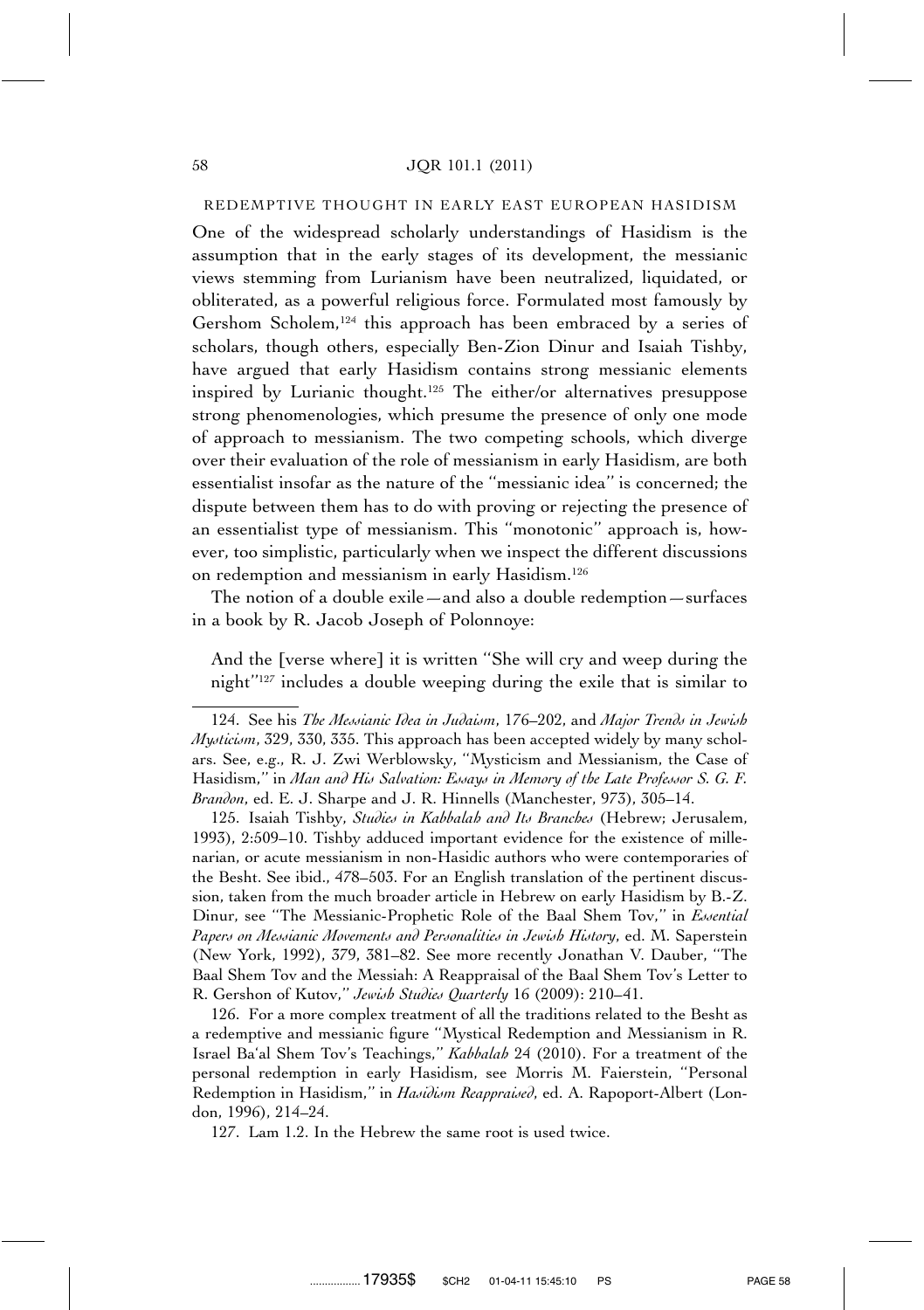night. And there are two exiles, one is the corporeal exile among the nations, the other is the exile within the evil instinct that is the spiritual one; the soul is in exile within the evil instinct, as I heard from my teacher: ''Draw near to my soul, redeem it.''128 And this [the crying] emerges because he is bothered by the two, and the crying is double, one caused his being removed from this world, so that they will be unable to prepare themselves for the next world, and he is removed from losing the next world.<sup>129</sup>

Here we find the concept of ''corporeal exile'' as paralleling, to a certain extent, the concept of ''general exile'' in other teachings of the Besht. In a seminal statement, which demonstrates the comprehensive approach of the Besht to issues of eschatology, R. Jacob Joseph of Polonnoye,130 the main preserver of numerous traditions of his master, wrote as follows:

It is necessary to comment upon the reason why there is a blowing and acclaiming while they are sitting? And we shall comment upon [the verse] ''Happy is the nation that knows to acclaim thee.''131 And this is a difficult question. Did not Satan know that the custom of Israel is so [namely, to acclaim], and why [then] does he mix? But the issue is that just as he mixes in the general redemption, as they blow by the great Shofar,<sup>132</sup> so does he mix in the individual redemption as it is written<sup>133</sup> ''Draw near to my soul, redeem it'' . . . And as I heard in the name of my teacher, that this is the reason why every Hasid should redeem his soul from the evil instinct, especially during Rosh ha-Shanah and Yom

<sup>128.</sup> Ps 69.19.

<sup>129.</sup> *Toledot Ya'akov Yosef* (Koretz, 1780), fol. 166a. See Appendix A.5.

This view of the Besht recurs also in R. Jacob Joseph's book, without mentioning his name. For a possible source for the view that the soul found exile within the evil instinct and should be redeemed from it, see the *Commentary on the Haggadah* by R. Joseph Gikatilla, printed in *Haggadah Shelemah*, ed. M. Kasher and Sh. Ashkenazi (Jerusalem, 1967), 114. The commentary has been printed for the first time in 1602 in Venice.

<sup>130.</sup> On this author, see Samuel H. Dresner, *Zaddik: The Doctrine of the Zaddik according to the Writings of Rabbi Yaakov of Polnoy* (New York, 1974); and Gedalya Nigal, *Minhag ve-'Edah,* (Jerusalem, 1962).

<sup>131.</sup> Ps 89.15.

<sup>132.</sup> Cf. Isa 27.13.

<sup>133.</sup> Ps 69.19. This verse recurs many times in the traditions in the name of the Besht, some of which will be adduced below. However, in some cases, it appears in similar contexts even when his name is not mentioned. See, e.g., in R. Jacob Joseph of Polonnoye's *Toafnat pa'aneah*, ed. Gedalya Nigal (Jerusalem, 1989), 13, 16, and in *Toledot Ya'akov Yosef*, fol. 95a.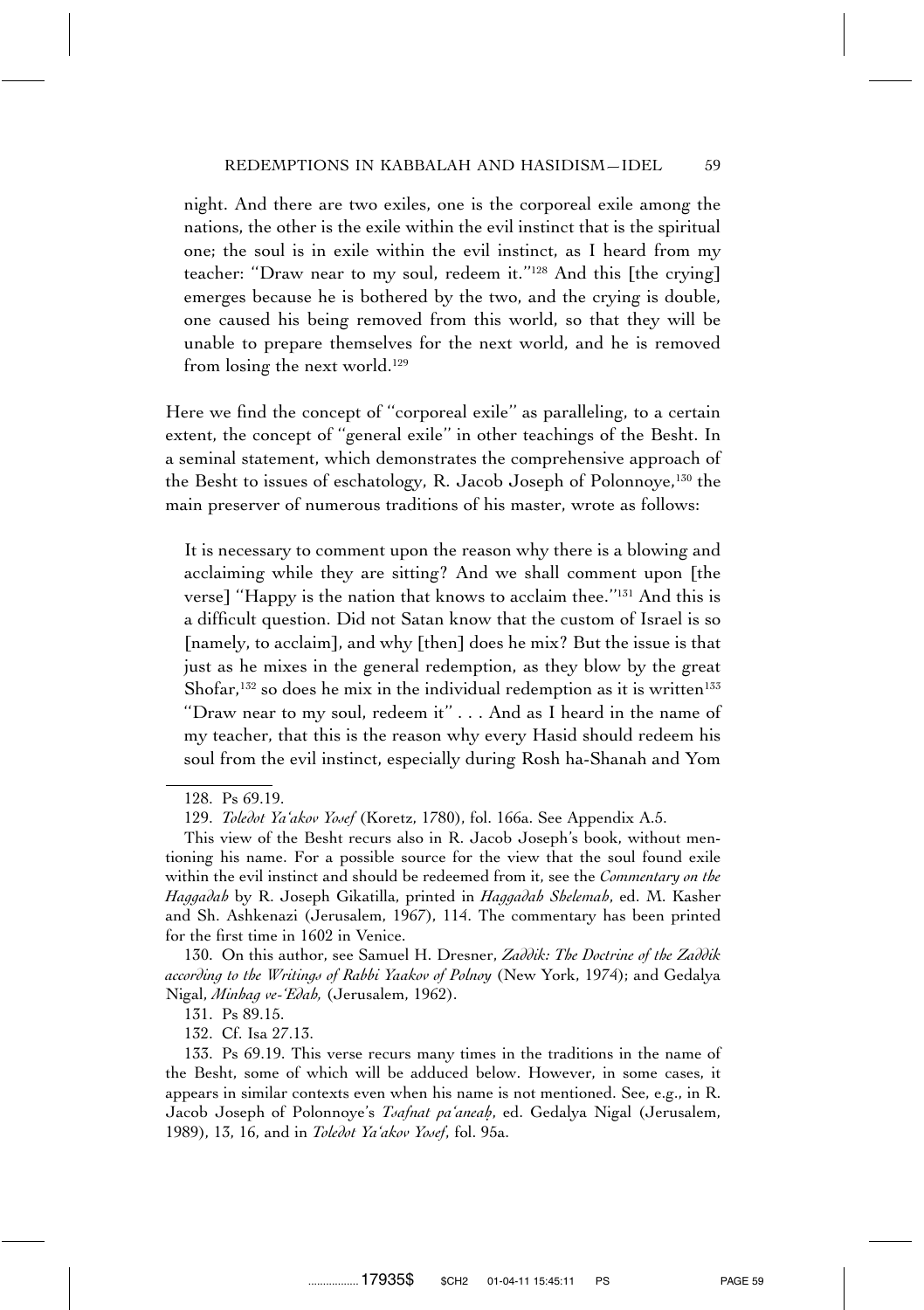#### 60 JQR 101.1 (2011)

Kippur, etc., ''and the words of the sage are precious.''134 And if I had no doubt,135 I would say what is written in the writings of R. Isaac Luria, blessed be his memory, that because of the voice of the Shofar in this lower world, the voice of the supernal Shofar of the next world arose, etc., see there).136 That is, regarding the voice of the Shofar and its admonition, his intention is to awaken from sleep the lower man via the voice of the Shofar of this world in order to cause the voice of the supernal Shofar to awaken the supernal man from his sleep."<sup>137</sup>

The basic distinction that concerns us here is that between two forms of exile and redemption: the personal and the general. I am not confident that the general and the corporeal can be totally identified. We may speak rather of variants of a basic model. In the present state of research, I do not see a way to prove which interpretation is better. Nevertheless, let me summarize the main content of the above passages: they deal with redemption, though not with messianism, since this term does not appear. It is difficult to determine from these discussions whether they are closer to a millenarian approach, though I assume they do not include apocalyptic elements. However, in addition to the two redemptions to take place here (the individual and the general), another redemptive event is highlighted: the blowing of the Shofar below has an impact on a higher Shofar, which awakens the supernal man. According to a similar discussion, the supernal Shofar is identical to the third *sefirah, Binah*. <sup>138</sup> We may extrapolate from the discussion of the impact of the Shofar how the Hasidic masters understood the Lurianic statement: the Besht regards the High Holidays, when the Shofar was blown, as a moment of individual redemption. We may assume that R. Jacob Joseph understood Luria's statement about the ''supernal man'' as some form of redemption too. Thus, we have here three forms of redemption, two of them related to each other in one way or another. The individual redemption is related or concomitant to the supernal redemption. How the general redemption is related to the other two is not clear from this passage.

<sup>134.</sup> This formula constitutes a sign for the end of a quote, especially from the dicta of the Besht. However, it is obvious that the longer or original teaching of the Besht is not quoted here, as in other cases.

<sup>135.</sup> This expression demonstrates that R. Jacob Joseph was aware that his interpretation may be conceptually doubtful. The term *Adam 'Elyon,* is not used by the Besht.

<sup>136.</sup> See *Peri 'ets hayim*, Sha'ar ha-Shofar, chap. 2.

<sup>137.</sup> *Toledot Ya'akov Yosef,* fol. 198a. See Appendix A.6.

<sup>138.</sup> See ibid., fol. 189b.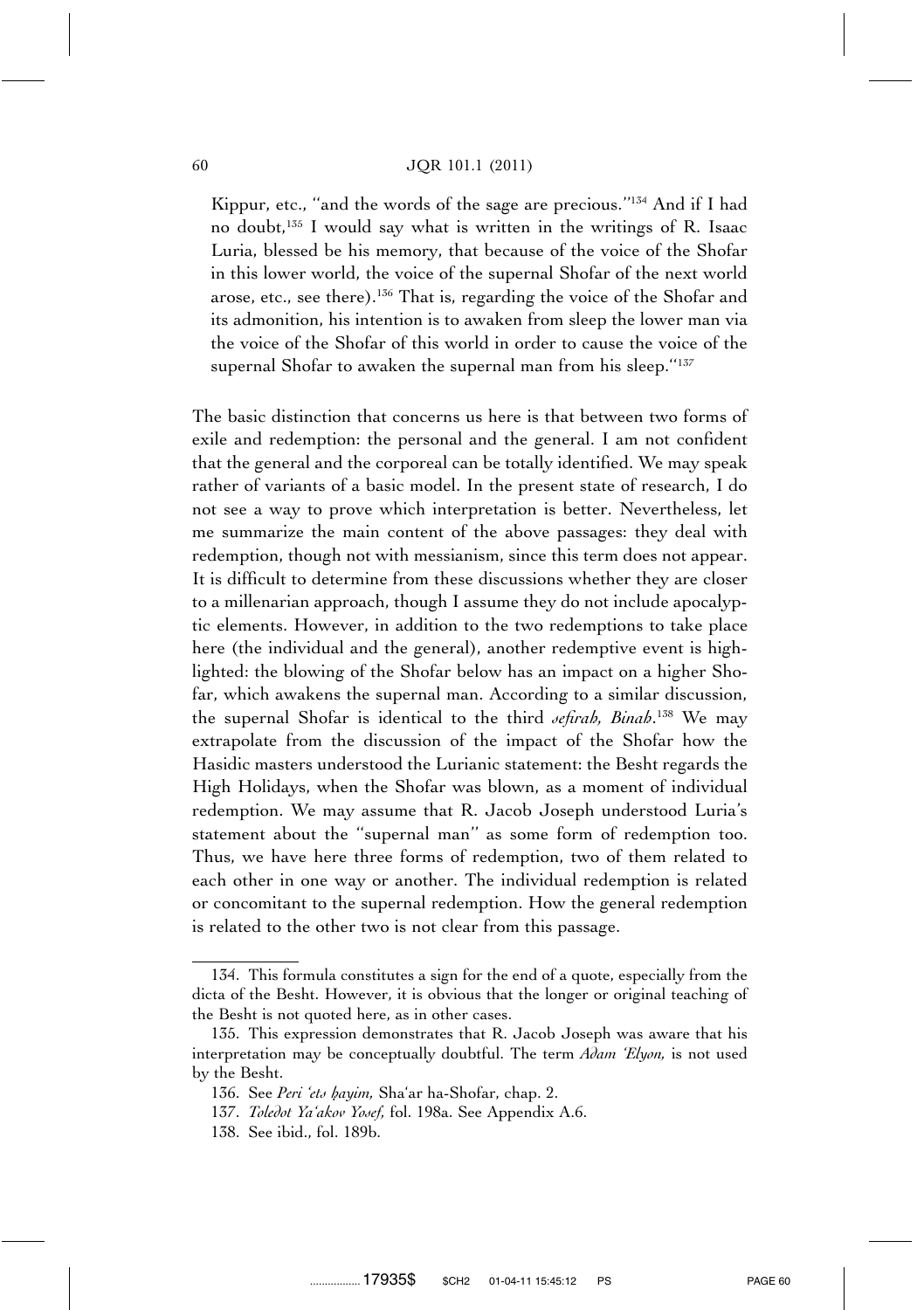However, in an explicit manner we find a wider pyramid of redemptions, in a passage quoted in the name of the Besht, by R. Gedalyahu of Lynitz, a late eighteenth-century Hasidic author:

The Ba'al Shem Tov said: ''Draw near to my soul, redeem it,''139 which is the prayer for the personal redemption of his soul from the exile within the evil instinct, and when everyone will be redeemed by a personal redemption, the general redemption will come afterwards, and [then] the messiah will come, be it close in our days, Amen. And all the people, ''both the young and old, will know him,''140 [so as] to do everything for the sake of him, Blessed be he.<sup>141</sup>

The advent of the messiah is envisioned in an explicit manner as preceded by the general redemption, which in turn is preceded and caused by the accumulative personal redemptions. The concatenation of the three stages is obvious, as is the causal linkage between them. Here the role of the messiah is minimized, since his arrival follows the existence of general redemption and does not trigger it. Thus, redemption, personal and general, does not exclude the messiah but integrates it in a more comprehensive scheme. From my perspective this passage is undoubtedly messianic, *though it is clearly referring to a nonapocalyptic event*.

Thus, after the two redemptions are realized, knowledge of God and worship will be totally dedicated to him, without the impediments related to national subjugation, namely, the intrusion of the evil instinct, or the necessity to elevate the sparks of the Shekhinah found within the shells. When everything is liberated, everyone is capable of concentrating exclusively on God. Nothing especially apocalyptic is presupposed in this concatenation of eschatological events, though a general (that is, national) redemption is assumed. Thus, two foci are presupposed here as paramount: the individual and the society or the nation.

It should be mentioned that unlike all the other traditions concerning the two forms of exile and redemption found in the books of R. Jacob Joseph (in which the messiah is not mentioned), he does appear here.

See also p. 52 for a similar teaching again in the name of the Besht, and Idel, *Messianic Mystics*, 218. Let me point out that a nonapocalyptic vision of the time of the messiah is found in a tradition that R. Phinehas of Koretz adduced in the name of the Besht, that in the time of the messiah, there are not going to be killings. See *Midrash Pinhas* (Ashdod, 2001), 193: האם ביאת המשיח לא יהיו הריגות

<sup>139.</sup> Ps 69.19.

<sup>140.</sup> Jer 31.33.

<sup>141.</sup> *Sefer teshu'ot hen* (Brooklyn, 1982), p. 18. See Appendix A.7.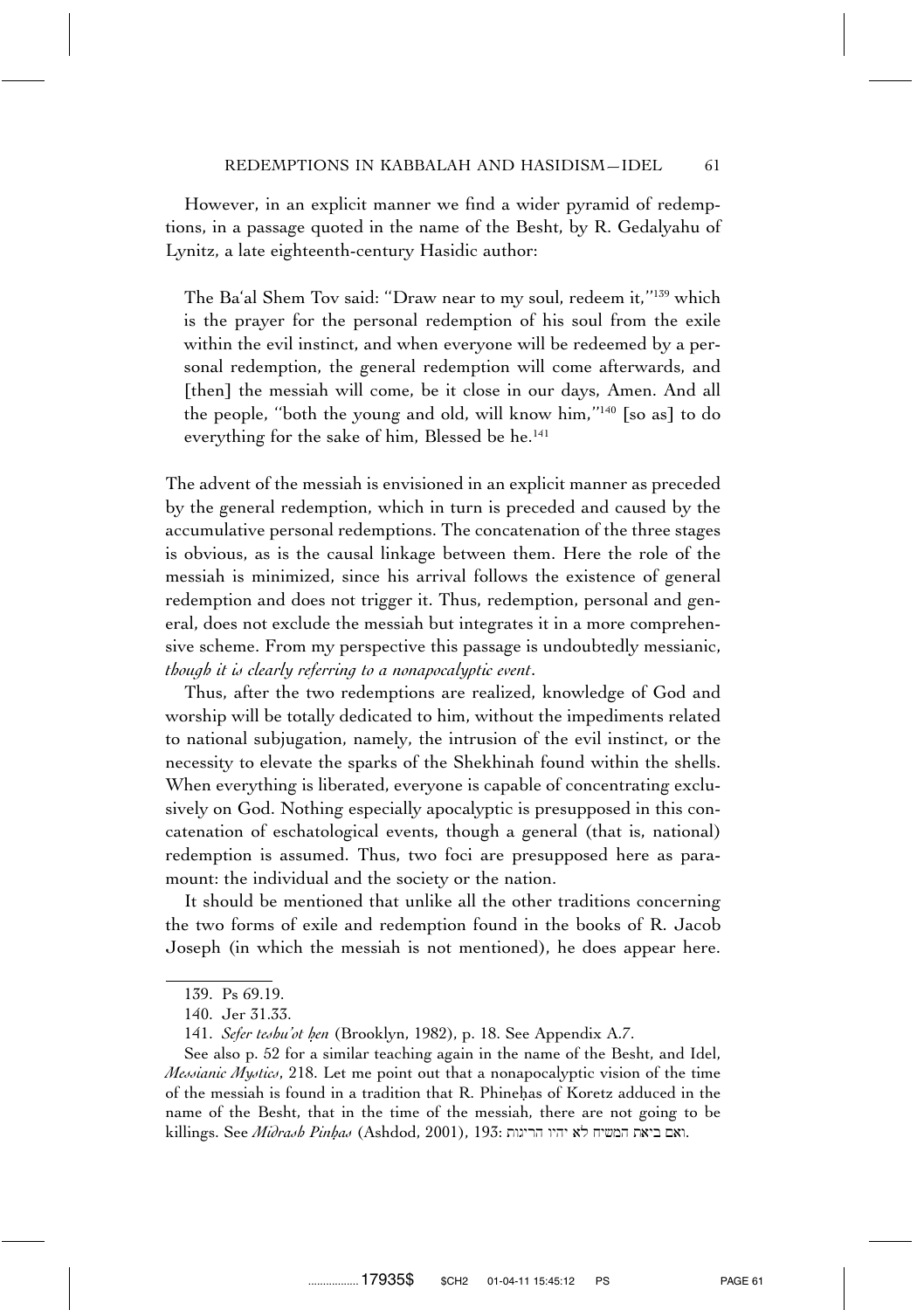According to this quote, the messiah is destined to come only after the stage of ''general redemption,'' namely, of the national or collective, and therefore he is not instrumental in bringing it about. From this point of view, he will appear only when the spiritual system within which his nature has been defined reaches its perfection. We may assume therefore that this formulation, which mentions also the messiah, is later than the earlier ones, when only a double type of redemption was mentioned. Thus, we may assume that the Besht embraced a double type of redemption first, in a manner reminiscent of Abulafia, while later adopting a triple type of redemption similar to and, in this case I assume, under the influence of the theosophical-theurgical Kabbalah.

There is another common denominator to the passages adduced above: they do not deal with, or even mention, the redemption of a divine power such as the Shekhinah, or of divine sparks, a hypostatic messiah or of *Adam Kadmon*. The existence of both the positive common denominators and the negative ones in those passages is the main reason why I see in them a model, which I propose to designate as the agonic one, since it deals with the struggle between the soul and the evil instinct. In both its personal and general forms, redemption is a this-worldly phenomenon. As I have noted in earlier work, I propose to see in this model an earlier development in the thought of the Besht, in comparison to the two other models that have been discussed there.<sup>142</sup> The agonic model is a more ascetic and interiorized one, on the one hand, and yet combined with a collective dimension on the other.

Let me turn now to some discussions, based on a threefold distinction of forms of exile and redemption, which are cited also in the name of the Besht in the very books mentioned above. The important change that may be discerned in the series of passages to be quoted below in this section is the appearance of another type of redemption: that of the Shekhinah and, according to some other texts, her sparks.<sup>143</sup> The anthropocen-

<sup>142.</sup> See Idel, ''Prayer, Ecstasy and Alien Thoughts in the Besht's Religious World,'' in *Let the Old Make Way for the New: Studies in the Social and Cultural History of Eastern European Jewry, Presented to Immanuel Etkes*, vol.1, *Hasidism and the Musar Movement*, ed. D. Assaf and A. Rapoport-Albert (Hebrew; Jerusalem, 2009), 57– 120.

<sup>143.</sup> See, in more general terms, a study dealing with Hasidism rather than with the Besht specifically, Louis Jacobs, ''The Uplifting of Sparks in Later Jewish Mysticism,'' in *Jewish Spirituality*, ed. A. Green (New York, 1987), 2:99–126. On the concept of the sparks of the Shekhinah in Cordoverian texts, see R. Elijah da Vidas's *Reshit hokhmah*, ed. C. Waldman (Jerusalem, 1984), Gate of Teshuvah, chap. 6, 1:805: ''by the purification of his soul he purifies the sparks of the Shekhinah.'' For the nexus between the sparks of the Shekhinah and the exile of the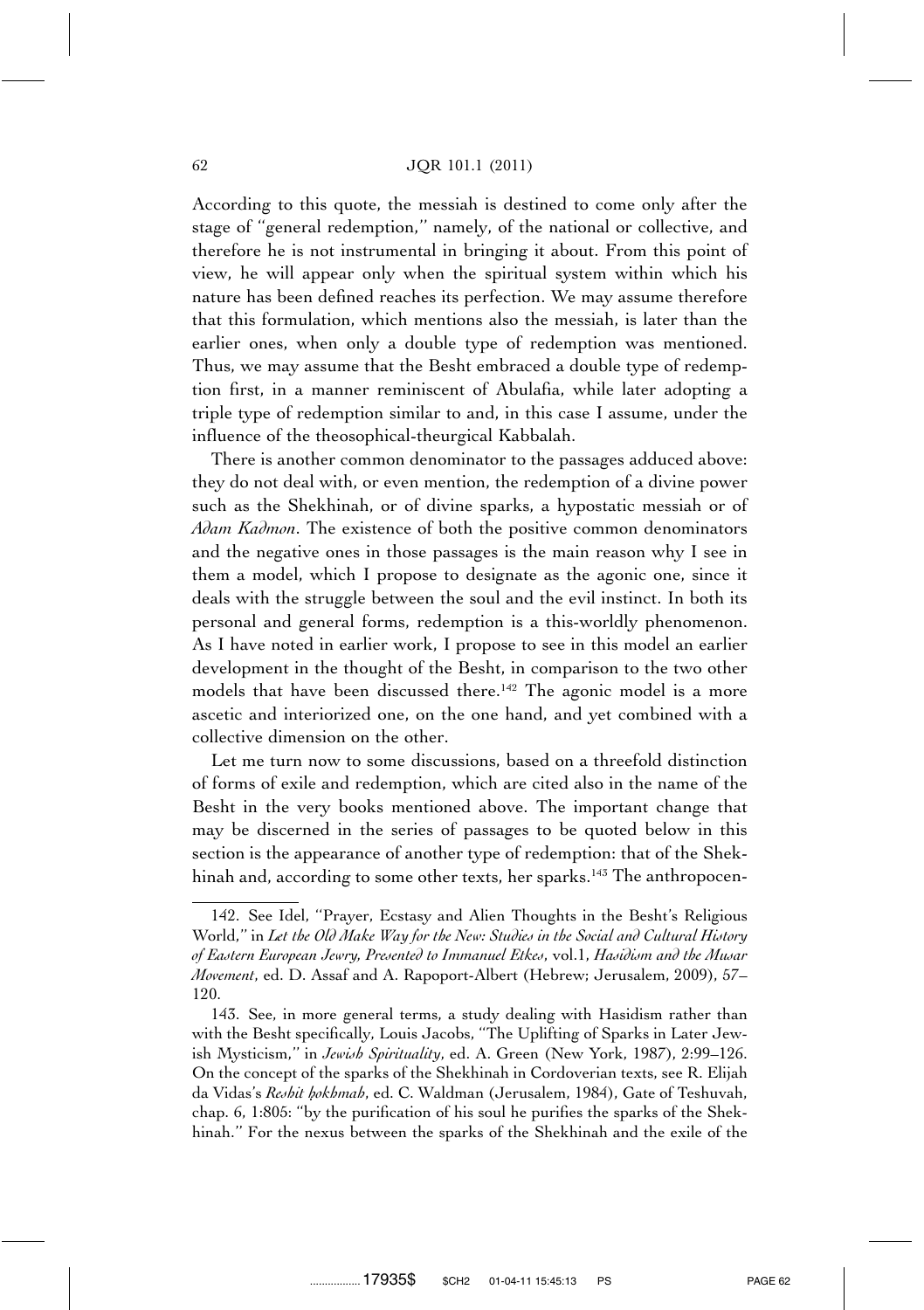tric proclivity so evident in the agonic model is marginalized in the passages exemplifying this model. Instead, we witness the preoccupation with the feminine divine as the counterpart of the divine male, and with her immanent sparks, which should be restored to their original place where they dwelt before their fall into the depths of the shells. It is some of these passages that constitute what I will call the harmonistic model in which a full range of redemptive acts is mentioned, and sometimes even concatenated with each other. Similar to the agonic model, where the good and evil instincts are interlocked in a continuous struggle and should be disengaged as part of the redemptive process, and the Jews are dispersed among the nations and should be saved as part of the general redemption, in the harmonistic model, the mixture of the divine and the evil powers is the major problem that needs to be solved in order to redeem the divine particles.

This model puts at its center the acts of redemption related to the Shekhinah, and the passages analyzed below problematize Scholem's assumption that Hasidism as a whole has interpreted the elevation of the sparks only as part of personal redemption, thus neutralizing what he describes as ''Messianism.''144 This general statement does not hold up when an examination of specific passages found in early Hasidism is undertaken. So, for example, we learn from a tradition in the name of the Besht that

it is necessary to elevate the alien thoughts through the three lines,<sup>145</sup> and one should pay attention to which line each alien thought [stems

Shekhinah see already R. Abraham Azulai, *Hesed le-'Avraham* (Lemberg, 1863), fols. 20ab, 28cd, 35b, and R. Isaiah Horowitz, *Sha'ar ha-shamayyim*, fol. 75b. See also M. Idel, ''Jewish Mysticism and the Jews of Arab/Moslem Lands,'' *Journal for the Study of Sephardic & Mizrahi Jewry* 1 (February 2007): 35–39. The redemption of the individual sparks is another example of the individual redemption that precedes both the redemption of the Shekhinah and the general redemption. For another formulation of this view in the Besht and his student R. Menahem Nahum of Chernobyl, where the congregation creates the stature of the messiah, which means that the individual redemption accumulatively adds up to a more general redemption, see the passages analyzed in Idel, *Messianic Mystics*, 221–34.

144. See Scholem, *Major Trends in Jewish Mysticism*, 329, 330, 335. Naturally, this statement has been reiterated in scholarship many times since, without, however, adducing any evidence for its correctness. See, e.g., Rachel Elior, ''Messianic Expectations and the Spiritualization of Religious Life in the Sixteenth Century," Revue des etudes Juives 145 (1986): 35–49; or Stephen Sharot, Messian*ism, Mysticism, and Magic, A Sociological Analysis of Jewish Religious Movements* (Chapel Hill, N.C., 1982), 150–51. For a critique of this view, see Idel, ''Prayer, Ecstasy and Alien Thoughts,'' 83, n. 108, 84–85.

145. On the three theosophical lines and their role in the uplifting of the sparks, see the numerous quotes in the name of the Besht found in, e.g., *Toledot*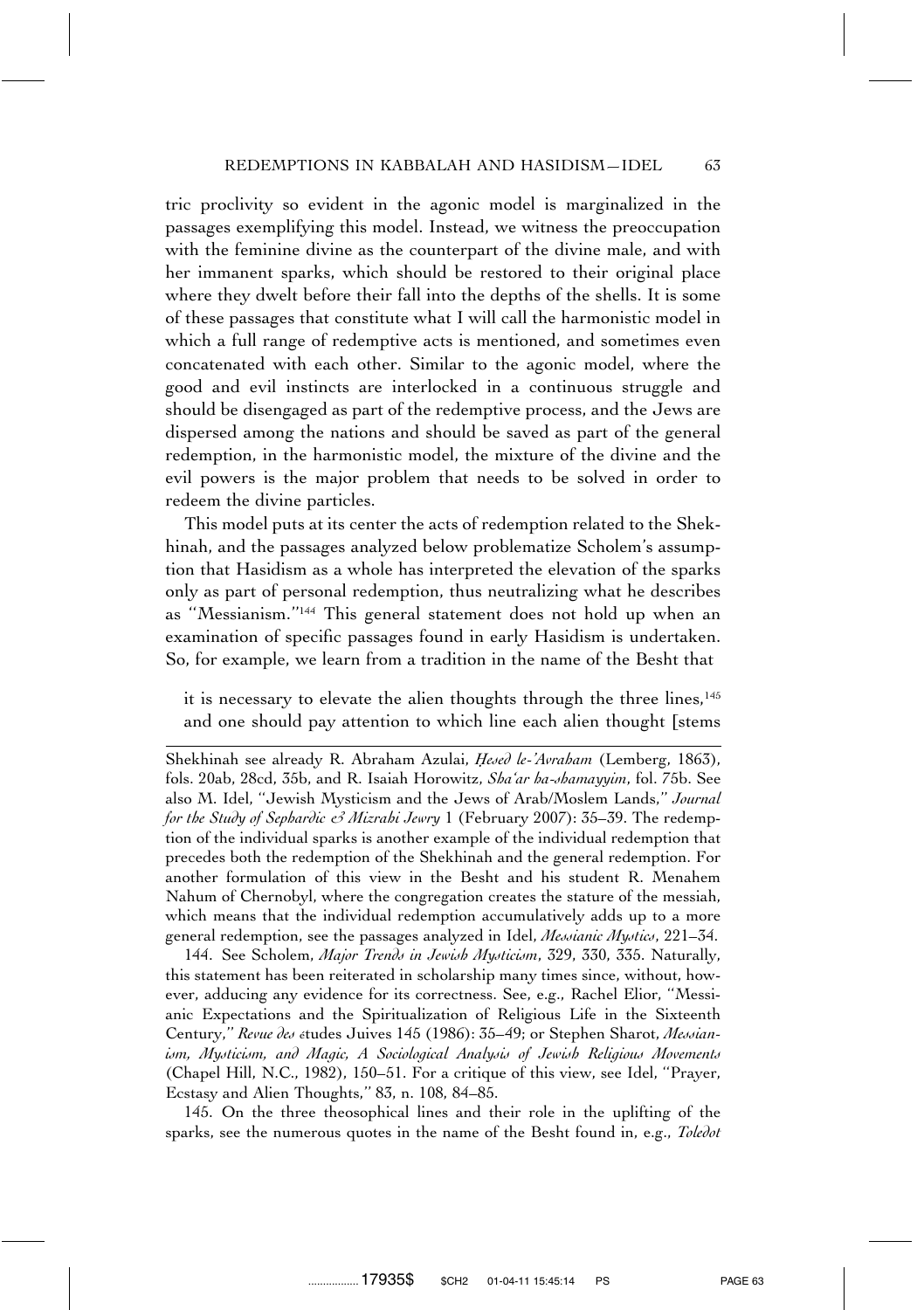#### 64 JQR 101.1 (2011)

from] so that he will be able to elevate it to its [specific] source. And these three lines are the three forefathers, as it is known.146 And behold the shell is called curse, that is an alien thought; and it is the exile of the Shekhinah within the depths of the shells, as it is written: ''Draw near to my soul, redeem it,"<sup>147</sup> namely, elevate the parts of the soul, which constitute the sparks of the Shekhinah, from the shell, toward the holiness that is called redemption; as I heard from my teacher, it is incumbent to pray for the exile of someone's soul, spirit and higher soul which are found within the evil instinct, etc., and the words of the sages are gracious.<sup>148</sup>

The reference to the mentor, the Besht, is not so clear: is he quoted with reference to the first part of the above passage, dealing with the exile of the Shekhinah, or to the second part dealing with the material belonging to the agonic model. It seems, nevertheless, that the latter is more plausible, but let me point out that according to several passages that will be cited immediately in this section, this is also the view of the Besht. In fact we have here two models brought together in the same passage, though they are presented separately. Three terms, absent from the earlier texts discussed above, which are adduced in the name of the Besht are main components of the first part of the last passage, which is itself a composite of a quote from the Besht and of an interpretation that precedes it, authored by his disciple. These components are: the exile of the Shekhinah and her sparks, which are sometime described as the various parts of the soul, the shells or husks as alien thoughts, and finally the need to elevate the former from the latter. The shift of the attention to the sparks of the Shekhinah might be related to a topic that is pertinent to our discussion here: the assumption that the souls of the Jews are the sparks of the messiah.149

147. Ps 69.19.

148. *Toledot Ya'akov Yosef,* fol. 35d. See Appendix A.8.

*Ya'akov Yosef*, fol. 201a, and in R. Aharon Kohen Perlov of Apta, *Keter Shem Tov* (Brooklyn, 1987), fols. 19c, 40bc, 55d, 58a. Therefore, also this part of the quoted passage, though not reported as the view of the Besht but as a form of interpretation of the quote, is quite consistent with his views.

<sup>146. &#</sup>x27;'As it is known'' points to the fact that this is not the original view of R. Jacob Joseph.

On the assumption that the elevation of the sparks was conceived of as a great secret dealing with messianic enterprise in another passage of the Besht, see Mendel Piekarz, *Between Ideology and Reality, Humility, Ayin, Self-Negation and Devekut in the Hasidic Thought* (Hebrew; Jerusalem, 1994), 79.

<sup>149.</sup> This issue is discussed in my ''Mystical Redemption and Messianism in R. Israel Ba'al Shem Tov's Teachings'' (in preparation).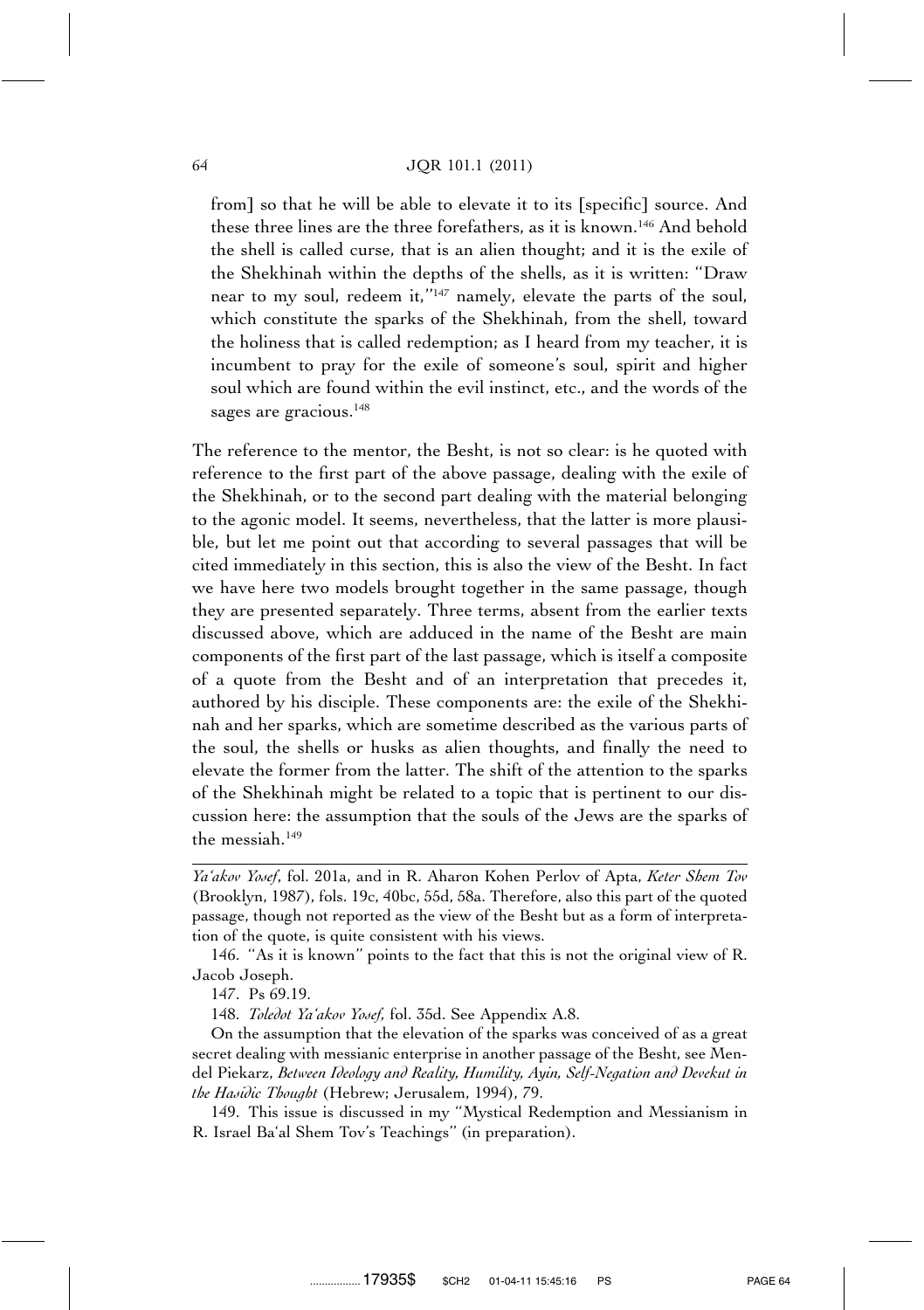#### A COMPARISON AND SOME CONCLUSIONS

As we have seen above, a threefold categorization of exiles and redemptions appears in some Beshtian teachings. It consists in the material exile and redemption, the spiritual exile and redemption, and the exile and redemption of the Shekhinah. The similarity between these three elements and that found in one of the passages quoted from ibn Gabbai's *'Avodat ha-kodesh* is, in my opinion, remarkable and is, moreover, unparalleled in other sources. A major difference between the Hasidic and the kabbalistic discussions is a matter of terminology that may nevertheless touch a much deeper cord. In the Hasidic texts, the term ''general redemption'' occurs, while in some of the kabbalistic ones, the bodily redemption is referred. As seen in the material quoted from R. Jacob Joseph, general redemption means, at least in some instances, national redemption. However, ibn Gabbai, following his kabbalistic sources, speaks about the bodily redemption in a vaguer manner.

And yet, what distinguishes the kabbalistic triad from the Hasidic one is not so much the nature of the three exiles/redemptions as the specific concatenations between and among them. In the Hasidic discussions as found in R. Jacob Joseph of Polonnoye, the spiritual redemption precedes the theurgical one, and only then the national or the material redemption will be ushered in. However, in the kabbalistic passage from *Sefer ha-temunah*, the material or the corporeal redemption precedes the spiritual one. Thus, Hasidic views of redemption, though in my opinion dependent on the anatomy of the kabbalistic discussion, offer another physiology. In principle, we should not separate too much the triadic discussions in Hasidism from the kabbalistic ones. And yet, we should nevertheless put in sharp relief the significant divergences between the two. It seems plausible that Hasidic understandings of the triad of redemptions as culminating in a national redemption are more concerned with the spiritual redemption as essential preparation for the "general" one, namely, as an instrumental event. Thus, the spiritual accent on individual redemption in Hasidism is not divorced from a national one but is in fact conceived of as indispensable as it is preparing the latter. Thus, unlike the impression drawn from prevailing scholarship, which focuses on the Hasidic emphasis on individual redemption alone, in fact we find in this literature the first explicit presentation that links the general redemption to the spiritual one.

Has this type of concatenation anything to do with the two main tendencies in Hasidic literature: the Neoplatonic one, dealing with spiritual redemption, and the Hermetic one, dealing with material redemption, or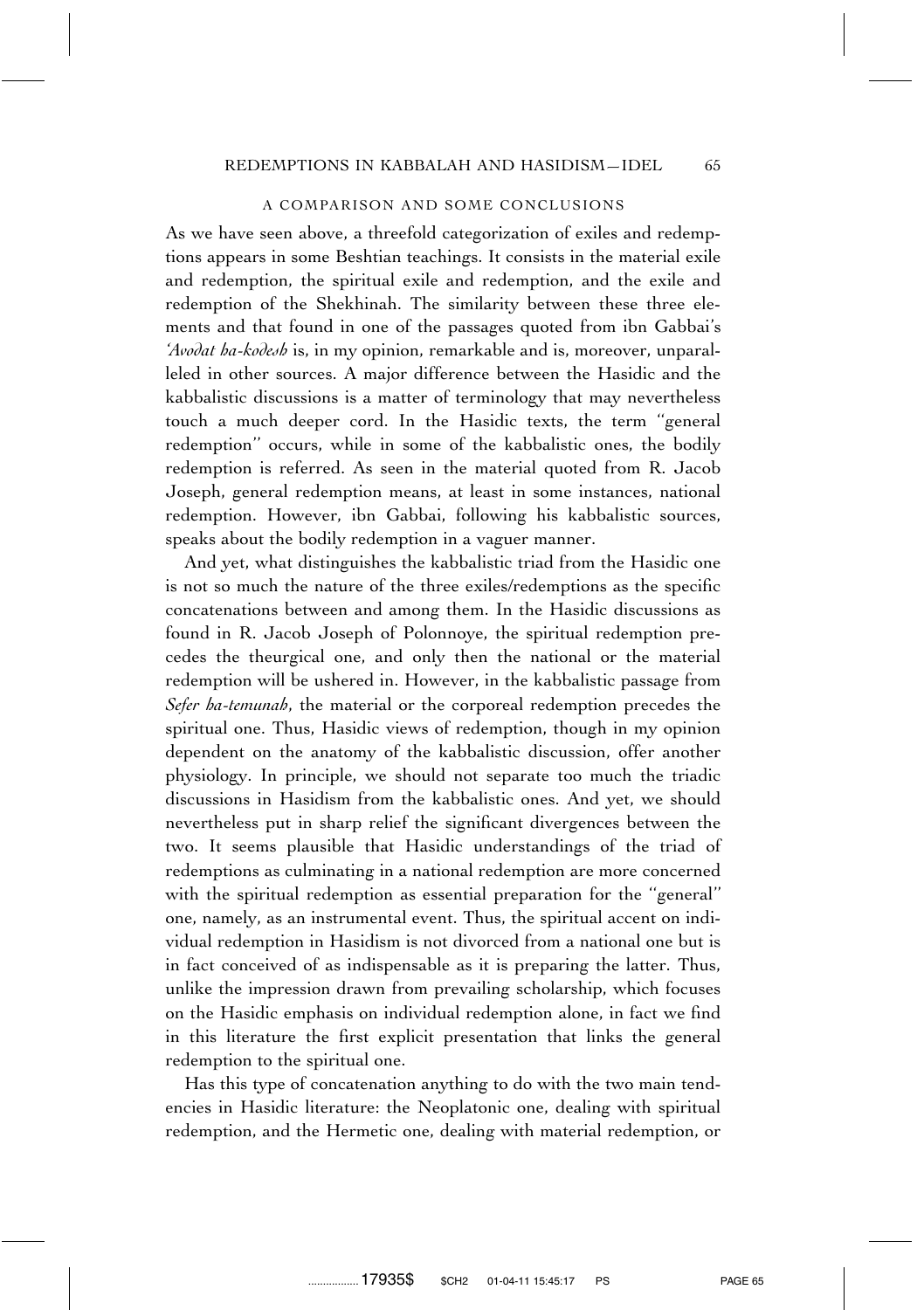in more technical terms, the concept of *devekut*, or the ascent toward the divine on the one hand, and the ideal of drawing down the influx or on the other hand, cleaving to the supernal spirituality here below, which is related to the concept of worship in materiality?

The above discussions allow some conclusions regarding the constellation of messianic ideas in Kabbalah and early Hasidism. Some of the most widespread scholarly assumptions, which have been repeated time and again, seem to require substantial qualifications and, in some important cases, even drastic revisions. Let me enumerate some of them:

[A] In one of his essays pertinent to our discussion here, Scholem has expressed the opinion that personal redemption is unknown in Judaism before 1750: ''The question of private or individual redemption is a totally modern dilemma, and does not exist in the Jewish tradition before 1750. If it exists afterwards, it is still a debatable issue.''150 Nevertheless, there can be no doubt that individual redemption was indeed found in several important discussions, philosophical and kabbalistic, long before 1750.<sup>151</sup>

[B] An analysis of some of the pertinent Hasidic texts, and others that have been analyzed elsewhere, show that there are examples of a conjugation between the individual and general redemption, and in one case, even messianic redemption. I am not acquainted with a single example from the teachings reported in the name of the Besht in which individual redemption is treated in and of itself, without pointing to possible reverberations on other levels. This is the reason why the following statement by Scholem relating to East European Hasidism is, in my opinion, problematic:

Individual redemption is to be restricted from the truly Messianic redemption of all. The Rabbi of Polnoye is tireless in expounding the thesis that our whole life is concerned only with the non-Messianic aspect of redemption. We can do nothing in that regard, it is wholly up to God.152

151. In addition to Abulafia's example, which has been addressed above, there are philosophical examples. See the philosophical texts discussed in Shalom Rosenberg, ''The Return to the Garden of Eden: Remarks for the History of the Idea of the Restorative Redemption in the Medieval Jewish Philosophy,'' in *The Messianic Idea in Jewish Thought: A Study Conference in Honour of the Eightieth Birthday of Gershom Scholem* ed. S. Reem (Hebrew; Jerusalem, 1990), 84–86; and Dov Schwartz, ''The Neutralization of the Messianic Idea in Medieval Jewish Rationalism'' (Hebrew), *HUCA* 64 (1993): 41–44; and Idel, ''Types of Redemptive Activities,'' 256–63.

152. *The Messianic Idea,* 194–95.

<sup>150.</sup> Scholem, *'Od davar*, 271. See also Idel, *Messianic Mystics*, 79, 352–53, n. 51.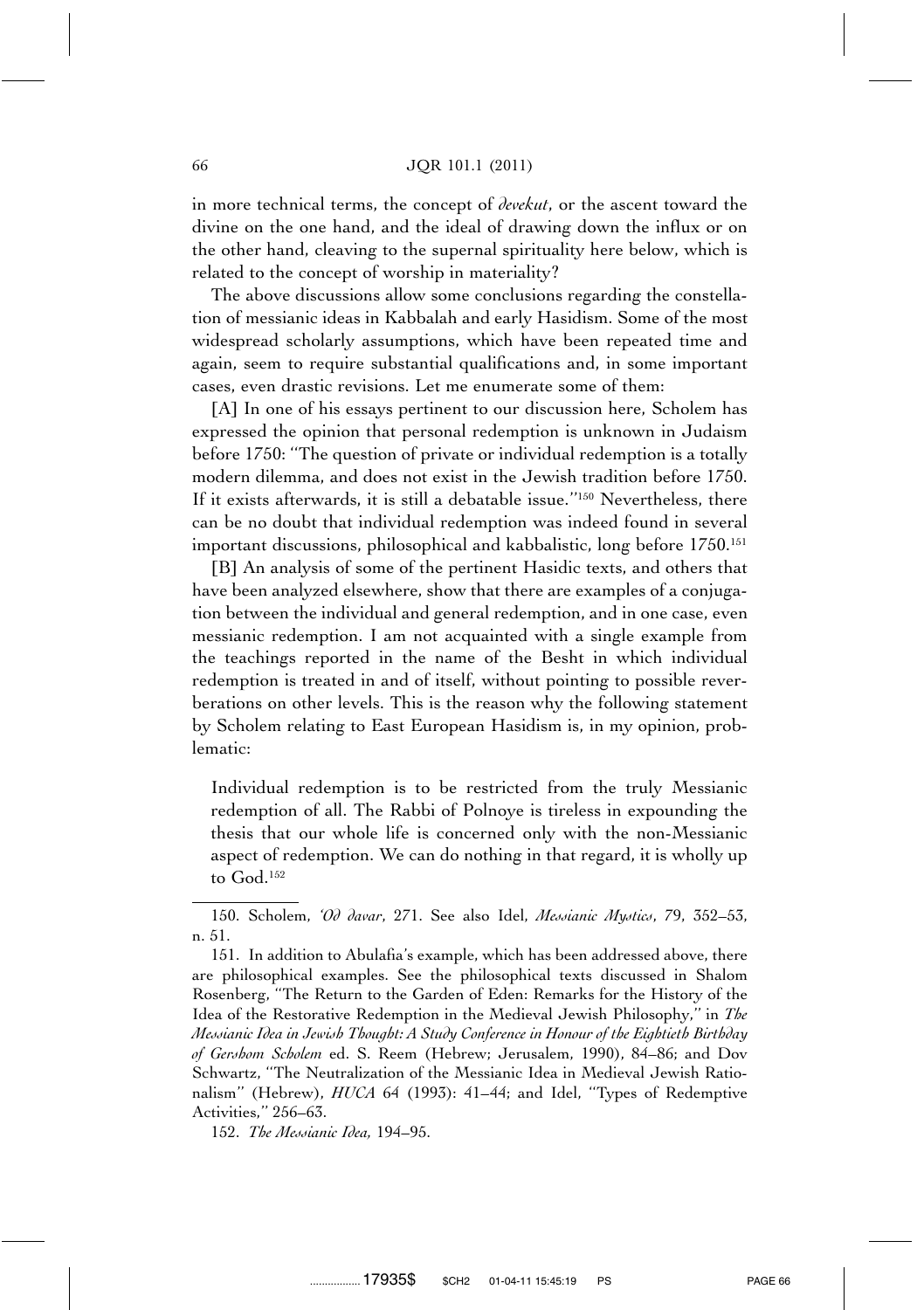What is "truly" messianic for Scholem is, implicitly but basically, an apocalyptic messianism, which in my opinion is not ''truer'' than any other form of messianism. In the passages I have adduced above from R. Jacob Joseph of Polonnoye, it is hard to corroborate Scholem's claim.

[C] The comparison between the three types of redemptions, as found in *Ra'ya' Mehemna',* in *'Avodat ha-kodesh*, and some of the Beshtian teachings, shows that some teachings of the Besht are consistent with discussions concerning multiple redemptions that predate the expulsion from Spain, and that have nothing to do with Lurianic Kabbalah. All three authors reflect a kind of ritualistic approach that was conjugated with the assumption of the existence of multiple forms of redemption. The noetic and the deterministic type of messianic speculations are much less visible in these authors and in Hasidism in general. It would also seems as if a process of neutralization of Sabbatian messianism is implausible, if we accept the relevance of ibn Gabbai's threefold distinction for some of the Besht's teachings. From this point of view, the view of the Besht is not a new departure but a formulation drawn from the field of possibilities created already by kabbalistic thought. The difference between him and ibn Gabbai is not essential, and I doubt whether the discrepancy could be explained by different historical circumstances.

[D] The history of the ''messianic idea,'' as found in the available scholarly accounts related to Jewish mysticism, is highly impressionistic. Some of the relevant texts have not yet been investigated by scholars, and not only those still in manuscript but even when those available in printed sources. The neglect of the wide panorama of pertinent kabbalistic sources in academic studies, which might have been known by both later Kabbalists and by the Besht and his followers, has created some faulty or incomplete scholarly accounts. The near-total absence of Abraham Abulafia's complex messianic thought in Scholem's discourse<sup>153</sup> and even more so in other scholars' discussions of the so-called messianic idea is just one example of this impressionistic description that has been repeated *ad nauseam*. Great scholars may have correct impressions even when they do not present the entire range of material that support their assessments, but such impressions should be checked before being repeated by other scholars.

[E] The concatenation of the concept of *tikun* and redemption recurs many times in ibn Gabbai's book discussed above. In his case, this is a theurgical operation, as it is later in R. Isaac Luria, namely, reparation of

<sup>153.</sup> This absence is conspicuous in the essays collected as *The Messianic Idea*, and his marginalization is obvious in the introductory survey of *Sabbatai Sevi.*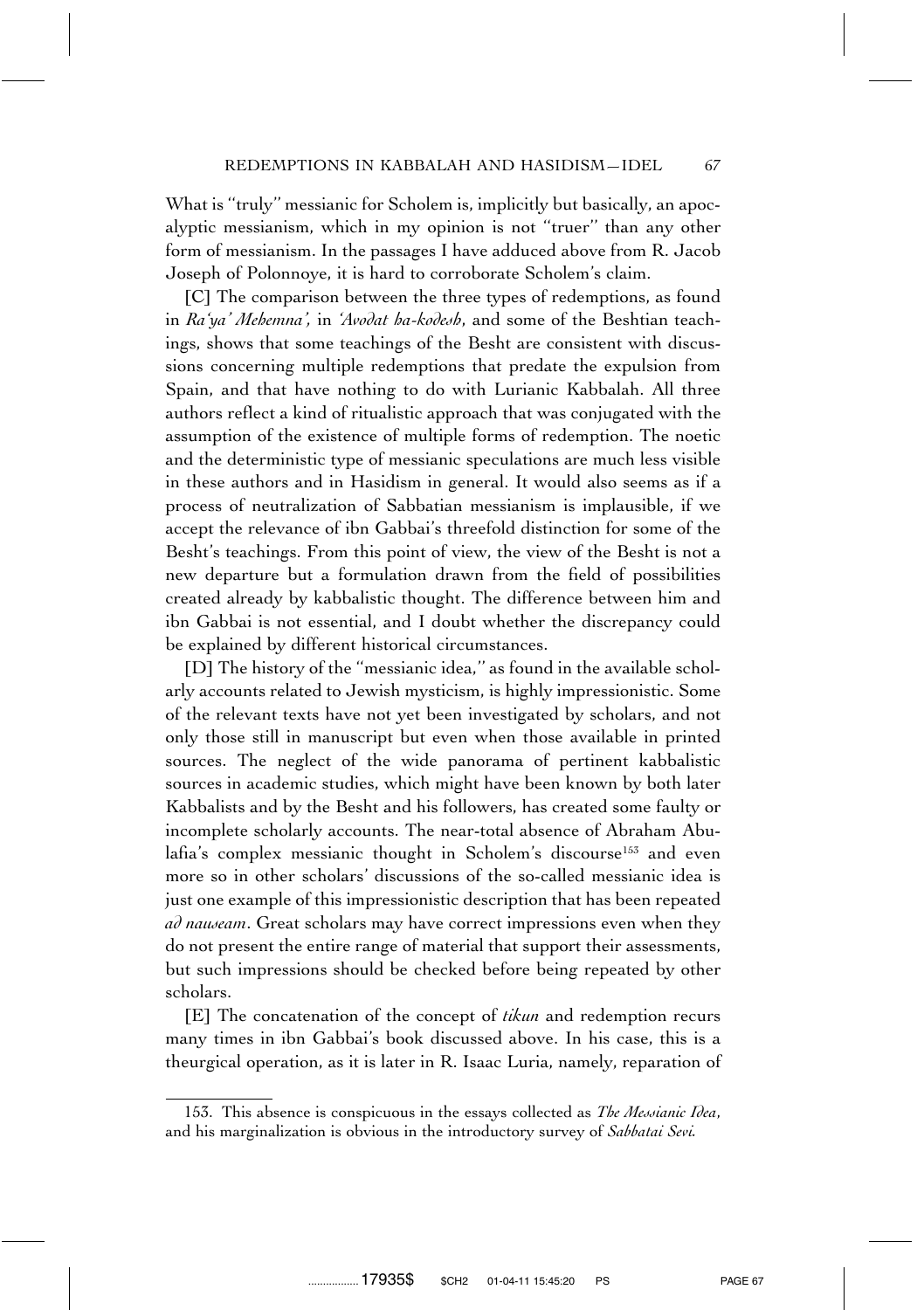the deity, though the details of the amending process differ substantially. The assumption that was formulated by Scholem that the ''Lurianic'' *tikun,* namely, the theurgical amending*,* has been neutralized in Hasidism in favor of *devekut* requires very significant qualification. So, for example, in an interesting discussion, R. Jacob Joseph envisions the individual *tikun*, *tikun perati*, which means in this context a process of spiritualization, as necessary for the general *tikun*, *tikun kelali,* just as we have seen above in the context of two sorts of redemptions.154

[F] The proposed integrative vision as formulated here, a vision that emphasizes the importance of multiple redemptions that culminate in a national one, is more plausible in the framework of a movement that created many communities, such as Hasidism, than the prevalent scholarly assumption regarding this movement that presumes that individual redemption is the ultimate goal of religious life. Moreover, Scholem's assumption that the experience of *devekut* never had a messianic overtone is not sustained by sources.<sup>155</sup>

[G] In other words, the systemic understanding of the development of the variety of messianic ideas discussed above is less affected by historical events than by elaborations, tensions, and syntheses of ideas in the nascent period of Kabbalah in the thirteenth century. Without taking these elements into account, no serious historical treatment of later forms of messianic ideas can be undertaken. Speculations about the possible affinity between external events and eidetic developments are always welcome, but they must be advanced only after one becomes acquainted with the history of the material he/she is dealing with, not before. As seen above, claims made about changes and innovations related to the impact of historical events, or attempts to point out innovation in general, may sometimes be quite precarious.<sup>156</sup> Therefore, a reconceptualization of the manner in which the constellation of messianic ideas in Jewish mysticism should be treated in scholarship is necessary. The goal should be to inte-

<sup>154.</sup> See *Toledot Ya'akov Yosef*, fol. 90d. For Scholem's claim, see his *The Messianic Idea,* 216–17. For the history of the term *tikun kelali* in Hasidism, see Zvi Mark, ''The Process of Crystallization of the General Tiqqun, the Particular Tiqqun to Nighty Emission and the Pilgrimage to the Tomb of R. Nahman of Bratzlav and their Affinity to the Messianic Tension'' (Hebrew), *Daat* 56 (2005): 101–33.

<sup>155.</sup> See Scholem, *The Messianic Idea,* 185, but compare to Abraham Abulafia's approach to *devekut* that does have a clear messianic valence. Cf. his *Mafteah ha*tokhehot, ed. A. Gross (Jerusalem, 2001), 78.

<sup>156.</sup> See my forthcoming ''Modes of Cleaving to 'Letters' and Their Effects in R. Israel Ba'al Shem Tov's Teachings.''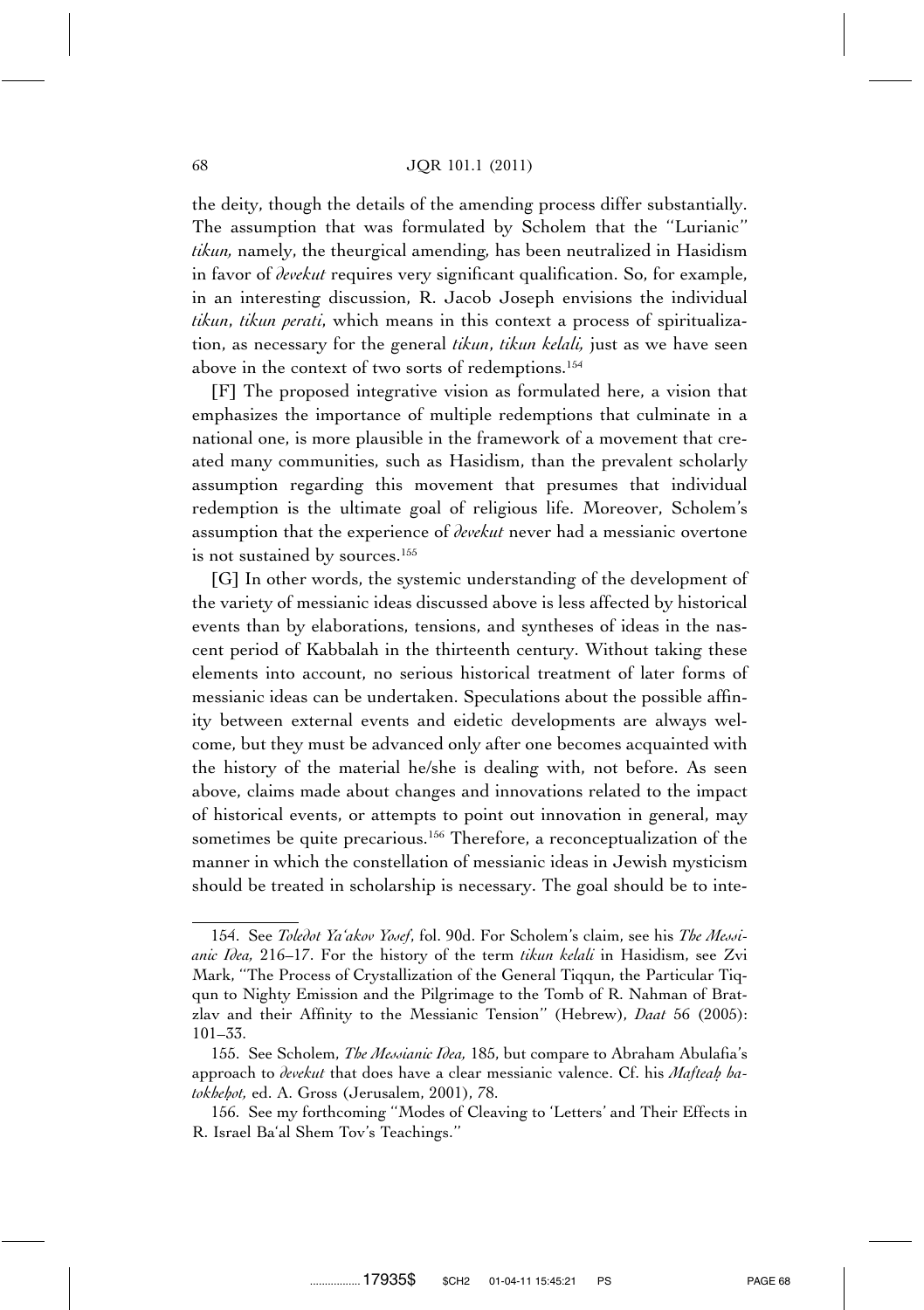grate better the pertinent materials that have been ignored so far, and to understand in a more substantive way their relationship to the historical settings of different concepts, as well as the concatenations among them.

### APPENDIX A

- 1. MS Oxford-Bodleiana Catalogue Neubauer, 2360, fol. 11a–b בביאתו בעבור שההמוז חושבים. אבל הסבה והוא שהפתאים אוהבים ביאת הגואל מפני שישלטו על שונאיהם ושיתעשרו משלל אויביהם ושירכבו סוסיהם וחמוריהם ושישכבו את נשותיהם היפות ושיאכלו וישתו לשובע מעדני הגוף ומטעמים משונים וישתגעו בהבלי העולם הזה בממשלה ובשררה ומעלה וגדולה שקרית וכיוצא באלו ההבלים שהם צורכי שתי הנשמות המתאוה והחיה. ואלה הדברים הם מוכרחים לכל חכם ואלו היה איפשר שיעמוד גופו מבלתם לא היה חפץ בהם לעולם ואפי' אם היה מוצא אותם מזומני' כל שכן שלא היה רודף אחריהם ולא מבקש אותם על כן אין ראוי להאמין שהשם ית' ישלח לנו המלך המשיח אלא למלאת החסרונות של דעת והבינה והחכמה ולא לדבר אחר. ר"ל שזאת תהיה הכונה האמתית ומתוכה יתפשטו שאר הטובות ויבא בכלל גמול הנשמה החכמה וגמול שתי הנשמות לפי הצורך.
- 2. *Commentary on Sefer ha-Melits*, MS Rome-Angelica 38, fol. 9a ששם משיח משותף לשלשה עניינים אלה. משיח יקרא תחילה השכל הפועל באמת. ומשיח יקרא האיש והעתיד להוציאנו מן הגלות מתחת ידי האומות בכח שישפיע עליו מן השכל הפועל. ומשיח יקרא השכל החומרי האנושי ההיולאני שהוא הגואל והמושיע הנפש וכל כוחותיה הנפשיות המעולות מתחת ידי המלכים הגופניים ועממיהם וכוחותיהם התאוויות הפחותות. וזה הענייו מצוה וחובה לגלותו לכל משכיל ממשכילי ישראל להושיעו מפני שיש דברים רבים שהם הפך דעות המון הרבנים, כל שכן שהם חולקים על כל מחשבות המון עמי הארצות.

3. *Mafteah ha-H. okhmah*, ed. Amnon Gross (Jerusalem, 2001), pp. 71–72

זה מזה. כי הקרבן שמו מעיד עליו שהוא קירוב הכחות האלוהיות אל הכחות האנושיות ויתחייב ממנו גלות לגופים וגאולה לנפשות, ואשר פדה אלהים את נפשו כאברהם כל העולם שלו וכל שכו בהיות השם מחבר אליו כח מכחו בסוד ה' שנתו מו השם בשמו והוא אות

4. *'Avodat ha-kodesh* 2.10, fol. 40a

יש לדעת כי נתקנו שתי ברכות אלו על שני גליות, האחד גלות הגוף, והשני גלות הנשמה. ובתחלה שאלנו גאולת הגוף כי כז יגאל בראשונה. ואחר כד שאלנו על גאולת הנשמה, ולפיכך נתאחרה, כי גאולת הנשמות היא לאחר גאולת הגופים. כי גלותו היה בתחלה וגלות הגופים באחרונה והם נגאליו קודם. כך קבלו בעלי העבודה והוא סוד מסתרי התורה. וגאולת הנשמות שנדחו צורך